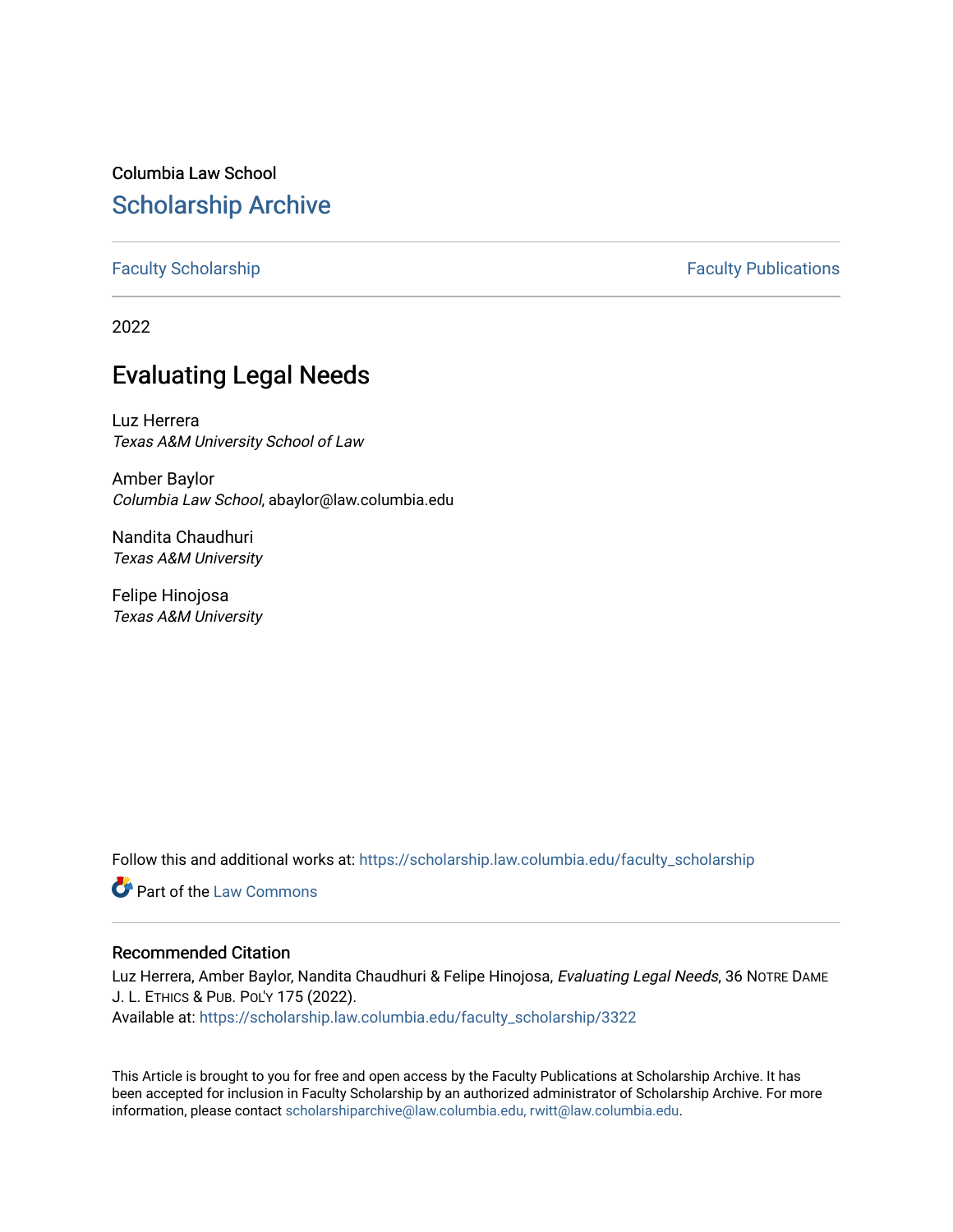# **EVALUATING LEGAL NEEDS**

# LUZ E. HERRERA, AMBER BAYLOR, NANDITA CHAUDHURI, AND FELIPE HINOJOSA\*

#### ABSTRACT

*This article is the first to explore legal needs in the Rio Grande Valley of Texas––a region that is predominantly Latinx and has both rural and urban characteristics. There are few legal needs assessments of majority Latinx communities, and none that examine needs in areas that are also U.S. border communities. Access to justice studies often overlook this area of the U.S. and this segment of the population despite their unique qualities. Latinos are projected to constitute the largest ethnic group in the country by 2060, making it imperative that we study access to justice-related assets, needs, opportunities, and barriers that currently exist within majority-Latinx communities. Legal needs assessments are a first step to legal service innovation, public education campaigns, and legal reform. Such assessments will help us to effectively address access to justice concerns.* 

*The piece also considers efforts to start a law school in the region and connects it to the importance of developing institutions of legal education in underserved communities. This article's analysis centers on the experiences of Rio Grande Valley residents, through surveys, focus groups and oral history methodologies. It charts a course of study that can be followed in other regions to rethink the provision of legal services. Through its empirical and historic evaluation of legal needs, the article offers an example of how to capitalize on an area's cultural and linguistic strengths to increase communities' understanding of legal rights and responsibilities. It hopes to expand discussion on access to justice, legal innovation, and legal service investment in expanding majority Latinx communities within the U.S.* 

<sup>\*</sup> Luz E. Herrera, Associate Dean of Experiential Education and Professor of Law, Texas A&M University School of Law; Amber Baylor, Professor of Law, Columbia Law School; Nandita Chaudhuri, Research Scientist, Public Policy Research Institute, Texas A&M University; and Felipe Hinojosa, Professor of History, Texas A&M University. The authors thank Kevin Hernandez and Jaime Villarreal for their assistance in researching and editing the article. In addition, we acknowledge professors Rachel Moran, Tim Mulvaney, and Susan Fortney for their feedback.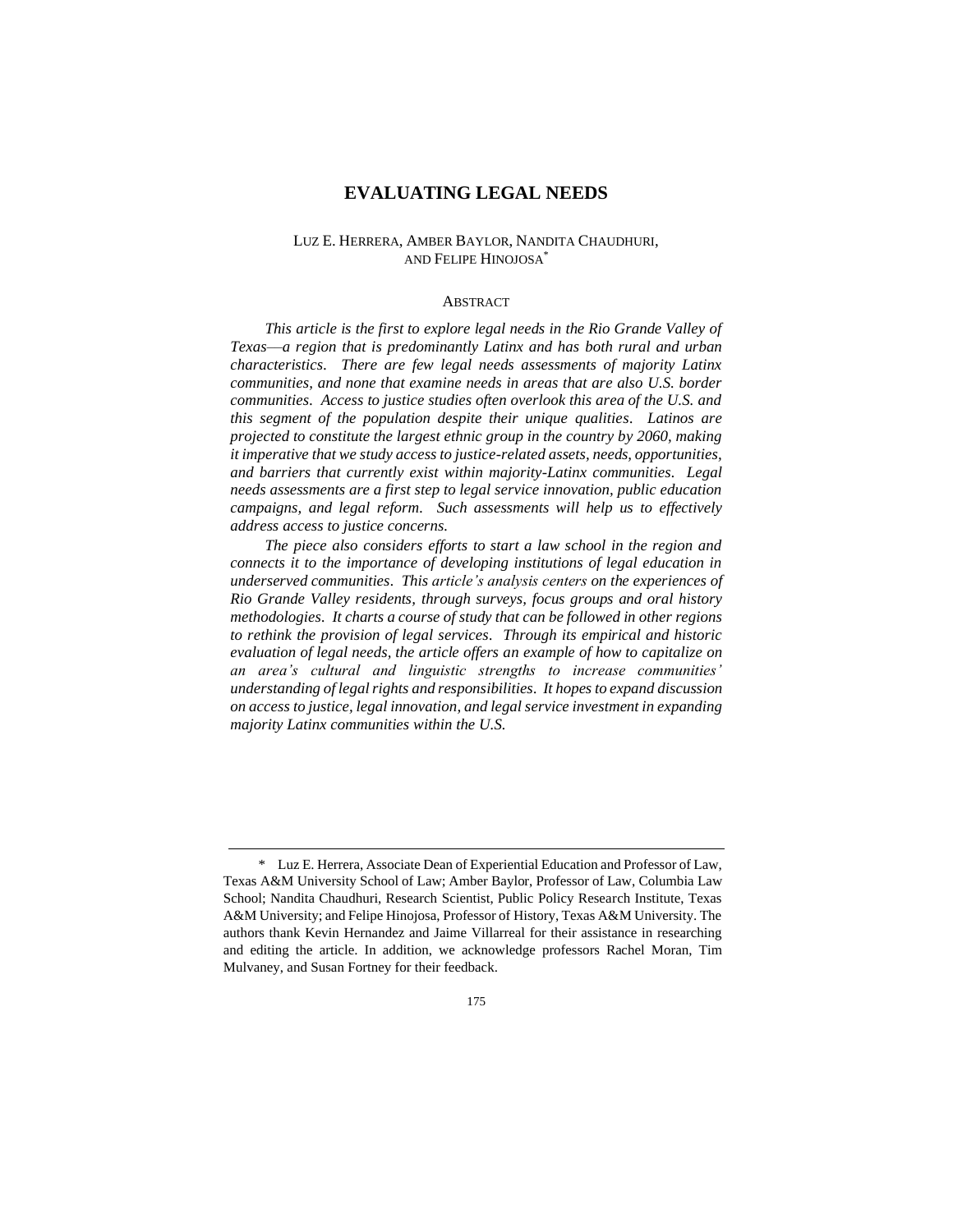#### **INTRODUCTION**

Like everything else in society, the legal profession was impacted significantly by the COVID-19 pandemic. State courts delayed court proceedings and then began hearings online. Legal service providers were restricted to meeting virtually with clients in need, through phone and video conferencing. The country faced a looming tsunami of eviction proceedings, requiring a temporary eviction moratorium issued by the Center for Disease Control. In 2020, the Legal Services Corporation estimated that it would require more than 2.5 billion dollars to properly fund legal aid organizations to address evictions for low-income Americans.<sup>1</sup> However, Congress subsequently appropriated more than \$45 billion to states and territories for rental assistance.<sup>2</sup>

The pandemic exposed weaknesses in the social fabric of our country, particularly as it related to communities that were greatly impacted by the virus and its economic aftermath. Across the nation, advocates for legal services were vocal about the need to increase funding for greater access to legal services, particularly to vulnerable communities that experienced the threat of evictions, significant loss of income, and disruption in family relations. Increasing funding to provide more legal services was critical during the pandemic. However, going forward, the legal community should consider doing more assessment of community needs to tailor community-led, responsive solutions for the civil legal problems that individuals face.

This article is the first to explore legal needs in the Rio Grande Valley of Texas—a region that is predominantly Latino<sup>3</sup> and has both rural and urban characteristics. There are few legal needs assessments of majority Latino communities, and none that examine needs in areas that are also U.S. border communities. Access to justice studies often overlook this area of the U.S. and this segment of the population, despite their unique qualities. Latinos will constitute the largest ethnic group in the country by 2060. <sup>4</sup> Understanding access to justice dynamics in the country requires also understanding the unique assets, needs, opportunities, and barriers that currently exist in these

<sup>1</sup>*. LSC Estimates Grantees Would Need \$2.5 Billion to Address Eviction Surge*, LEGAL SERVS. CORP. (Aug. 4, 2020), https://www.lsc.gov/press-release/lsc-estimates-grantees-wouldneed-25-billion-address-eviction-surge.

<sup>2.</sup> Consolidated Appropriations Act, 2021, H.R. 133, 116th Cong. (2020) (approving \$25 billion); American Rescue Plan Act of 2021, H.R. 1319, 117th Cong. (2021) (approving another \$21.55 billion).

<sup>3.</sup> Markers of ethnicity and nation are complex and constantly evolving, but for the sake of clarity we use the generic term "Latinx," "Latino," and, to a lesser extent, "Mexican American" when identifying the people of the Rio Grande Valley. When writing specifically of women of Latin American origin, we use "Latina." Labels such as Latina/o, Latin@, or Latinx did not always work well in this research project as these terms have limited circulation in the Rio Grande Valley, especially among the historical protagonists that we interviewed for this project.

<sup>4.</sup> *Percentage Distribution of Population in the United States in 2016 and 2060, by Race and Hispanic Origin*, STATISTA (Sept. 2018), https://www.statista.com/statistics/270272/percentage-ofus-population-by-ethnicities/ (showing projections that Hispanics will make up 27.5% of the U.S. population by 2060, a greater percentage than any other ethnic group in the country).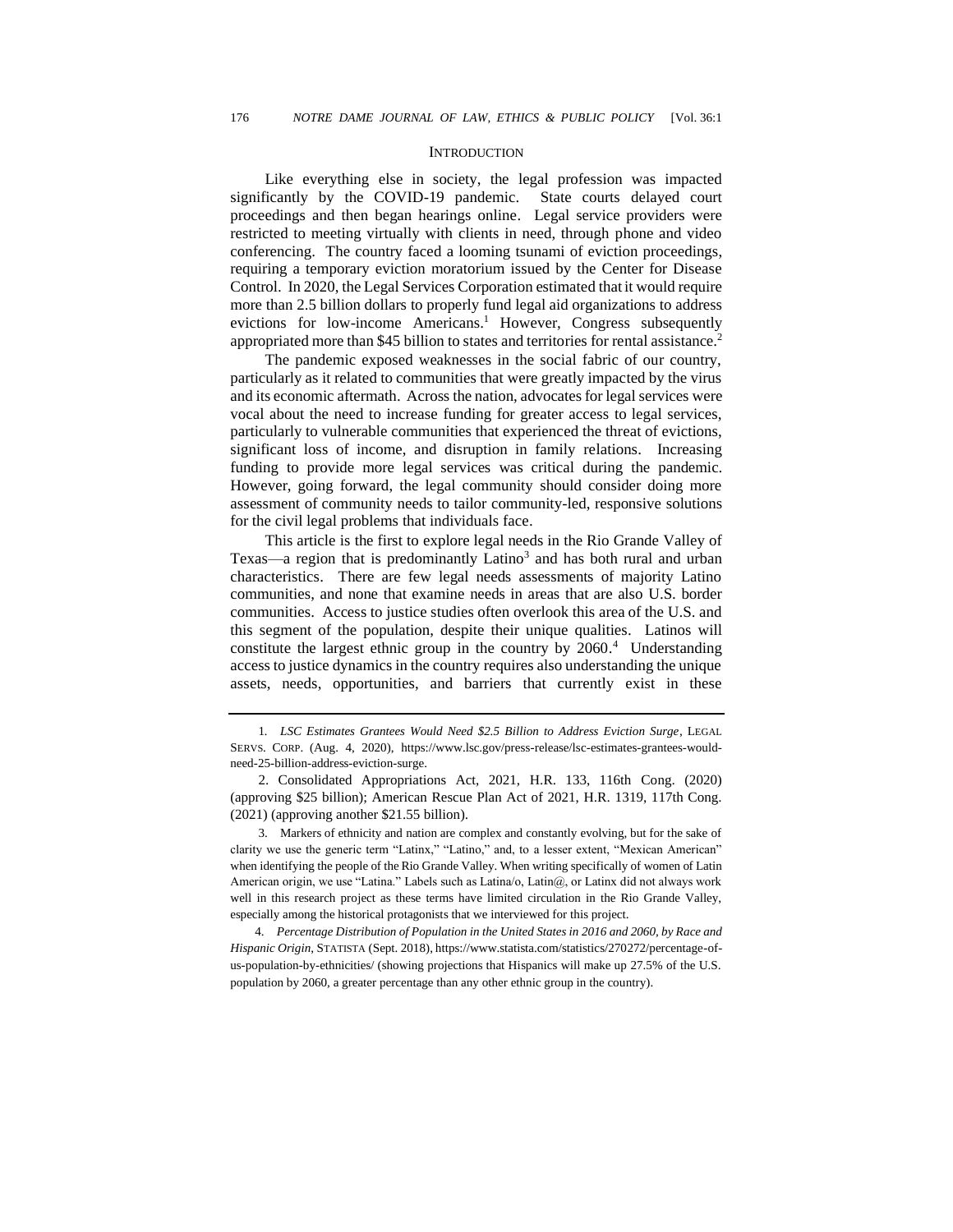communities. Access to justice assessments are necessary to properly address legal needs within the context of the communities where these needs arise.

The analysis presented here centers on the experiences and expertise of residents of the Rio Grande Valley collected through surveys, focus groups, and oral history methodologies. It charts a course of study that can be followed in other regions to rethink the provision of legal services. Through its empirical and historic examination of legal needs, this article offers an example of how to capitalize on an area's cultural and linguistic strengths to increase the communities' understanding of legal rights and responsibilities. Its goal is to increase discussion on how we should capture data on access to law and justice, to generate legal innovation in the region, and to promote investment in expanding access to law and justice in majority Latinx communities within the U.S. Information from more than 400 individuals that participated in surveys, focus groups, and interviews between August and March 2019 is compiled here to create an overview of the historic legal-resource environment that exists for residents of the area under study, the Rio Grande Valley in Texas. The study found that information and services related to immigration, family, and property law are major needs in the area. It also found that the cultural and political context of the region, particularly as it relates to immigration status, are significant obstacles for accessing information and assistance from the legal system. Limited access to technology was found to be a critical obstacle to accessing free online resources available to navigate legal matters.

One aspect of our research incorporates an oral history surrounding efforts to get an accredited law school in the region. The Reynaldo G. Garza School of Law was briefly in operation, from 1984 to 1993.<sup>5</sup> It was never granted accreditation by the American Bar Association. Since the time of its founding, there has been an ongoing effort to pressure state regulators and lawmakers to devote more educational funding to this majority-Latinx region, an area disproportionally underfunded compared to other parts of the state. The law school was not successful in obtaining accreditation, and there has been no other law school established in the Rio Grande Valley since then. Still, a number of its graduates sat for the Texas Bar Exam. The graduates that passed the bar exam are now judges and lawyers and continue to advocate for a law school to meet the higher educational needs of the region. The closest law school is located more than 250 miles from the region.<sup>6</sup>

The various components of the interdisciplinary, mixed-methods study are presented in this article. Part I begins by discussing the historic, demographic, and economic backdrop of the region. This section also contextualizes the

<sup>5.</sup> For the opening date of the law school, see Russell Grantham, *First Law School Opens*, BROWNSVILLE HERALD, Aug. 12, 1984, at 14A; Jerry Urban, *Newest Little Law School in Texas*, TEX. LAW., Apr. 17, 1985. For the closing date, see Robert Elder, Jr., *Garza Exemption Now Twofold: Wesleyan Also Unaccredited Joins the Party*, TEX. LAW., May 17, 1993.

<sup>6.</sup> Emily Donaldson, *Push for Rio Grande Valley Law School Continues Amid Lack of Attorneys*, SAN ANTONIO REP. (July 19, 2019), https://sanantonioreport.org/push-for-rio-grandevalley-law-school-continues-amid-lack-of-attorneys/ (last visited Mar. 18, 2022).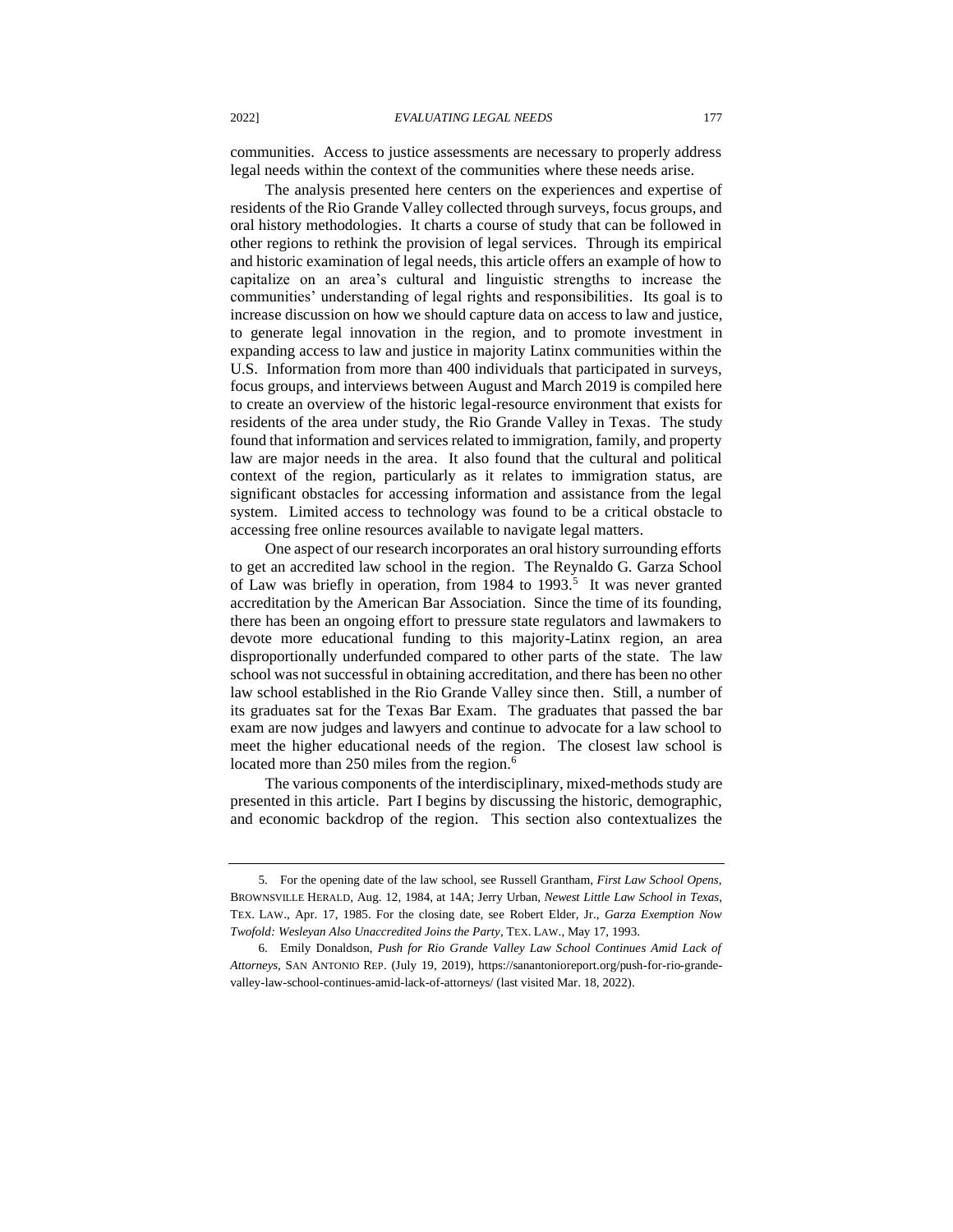project within current scholarship on access to justice. There is an increasing call for access to justice studies centered on underserved, majority-minority, and rural communities. The article ties the importance of this study to the gap in scholarship on legal needs in rural and Latinx communities. It highlights research on the role that law schools can and do play in bringing legal information and services to underserved areas. Part II discusses the mixedmethods used in the study, including surveys, focus groups, and oral history interviews that serve as the basis for our recommendations. The quantitative research results are presented in Part III. This section discusses surveys of hundreds of residents, centered on legal needs and assets, before and after the COVID-19 pandemic. Part IV delves into qualitative research findings, including the focus groups, to understand barriers to accessing justice and pathways towards resolving gaps in access to justice. The section also incorporates oral history interviews that provide history-based context to undercurrent themes that emerged in our study. The oral histories detail efforts to establish a law school in the region and present it in the context of the South Texas Border Initiative litigation that culminated in the Texas Supreme Court. The final part of this article, Part V, offers recommendations for moving forward to address legal access and legal education needs in the Rio Grande Valley. This section brings together common themes from the study to guide how the country might address legal needs in underserved communities and capitalize the cultural and geographic strengths of those areas.

#### I. CONTEXTUALIZING THE STUDY

The Rio Grande Valley is the ideal site to study the legal needs of a population that is largely Latinx, as it is comprised of both metropolitan and rural areas. The Rio Grande Valley region has unique qualities, requiring a context-sensitive study and solutions specifically tailored to its residents. The region faces lower than the state average ratio of 1 lawyer per every 311 persons. <sup>7</sup> The area does not have a law school, an institution which traditionally plays a role in examining and helping address access to justice issues. A community-based study of legal needs is a critical tool for communities like the Rio Grande Valley to identify needs and barriers to justice. A comprehensive legal needs assessment hopes to help rally support to address legal injustices in the region.

# *A. The Rio Grande Valley, Texas*

In 2020, Latinxs accounted for 18% of the U.S. population. 8 Texas had the second largest Latinx population in the country, with more than 11.5 million

<sup>7.</sup> STATE BAR OF TEX., DEP'T OF RSCH. & ANALYSIS, 2020–21 ATTORNEY POPULATION DENSITY BY METROPOLITAN STATISTICAL AREA 5, https://www.texasbar.com/AM/Template.cfm?Section=Demographic\_and\_Economic\_Trends&Te mplate=/CM/ContentDisplay.cfm&ContentID=54242.

<sup>8.</sup> The Latinx population grew to 62.1 million (18.7%) in 2020. Nicholas Jones et al., *2020 Census Illuminates Racial and Ethnic Composition of the Country*, U.S. CENSUS BUREAU (Aug. 12,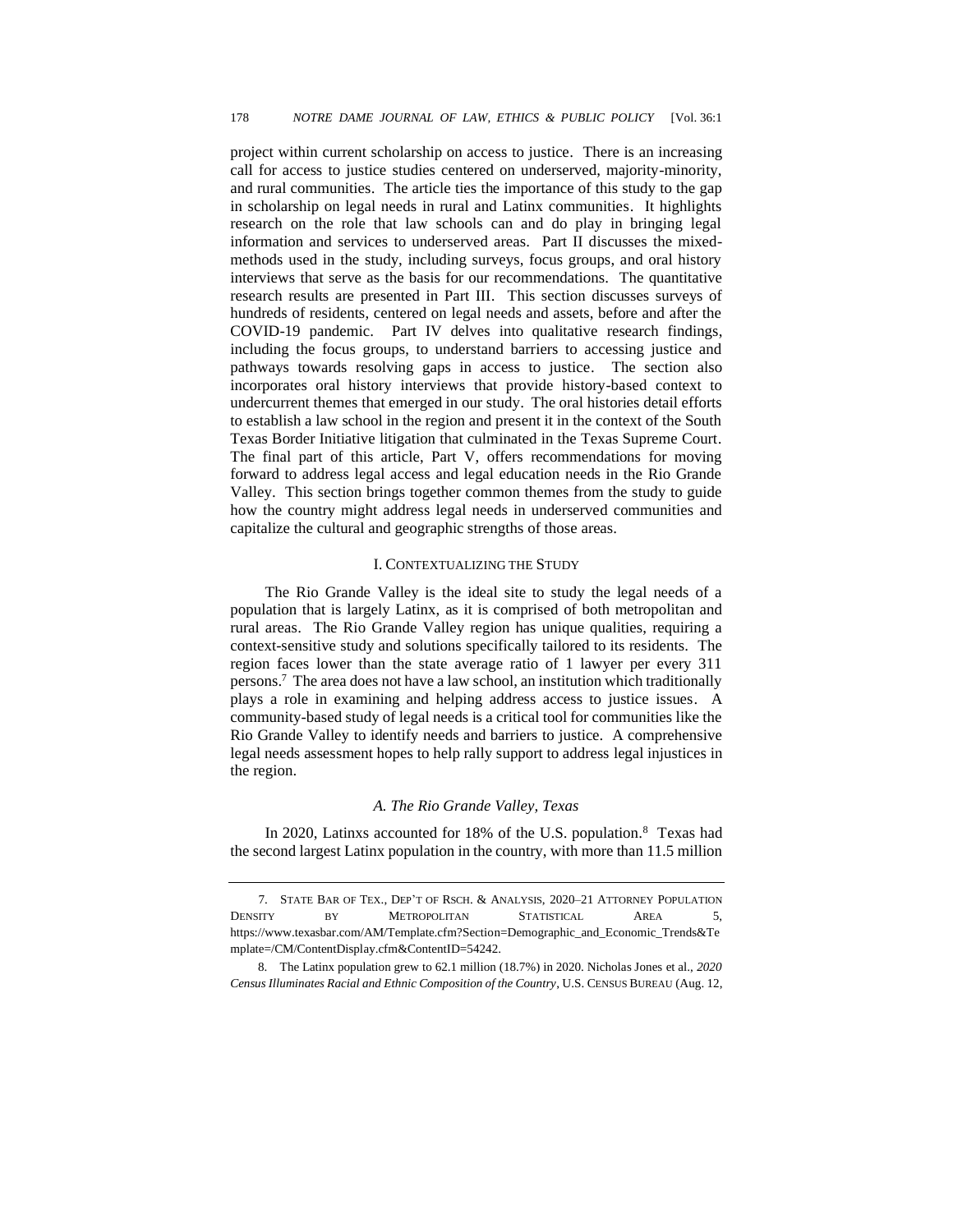Latinos that comprised 39% of the total state population.<sup>9</sup> The Rio Grande Valley, which includes Hidalgo, Cameron, Willacy, and Starr counties, was more than 90% Latinx.<sup>10</sup>

Texas is one of two states with the highest number of Latinxs living in rural communities.<sup>11</sup> Majority Latinx rural communities in Texas, like those of the Rio Grande Valley, lag behind in the number of lawyers per population.<sup>12</sup> The most recent Texas State Bar research on the attorneys in Texas show that, in 2020, on average the attorney per population ratio in Texas was one lawyer for every 311 individuals.<sup>13</sup> However, this ratio is not consistent across the state. The Brownsville-Harlingen Metropolitan Statistical Area ("MSA") had one lawyer for every 706 people.<sup>14</sup> In comparison, Harris County reported one lawyer for every 194 people, Dallas County had one lawyer for every 156 people, Travis County had one lawyer for every 118 people, and Bexar County had one lawyer for every 315.<sup>15</sup> The McAllen-Edinburg-Mission MSA reported one lawyer for every 785 people,<sup>16</sup> yet it ranks in the top ten metropolitan areas of the state with the most attorneys.<sup>17</sup> When we narrow in on the two rural counties in the Rio Grande Valley, the number of lawyers per population is even starker. In Starr County, there is one lawyer for every 1,234

10. Igor Ryabov & Stephen Merino, *Recent Demographic Change in the Rio Grande Valley of Texas: The Importance of Domestic Migration*, 32 J. BORDERLANDS STUD. 211, 211–12 (2017).

11. Steve Murdock & Mike Cline, *Texas Population: Still Growing and Becoming Increasingly Diverse*, TEX. ALMANAC, https://texasalmanac.com/topics/population/texaspopulation-still-growing (last visited Dec. 24, 2020). In 2017, California and Texas had the greatest proportion of rural Latinos, both at 33%. Christina Maria Figueroa et al., *Healthcare Needs of U.S. Rural Latinos: A Growing, Multicultural Population*, 21 ONLINE J. RURAL NURSING & HEALTH CARE 24, Figure 2 (2021).

12. The Laredo MSA, for example, has one attorney for every 752 people. STATE BAR OF TEX., *supra* note 7, at 5. The other three MSAs in Texas with worse attorney per population ratios include the Kileen-Temple MSA (1:106), Odessa MSA (1:972), and Wichita Falls MSA (1:716). *Id.* at 5–6.

- 13. *Id.* at 3.
- 14. *Id.* at 4.
- 15. *Id.* at 3–5.
- 16. *Id.* at 5.
- 17. *Id.* at 3.

<sup>2021),</sup> https://www.census.gov/library/stories/2021/08/improved-race-ethnicity-measures-revealunited-states-population-much-more-multiracial.html. However, on March 10, 2022, the U.S. Census announced that two analyses of its data revealed that the Latino population was undercounted by 4.99%. *Census Bureau Releases Estimates of Undercount and Overcount in the 2020 Census*, U.S. CENSUS BUREAU (Mar. 10, 2022), https://www.census.gov/newsroom/press-releases/2022/2020-census-estimates-ofundercount-and-overcount.html.

<sup>9.</sup> *Hispanic Population of the United States in 2019, by State*, STATISTA (Sept. 2020), https://www.statista.com/statistics/259850/hispanic-population-of-the-us-by-state/. Hispanics comprise 39.7% of Texas's population. *QuickFacts: Texas*, U.S. CENSUS BUREAU, https://www.census.gov/quickfacts/fact/table/TX/POP010210.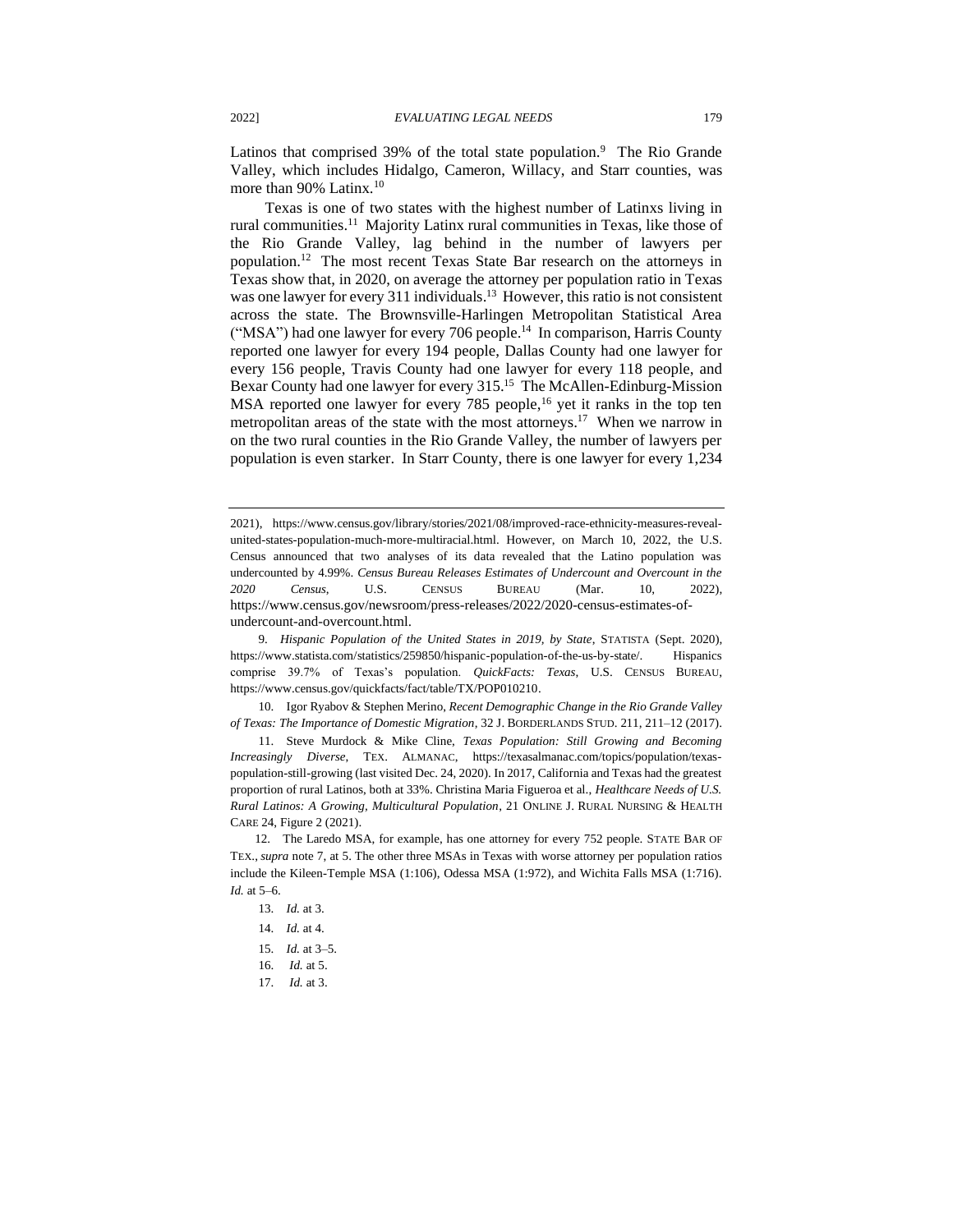people and Willacy County has one lawyer for every 2,521 people.<sup>18</sup> Table 1 below provides an overview of the Rio Grande Valley's lawyer community. The low ratio of lawyers in the Rio Grande Valley may be attributed to Latinxs' underrepresentation in the legal profession. The American Bar Association reports that only 5% of all attorneys in the U.S. are Latinx.<sup>19</sup> Further, Latinx attorneys comprised 11% of the State Bar of Texas. 20

|                                                       | 2020<br><b>Population</b> | <b>Percent</b><br>of TX<br>Pop. | <b>Number</b><br>of Texas<br><b>Attorneys</b> | Percent of<br><b>Texas</b><br><b>Attorneys</b> | Ratio of<br><b>Attorneys</b><br>to Pop. |
|-------------------------------------------------------|---------------------------|---------------------------------|-----------------------------------------------|------------------------------------------------|-----------------------------------------|
| <b>Brownsville</b><br>-Harlingen<br><b>MSA</b>        | 421,017                   | 1.47                            | 596                                           | 0.65                                           | 1:706                                   |
| McAllen-<br>Edinburg-<br><b>Mission</b><br><b>MSA</b> | 870,781                   | 3.03                            | 1,109                                         | 1.22                                           | 1:785                                   |
| <b>Starr County</b>                                   | 65,920                    | 0.23                            | 49                                            | 0.05                                           | 1:1,345                                 |
| Willacy<br>County                                     | 21.515                    | 0.07                            | 8                                             | 0.01                                           | 1:2.521                                 |
| Texas                                                 | 29.139.544                | 100                             | 93.821                                        | $88^{21}$                                      | 1:311                                   |

**TABLE 1: POPULATION, ATTORNEY POPULATION, PERCENTAGES, AND RATIOS IN RGV COUNTIES, 2020-21**

Source: State Bar of Texas (2020-21)

Understanding the under-development of legal services and the abundant legal needs of Latinxs in the Rio Grande Valley requires an exploration of the region's history in advocating for higher education. The Mexican American Legal Defense and Educational Fund ("MALDEF") sued Texas in 1987 for denying Mexican American residents in South Texas adequate access to higher

<sup>18</sup>*. Id.* at 9–10.

<sup>19.</sup> AM. BAR ASS'N, ABA NATIONAL LAWYER POPULATION SURVEY, 10-YEAR TREND IN LAWYER POPULATION BY STATE (2021), https://www.americanbar.org/content/dam/aba/administrative/market\_research/2021-nationallawyer-population-survey.pdf.

<sup>20.</sup> STATE BAR OF TEX., DEP'T OF RSCH. & ANALYSIS, RACIAL/ETHNIC MINORITY ATTORNEYS: ATTORNEY STATISTICAL PROFILE  $(2020-21)$  1, https://www.texasbar.com/AM/Template.cfm?Section=Demographic\_and\_Economic\_Trends&Te mplate=/CM/ContentDisplay.cfm&ContentID=56197. The Texas Bar has a higher population of Latinx lawyers than the national average. *See* AM. BAR ASS'N, *supra* note 19.

<sup>21.</sup> This figure accounts only for in-state attorneys and doesn't include the 12,770 attorneys that are members of the Texas State Bar living outside of the state.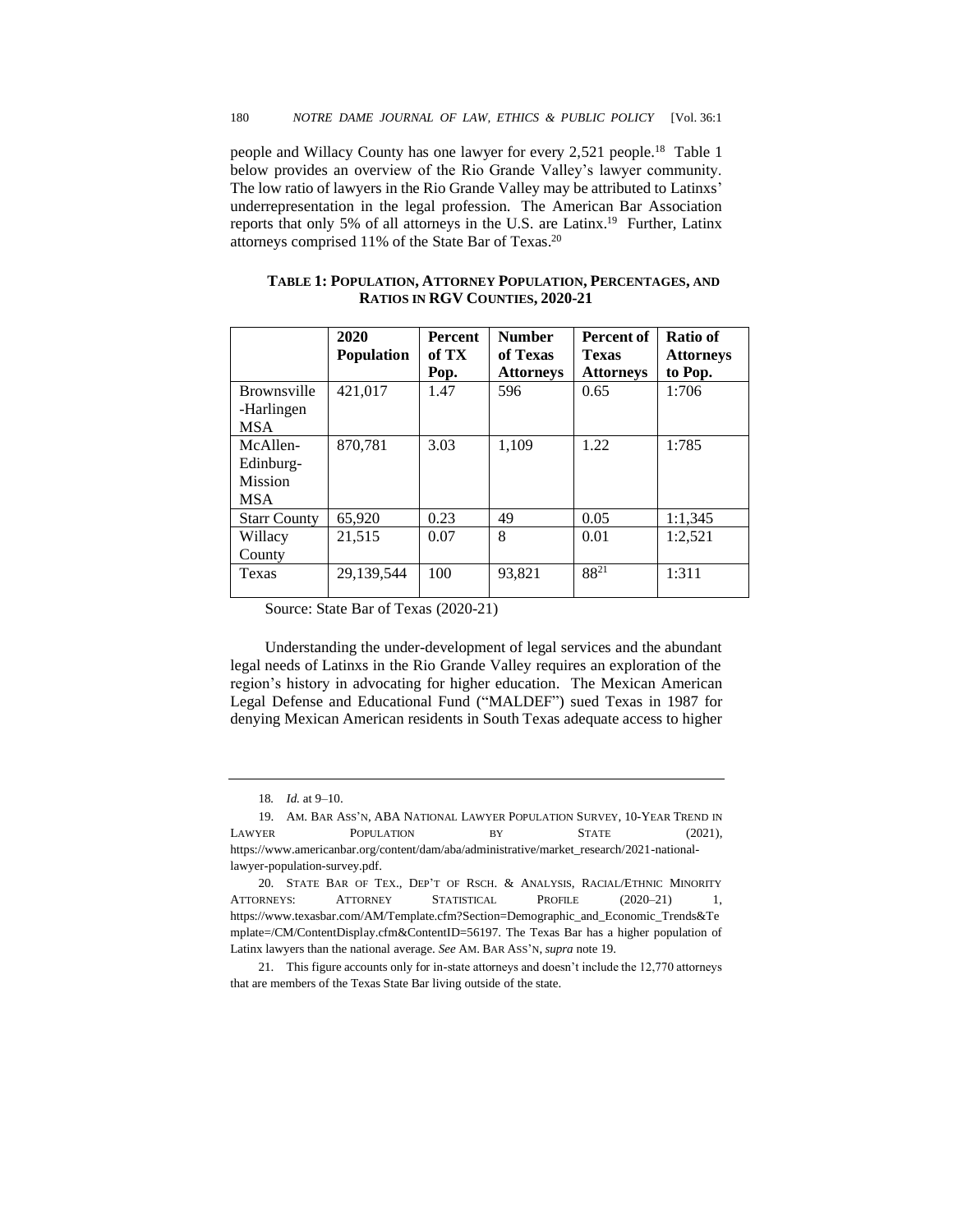education.<sup>22</sup> The case alleged that Texas discriminated against Latinos by not providing sufficient funding to the South Texas region to support colleges and universities. The Texas Supreme Court heard the case and ruled against the plaintiffs,<sup>23</sup> yet the case helped spark a series of legislative efforts that provided funding for higher education along the Texas-Mexico border.<sup>24</sup>

Despite advocacy from local politicians, community leaders, and law students, the fight to operate a law school in the Rio Grande Valley has not been successful. Since the 1980s, the area has continually been denied the necessary funding and political support for an accredited law school in the region. The lack of legal education resources and overwhelming legal needs of the area's residents raises important questions about the continued marginalization of this border region and its residents. Through a mix of oral histories and archival research, this project investigates the long and complex fight for a law school in the Rio Grande Valley as another way to highlight the long-neglected legal needs of Mexican Americans in South Texas.

The four-county region that constitutes the Rio Grande Valley was selected because it is a region with both urban and rural communities.<sup>25</sup> The region is over 90% Latinx—primarily of Mexican descent.<sup>26</sup> The Rio Grande Valley population is relatively young compared to the national and state median

24. *Id.* at 478–83 (discussing the litigation's impact on legislation to improve public education in South Texas). *See also* Ricardo Ray Ortegón, *LULAC v. Richards*: The Class Action Lawsuit that Prompted the South Texas Border Initiative and Enhanced Access to Higher Education for Mexican Americans Living Along the South Texas Border 2 (Nov. 2013) (Ed.D. thesis, Northeastern University), https://repository.library.northeastern.edu/files/neu:1117/fulltext.pdf.

25. The U.S. Census Bureau identifies geographic areas that have 50,000 or more people as urban and areas with populations of 2,500 to 49,999 as urban clusters. *See* Michael Ratcliffe et al., DEFINING RURAL AT THE U.S. CENSUS BUREAU 3, U.S. CENSUS BUREAU (Dec. 2016), https://www2.census.gov/geo/pdfs/reference/ua/Defining\_Rural.pdf. Anything that is not urban is considered rural. *Id.*

26. Cameron County is 90% Latinx, 8.6% White non-Hispanic, 0.8% Asian, 0.8% Black, 0.7% American Indian, and 0.6% two or more races; *QuickFacts: Cameron County Texas*, U.S. CENSUS BUREAU, https://www.census.gov/quickfacts/cameroncountytexas (last updated Apr. 1, 2020). Hidalgo County is 92.5% Latinx, 5.9% White non-Hispanic, 1% Asian, 0.9% Black, 0.5% American Indian, and 0.5% two or more races; *QuickFacts: Hidalgo County Texas*, U.S. CENSUS BUREAU, https://www.census.gov/quickfacts/hidalgocountytexas (last updated Apr. 1, 2020). Starr County is 96.4% Latinx, 3.3% White non-Hispanic, 0.4% Black, 0.2% Asian, 0.4% American Indian, and 0.3% two or more races; *QuickFacts: Starr County Texas*, U.S. CENSUS BUREAU, https://www.census.gov/quickfacts/starrcountytexas (last updated Apr. 1, 2020). Willacy County is 88.5% Latinx, 8.5% White non-Hispanic, 2.7% Black, 0.9% Asian, 0.7% American Indian, and 0.6% two or more races; *QuickFacts: Willacy County Texas*, U.S. CENSUS BUREAU, https://www.census.gov/quickfacts/willacycountytexas (last updated Apr. 1, 2020).

<sup>22</sup>*.* Richards v. League of United Latin Am. Citizens (LULAC)*,* 863 S.W.2d 449 (Tex. 1993).

<sup>23.</sup> *Id.* The case was filed by LULAC in 1987. For a discussion of the lawsuit, see Albert Kauffman, *Effective Litigation Strategies to Improve State Educational and Social Service Systems*, 45 J. L. & EDUC. 453, 478–88 (2016) (principal litigator discussing the lawsuit strategy and history).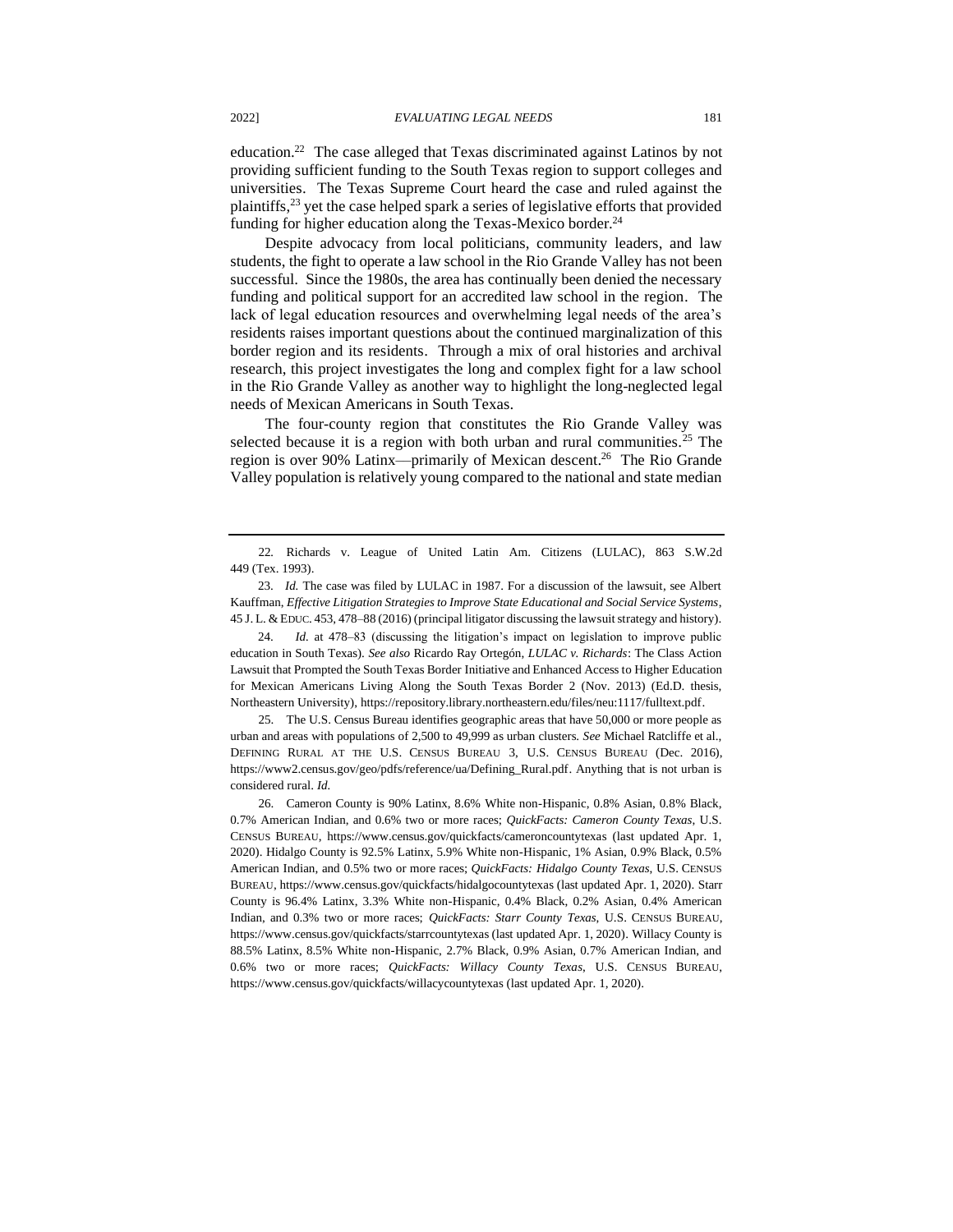age.<sup>27</sup> The median age of the population in the Rio Grande Valley in 2020 was between twenty-nine and thirty-three.<sup>28</sup> Education levels in the region are lower than the state average. Table 2 shows the percentage of high school graduates and individuals with a bachelor's degree or higher.<sup>29</sup>

| County         | High<br>school<br>graduate<br>or higher | <b>Bachelor's</b><br>Degree or<br>Higher |
|----------------|-----------------------------------------|------------------------------------------|
| <b>Cameron</b> | 67.9                                    | 17.3                                     |
| <b>Hidalgo</b> | 65.7                                    | 17.7                                     |
| <b>Starr</b>   | 53.3                                    | 9.9                                      |
| <b>Willacy</b> | 65.7                                    | χq                                       |

**TABLE 2: EDUCATIONAL ATTAINMENT BY COUNTY, 25 YEARS OR AND OLDER, 2015-2020 (PERCENTAGE)**

Source: U.S. Census Bureau: Quick Facts (2020)

The Rio Grande Valley is located on the southernmost point of the U.S. Mexico border and includes the cities of Brownsville, Raymondville, Harlingen, Weslaco, Pharr, McAllen, Edinburg, Mission, San Juan, and Rio Grande City.<sup>30</sup> There are 900 colonias (residential areas that lack municipal infrastructure and services) in the Rio Grande Valley.<sup>31</sup> The most recent population estimates report more than 1.4 million individuals live in the counties of Cameron,

<sup>27.</sup> In 2019, the median ages in the U.S. for both sexes were 38.4 years. *Annual Estimates of the Resident Population for Selected Age Groups by Sex: April 1, 2010 to July 1, 2019*, U.S. CENSUS BUREAU (June 2020), https://www2.census.gov/programs-surveys/popest/tables/2010- 2019/national/asrh/nc-est2019-agesex.xlsx. The Texas median age in 2019 was 35.1. *American Community Survey 1-year Estimates*, CENSUS REP., https://censusreporter.org/profiles/04000US48 texas/ (last visited Oct. 8, 2021).

<sup>28</sup>**.** In 2002, the median age in Cameron County was 32.4, Hidalgo County median age was 29.2, Starr County median age was 29.1, and Willacy County's median age was 33. CNTY. INFO. PROGRAM, *Texas Counties: Median Age*, TEX. ASS'N OF CNTYS., https://txcip.org/tac/census/morecountyinfo.php?MORE=1004 (from *Annual County and Puerto Rico Municipio Resident Population Estimates by Selected Age Groups and Sex: April 1, 2010 to July 1, 2020*, U.S. CENSUS BUREAU (2020)).

 <sup>29.</sup> *Quick Facts: Starr County, Texas; Willacy County, Texas; Cameron County, Texas; Hidalgo County, Texas*, U.S. CENSUS BUREAU (Apr. 1, 2020), https://www.census.gov/quickfacts/fact/table/starrcountytexas,willacycountytexas,cameroncountyt exas,hidalgocountytexas/PST045221

 <sup>30.</sup> *From the Archives of South Texas*, 33 J. S. TEX. 150–52 (2019).

<sup>31.</sup> Stacy Cantu-Pawlik, *Colonias: A Public Health Crises on the Texas-Mexico Border*, SALUD AM.! (July 12, 2018), https://salud-america.org/colonias-a-public-health-crisis-on-thetexas-mexico-border/. *See also* OFF. OF THE TEX. ATT'Y GEN., COLONIAS DATABASE, https://www.texasattorneygeneral.gov/divisions/colonias (last visited Dec. 28, 2020).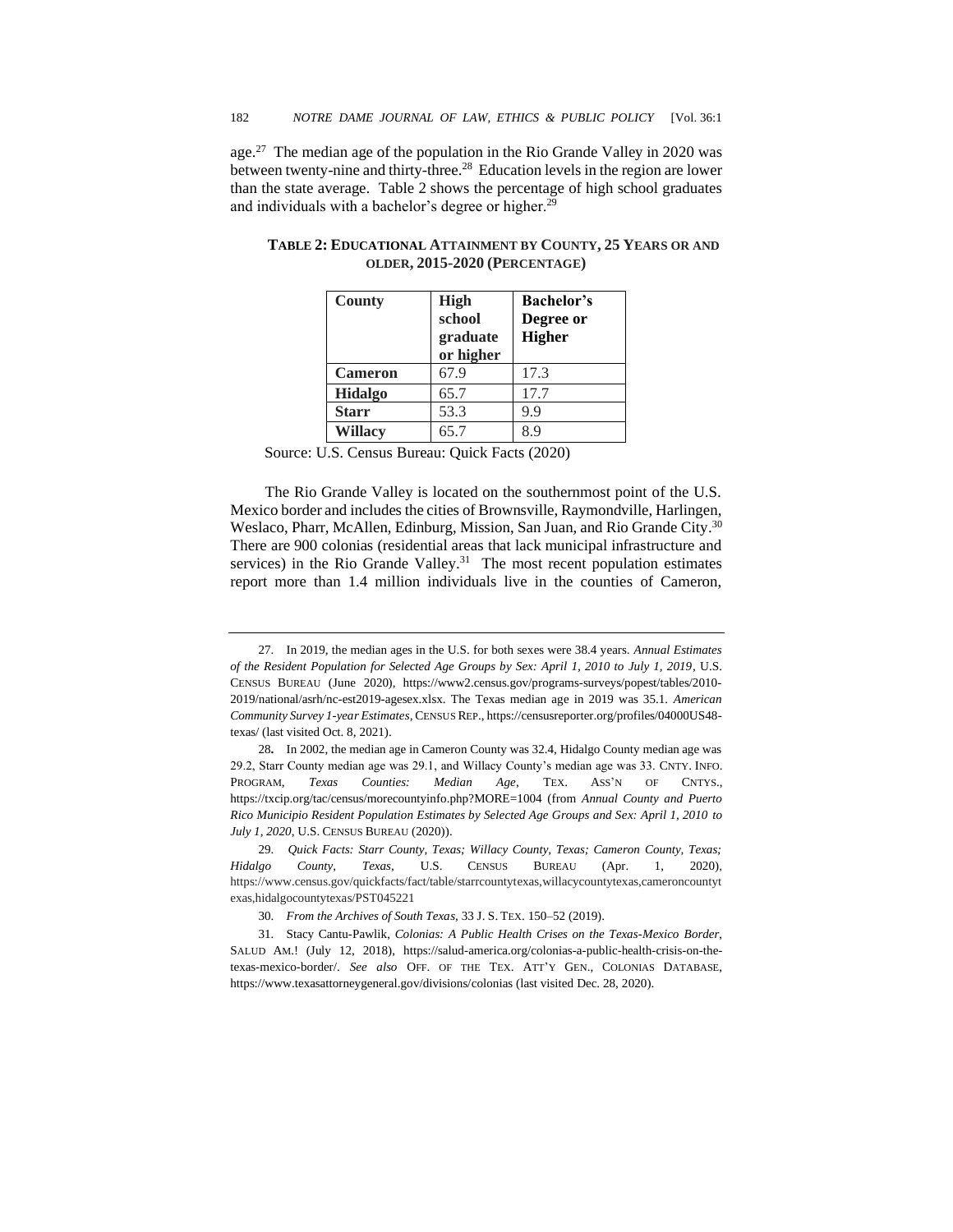Willacy, Hidalgo, and Starr.<sup>32</sup> However, leaders in the area report that the population has been historically underreported by as much as  $300,000$ .<sup>33</sup> The region borders two metropolitan areas in Mexico—Matamoros and Reynosa/Rio Bravo—and is largely bilingual.<sup>34</sup> The region's history includes ties to the early Coahuiltecan people, Spain, and Mexico.<sup>35</sup> According to the American Community Survey, the foreign-born population in Starr, Hidalgo, and Cameron counties is higher than the state average of 17%.<sup>36</sup>

The Rio Grande Valley was once an agriculture-based rural economy, but population growth,<sup>37</sup> international retail, and trade, transformed the region into

33**.** Dominic Anthony Walsh, *Underfunded by Billions, Local RGV Officials Aim to Increase Historically Low Census Response*, TEX. PUB. RADIO (July 27, 2020), https://www.tpr.org/texas/2020-07-27/underfunded-by-billions-local-rgv-officials-aim-toincrease-historically-low-census-response (discussing the Census undercount as a result of fear of deportation due to their own or their family's unlawful immigration status).

36. Willacy County has a foreign-born population of 16.9%. *Texas Foreign-Born Population Percentage by County*, U.S. CENSUS BUREAU, [https://www.indexmundi.com/facts/united-states/quick-facts/texas/foreign-born-population](https://www.indexmundi.com/facts/united-states/quick-facts/texas/foreign-born-population-percent#map)[percent#map](https://www.indexmundi.com/facts/united-states/quick-facts/texas/foreign-born-population-percent#map) (from *American Community Survey (ACS) and Puerto Rico Community Survey (PRCS): 5-Year Estimates*, U.S. CENSUS BUREAU).

37. Most of the population growth in the RGV was in Hidalgo County, with a 12.1% increase from 2010 to 2019. TEX. COMPTROLLER OF PUB. ACCTS., THE SOUTH TEXAS REGION: 2020 REGIONAL REPORT, https://comptroller.texas.gov/economy/economic-

<sup>32.</sup> The Texas Demographic Center reported the following population estimates as of January 2020: Cameron 426,144; Hidalgo 888,958; Starr 63,688; and Willacy 21,502. POPULATION ESTIMATES AND PROJECTIONS PROGRAM AT TEX. DEMOGRAPHIC CTR., UNIV. TEX. AT SAN ANTONIO, ESTIMATES OF THE TOTAL POPULATIONS OF COUNTIES AND PLACES IN TEXAS FOR JULY 1, 2019 AND JANUARY 1, 2020 (Nov. 2020), https://demographics.texas.gov/Resources/TPEPP/Estimates/2019/2019\_txpopest\_county.pdf. In addition, Mexican Census estimates for March 2015 reported the population of the Matamoros, Tamaulipas metropolitan region as 520,367 and the population of the Reynosa, Tamaulipas metropolitan area as 773,089. *See Mexico: Metropolitan Areas*, CITYPOPULATION, https://www.citypopulation.de/php/mexico-metro.php (from *Institutio Nacional De Estadística Geografía e Informática*, CONSEJO NACIONAL DE POBLACIÓN, MÉXICO).

<sup>34.</sup> The U.S. Census reports that all counties within this region have more than 64% of residents that spoke a language other than English in the home, between 2014–2018. *See QuickFacts: Cameron County Texas*, *supra* note 26 (Cameron County 71.4%); *QuickFacts: Hidalgo County Texas*, *supra* note 26 (Hidalgo County 83.4%); *QuickFacts: Starr County Texas*, *supra* note 26 (Starr County 95.3%); *QuickFacts: Willacy County Texas*, *supra* note 26 (Willacy County 63.5%).

<sup>35.</sup> For more on the history of the Rio Grande Valley, see DAVID MONTEJANO, ANGLOS AND MEXICANS IN THE MAKING OF TEXAS, 1836–1986 (1987); LETICIA MAGDA GARZA-FALCÓN, GENTE DECENTE: A BORDERLANDS RESPONSE TO THE RHETORIC OF DOMINANCE (1998); DANIEL D. ARREOLA, TEJANO SOUTH TEXAS: A MEXICAN AMERICAN CULTURAL PROVINCE (2002); OMAR S. VALERIO-JIMÉNEZ, RIVER OF HOPE: FORGING IDENTITY AND NATION IN THE RIO GRANDE BORDERLANDS (2013); JOHN WEBER, FROM SOUTH TEXAS TO THE NATION: THE EXPLOITATION OF MEXICAN LABOR IN THE TWENTIETH CENTURY (2015); CRISTINA SALINAS, MANAGED MIGRATIONS: GROWERS, FARMWORKERS, AND BORDER ENFORCEMENT IN THE TWENTIETH CENTURY (2018).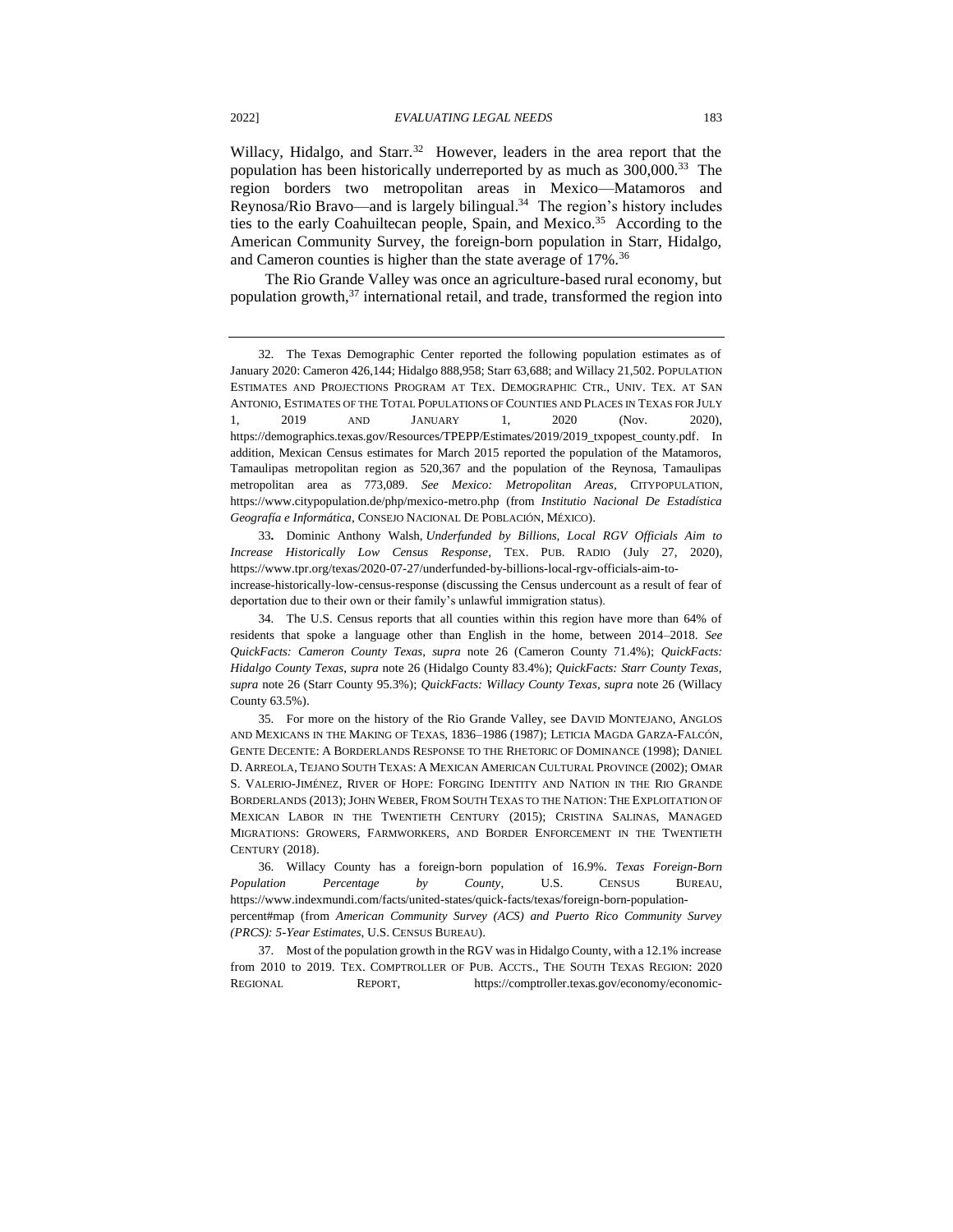a crucial trade and binational center. Citrus, cotton, sugarcane, vegetable, and sorghum continue to be important agricultural staples in Texas,  $38$  yet international agreements also opened the door to factories or "maquiladoras" in Mexico, with distribution centers in the Rio Grande Valley.<sup>39</sup> In addition, the region's semi-tropic climate attracts tourism to the beach community of South Padre Island and to the various nature preserves that are filled with a variety of birds and butterflies. The warmer weather and proximity to more accessible Mexican healthcare also draws seniors from the Midwestern states, referred to as "Winter Texans," during the colder months.<sup>40</sup>

New industries emerged in the Rio Grande Valley during the last fifty years.<sup>41</sup> The health care and education sectors also saw significant growth in the last twenty years.<sup>42</sup> These sectors are responsible for 47% of job growth in the McAllen House Market Area.<sup>43</sup> Five private clinics and regional medical centers account for the ten largest employers in Hidalgo County. 44 In August 2014, Space X announced the creation of a port for space exploration in Boca Chica, near Brownsville.<sup>45</sup> At the time, the Brownsville Economic Development Council projected that Space X would create 500 jobs and bring in \$85 million to the city that would generate \$51 million in annual salaries.<sup>46</sup>

Even though the Rio Grande Valley offers great economic promises, the four counties are amongst the poorest in Texas.<sup>47</sup> Starr County had the fourth

40. Matthew Dalstrom, *Mobile Midwesterns: The Impact of Migration on Aging, Health, and Community*, 34 ANTHROPOLOGY & AGING Q. 6 (2013).

41. *See e.g.*, FED. RSRV. BANK OF DALL., MCALLEN-EDINBURG-MISSION: RETAIL, MEDICAL HUB DRAWS ON CROSS-BORDER TRADE, https://www.dallasfed.org/~/media/documents/research/heart/mcallen.pdf.

43. *The Health Service Sector in McAllen Sees Unprecedented Growth*, MCALLEN CHAMBER OF COM. (Aug. 16, 2017), https://mcallen.org/news/the-health-service-sector-inmcallen-sees-unprecedented-growth/.

44. *Id.* 

45. Eric Berger, *Texas, Space X Announce Spaceport Deal Near Brownsville*, HOUS. CHRON. (Aug. 4, 2014, 1:47 PM), https://blog.chron.com/sciguy/2014/08/texas-spacex-announcespaceport-deal-near-brownsville/.

46. Rick Jervis, *Texas Border Town to Become Next Cape Canaveral*, USA TODAY (Oct. 6, 2014, 6:02 PM), https://www.usatoday.com/story/money/business/2014/10/05/spacexbrownsville-spaceport/16584729/.

47. The per capita income in the region ranges from \$31,710 in Willacy County to \$33,690 in Cameron County. CNTY. INFO. PROGRAM*, Texas Counties: Percent in* Poverty, TEX. ASS'N OF CNTYS., https://txcip.org/tac/census/morecountyinfo.php?MORE=1009 (last visited Mar. 17, 2022) (based on data from the U.S. Census Bureau's Small Area Income & Poverty Estimates); *see also* Alexa Ura, *Data: Texas' Top 5 Poorest Counties All Located in the Rio Grande Valley*, TEX. TRIB.

data/regions/2020/south.php. Cameron County and Starr County respectively experienced 4.2% and 6% increases. *Id.* The more rural Willacy County saw a population loss of 3.5%. *Id.* 

 <sup>38.</sup> Rod Santa Ana, *Agriculture Tells the History of the Rio Grande Valley*, TEX. A&M AGRILIFE (Jan. 3, 2019), https://agrilifetoday.tamu.edu/2017/01/03/valley-agriculture-history/.

<sup>39</sup>*. Id.*

<sup>42.</sup> *Id.*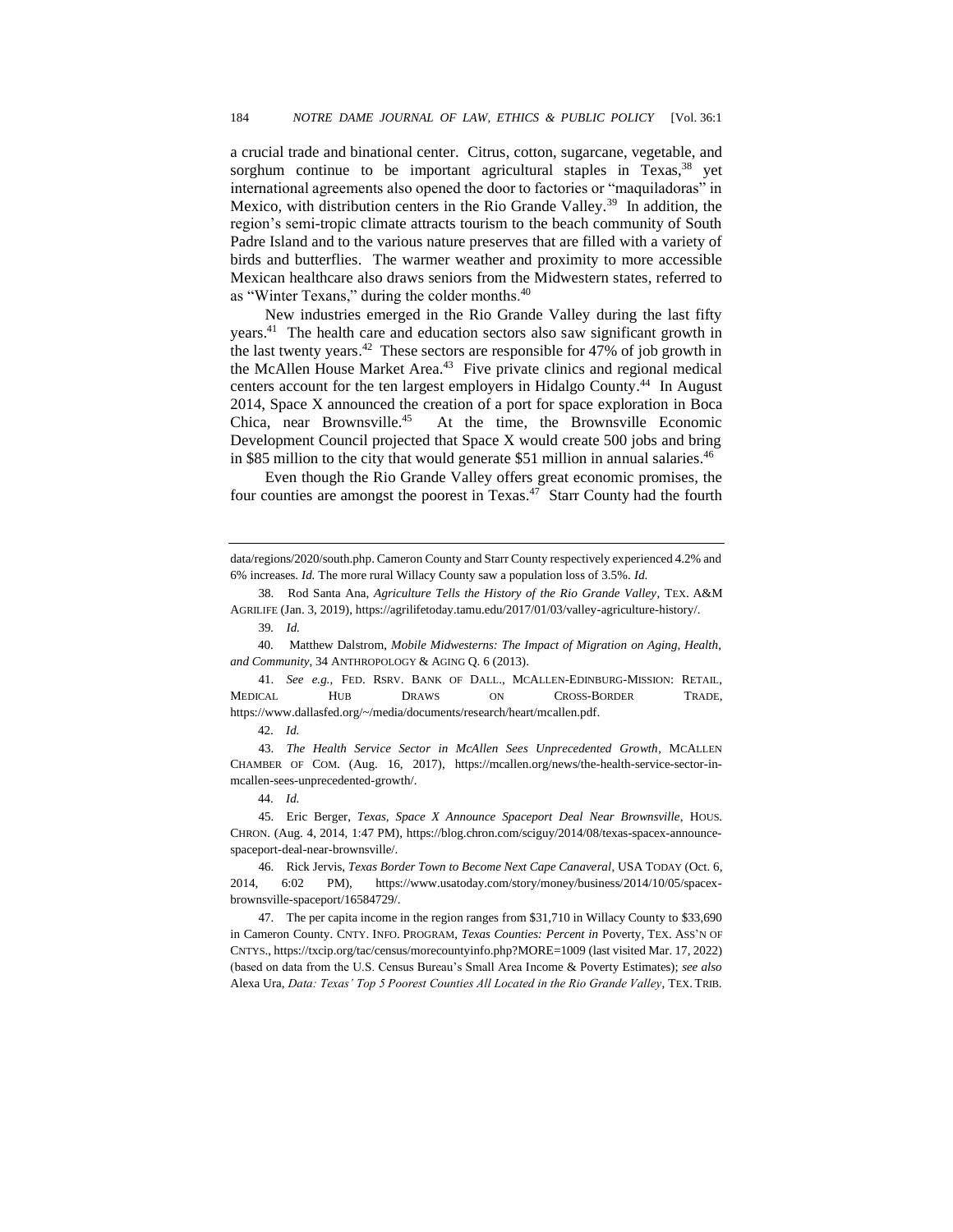highest poverty rate in Texas—25.20% in 2020.<sup>48</sup> The county with the lowest poverty rate in the region was Hidalgo County at 23.0%. 49 Table 3 shows the ten counties with the highest poverty rates in the state in 2020. 50

| County                  | Percentage |
|-------------------------|------------|
| <b>Brooks County</b>    | 28.7       |
| Zavala County           | 27.2       |
| Dimmit County           | 25.5       |
| <b>Starr County</b>     | 25.2       |
| <b>Willacy County</b>   | 24.7       |
| Zapata County           | 24.6       |
| <b>Cameron County</b>   | 24.4       |
| <b>Hudspedth County</b> | 24.2       |
| La Salle County         | 24.0       |
| <b>Hidalgo County</b>   | 23.9       |

# **TABLE 3: TEXAS COUNTIES WITH THE HIGHEST POVERTY RATES, 2020 (PERCENTAGE)**

Source: U.S. Census Bureau: Small Area Income & Poverty Estimates (2020).

Despite the poverty levels, between 2017 and 2020, Hidalgo County was ranked as the 14th highest in terms of state GDP, and Cameron County was ranked  $26^{\text{th}}$ .<sup>51</sup> Out of the 254 Texas counties, Starr was ranked 109<sup>th</sup> and Willacy 176<sup>th</sup> for GDP output during that same period.<sup>52</sup>

The most recent U.S. wage statistics show that Cameron and Hidalgo counties are amongst the lowest-paying large counties in the nation.<sup>53</sup> Large counties are those with annual average employment levels of at least 75,000

48*. Id.* Brooks County had the highest poverty rate in Texas at 28.70%, Zavala County had the second highest at 27.20%, and Dimmit County had the third highest at 25.50%.

- 49. CNTY. INFO. PROGRAM, *supra* note 47.
- 50. *Id.*

<sup>(</sup>Jan. 19, 2016, 2:50 PM), https://www.valleycentral.com/news/local-news/data-texas-top-5 poorest-counties-all-located-in-the-rio-grande-valley/*.*

<sup>51.</sup> GDP is represented by numbers in thousands of (2012) chained dollars. U.S. DEP'T OF COM., BUREAU OF ECON. ANALYSIS, TABLE 1. REAL GROSS DOMESTIC PRODUCT BY COUNTY, 2016–2020 (Dec. 8, 2021), https://www.bea.gov/sites/default/files/2021-12/lagdp1221.pdf (last visited March 17, 2022).

<sup>52.</sup> *Id.* 

<sup>53.</sup> U.S. BUREAU OF LAB. STAT., *County Employment and Wages in Texas – Third Quarter 2020*, U.S. DEP'T OF LAB. (Mar. 18, 2021), https://www.bls.gov/regions/southwest/newsrelease/countyemploymentandwages\_texas.htm.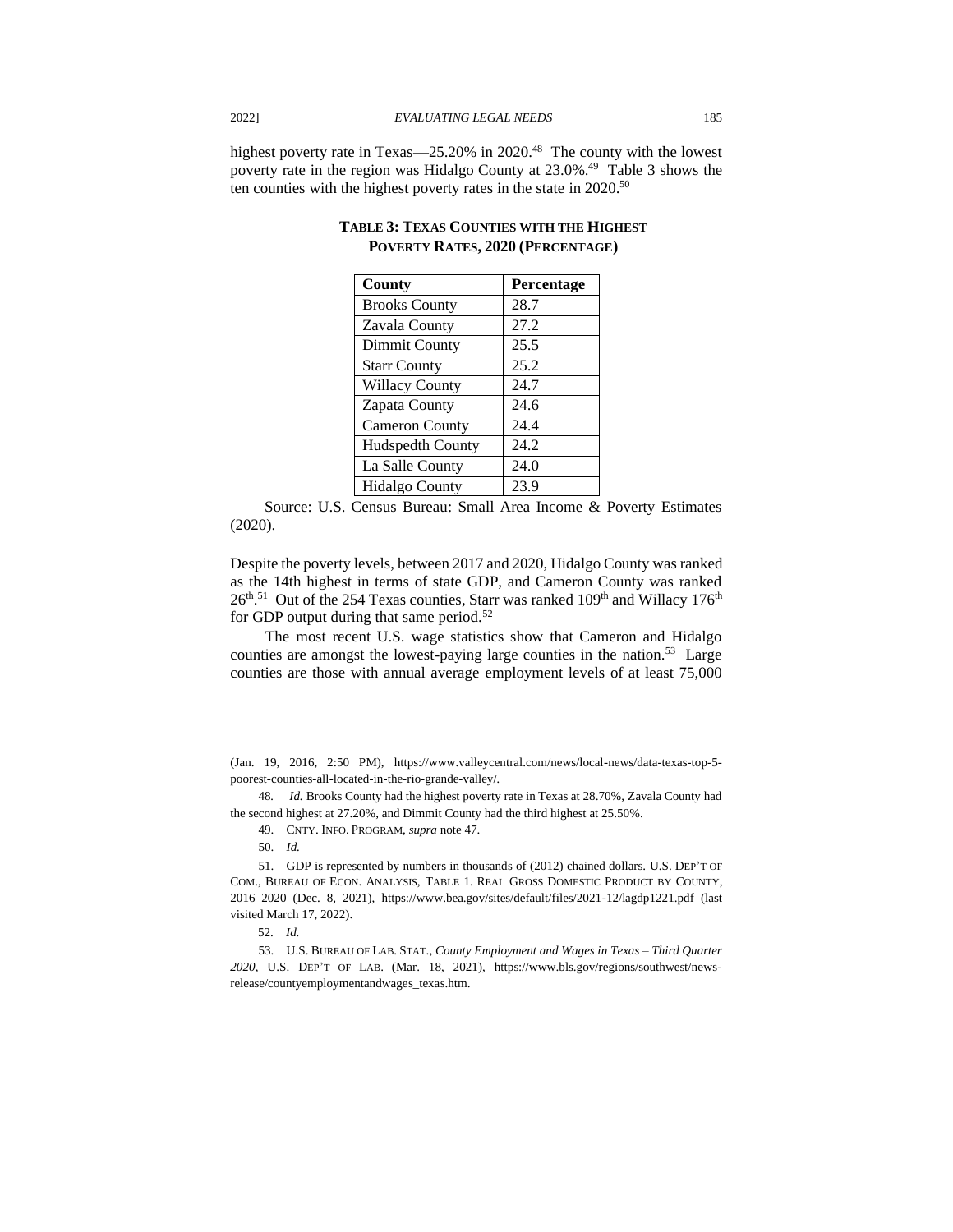people.<sup>54</sup> The national wage among large counties was \$1,173 per week.<sup>55</sup> Meanwhile, Cameron County wages were \$697 per week (the lowest wages of large counties) and Hidalgo County wages were \$713 per week (the second lowest of large counties). 56 The average national hourly wage was \$27.07 in May 2020.<sup>57</sup> However, the hourly wage for workers in the Brownsville-Harlingen MSA was \$17.40.<sup>58</sup> This 34% discount in wages was slightly lower in the McAllen-Edinburg-Mission MSA where the average hourly wage was \$18.04—or 30% less than the national figure.<sup>59</sup> Lower wages impact all occupations––including the legal profession.<sup>60</sup>

#### *B. Literature Review*

There is little to no research focused on legal needs and access to justice within the Rio Grande Valley. To situate the current research, the research team reviewed scholarly articles and reports on access to justice, legal needs assessments, and access to legal services for marginalized sectors including rural and Latinx communities. In addition, the literature review explored assessments of non-legal needs, particularly in public health studies, the role of law schools in addressing access to legal services, and the history of higher education in the Rio Grande Valley.

Recent studies have focused on access to justice in marginalized sectors of the U.S. Some demonstrate that where there is a lack of improvement in the performance and effectiveness of legal aid systems within marginalized

release/pdf/occupationalemploymentandwages\_brownsville.pdf.

59. U.S. DEP'T OF LAB., BUREAU OF LAB. STAT., OCCUPATIONAL EMPLOYMENT AND WAGES IN MCALLEN-EDINBURG-MISSION (May 18, 2020) (on file with author).

60. In May 2020, the U.S. Department of Labor, Bureau of Labor Statistics reported the mean hourly wage for individuals working in the legal profession was \$54.00. U.S. BUREAU OF LAB. STATS., *May 2020 National Occupational Employment and Wage Estimates*, [https://www.bls.gov/oes/current/oes\\_nat.htm#23-0000](https://www.bls.gov/oes/current/oes_nat.htm#23-0000) (last visited Dec. 28, 2020). It also reported that individuals in the same sector earned a mean hourly wage of \$31.46 in the McAllen Metropolitan Area, U.S. BUREAU OF LAB. STATS., *Occupational Employment and Wages in McAllen-Edinburg-Mission –– May 2020*, https://www.bls.gov/regions/southwest/newsrelease/occupationalemploymentandwages\_mcallen.htm, and \$31.08 in the Brownsville Metropolitan Area, U.S. BUREAU OF LAB. STATS., *Occupational Employment and Wages in Brownsville-Harlingen –– May 2020*, https://www.bls.gov/regions/southwest/newsrelease/occupationalemploymentandwages\_brownsville.htm#:~:text=972)%20850%2D4800- ,Occupational%20Employment%20and%20Wages%20in%20Brownsville%2DHarlingen%20%E 2%80%94%20May%202020,of%20Labor%20Statistics%20reported%20today.

<sup>54.</sup> *Id.*

<sup>55.</sup> *Id.*

<sup>56.</sup> *Id.*

<sup>57.</sup> BUREAU OF LAB. STAT., OCCUPATIONAL EMPLOYMENT AND WAGES IN BROWNSVILLE-HARLINGEN –– MAY 2020, U.S. DEP'T OF LAB. (June 28, 2021), https://www.bls.gov/regions/southwest/news-

<sup>58.</sup> *Id.*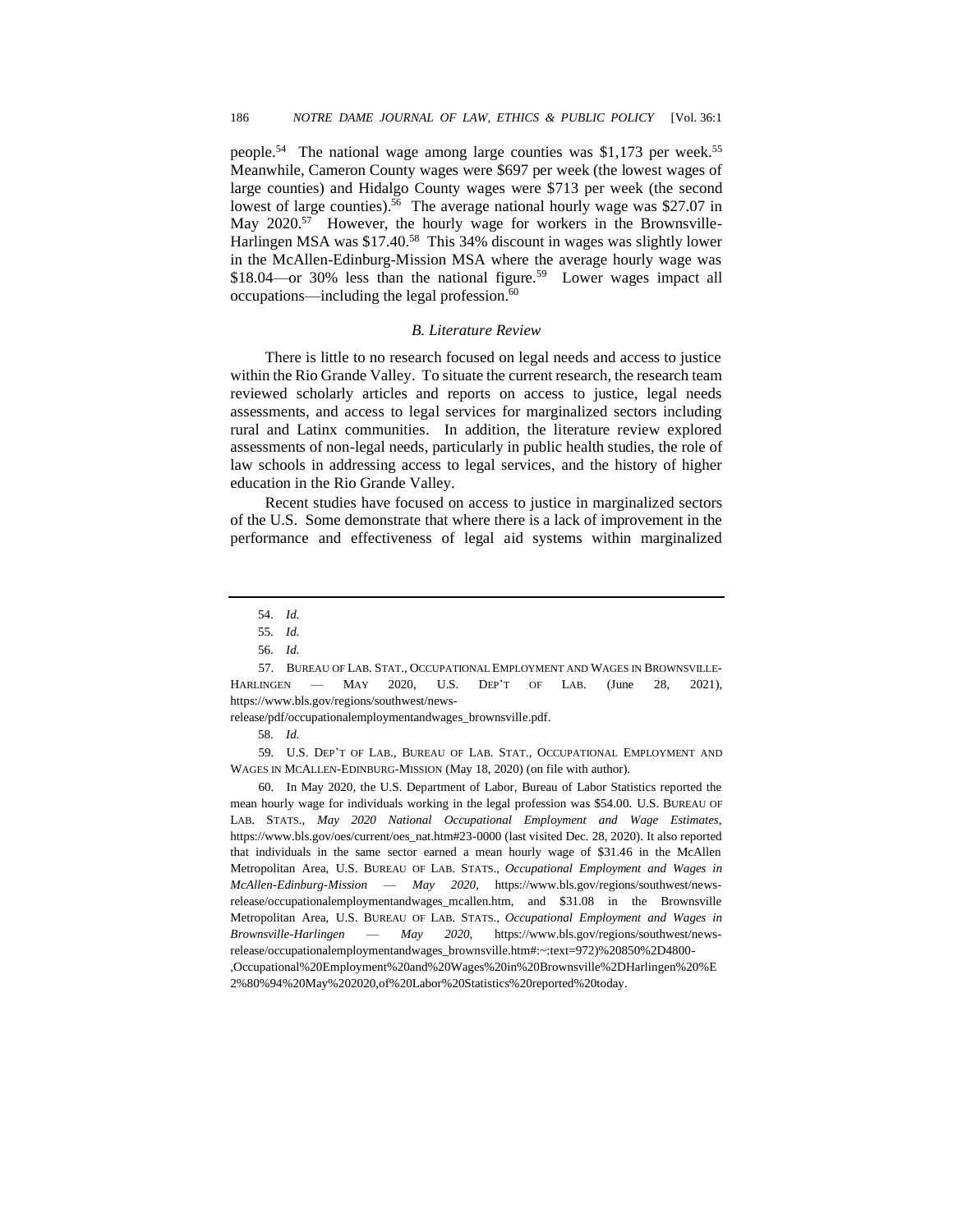communities, those legal systems act to sustain rather than dismantle barriers.<sup>61</sup> Research demonstrates that the loss of access to justice in many communities of color has led to a decline in public trust in legal institutions.<sup>62</sup> Scholars advocate for more community lawyering models, in and outside of legal institutions, to address systemic barriers to access to justice in marginalized communities.<sup>63</sup> Many highlight access to justice as a national priority, necessitating work to expand non-lawyer services, lifting restrictions on the work of legal aid providers, and mandating funding to make "justice" more readily available.<sup>64</sup>

Access to law, which are commonly referred to as access to justice studies, are a critical first step to addressing systemic justice issues.<sup>65</sup> Increasingly, researchers have developed studies on legal needs and access to justice in underfocused regions, like rural parts of the U.S., and under-studied groups, like Latinx communities.<sup>66</sup> Access to justice may be framed as availability of free or low-cost counsel, ability to navigate the legal system pro se, initiate legal action, defend oneself from legal action, and equal likelihood of obtaining a desired result.<sup>67</sup> Justice may be sought in legal and nonlegal forums.<sup>68</sup> One scholar frames equality in access to justice to mean that members of different sectors of a society have the same likelihood of achieving a particular resolution to a matter.<sup>69</sup>

Critics of access to justice studies argue that the studies traditionally center on access to courts and lawyers, and do not investigate institutional inequalities.<sup>70</sup> They point out that legal process alone does not cure structural

<sup>61.</sup> Wayne Moore, *Increasing Access to Justice*, 16 J.L. SOC'Y 103, 164 (2014).

<sup>62.</sup> Tina L. Rasnow, *Traveling Justice: Providing Court Based Pro Se Assistance to Limited Access Communities*, 29 FORDHAM URB. L.J. 1281, 1282 (2002).

<sup>63.</sup> Rose Cuison Villazor, *Community Lawyering: An Approach to Addressing Inequalities in Access to Health Care for Poor, of Color, and Immigrant Communities*, 8 N.Y.U. J. LEGIS. & PUB. POL'Y 35, 35–36 (2004).

<sup>64.</sup> Deborah L. Rhode, *Whatever Happened to Access to Justice?*, 42 LOY. L.A. L. REV. 869, 869 (2009); Rasnow, *supra* note 62, at 1311.

<sup>65.</sup> Rebecca L. Sandefur, *What We Know and Need to Know About the Legal Needs of the Public*, 67 S.C. L. REV. 443, 459 (2016).

<sup>66</sup>*. See, e.g.*, Lisa R. Pruitt, *Latina/os, Locality, and Law in the Rural South*, 12 HARV. LATINO L. REV. 135 (2009).

<sup>67.</sup> Larry R. Spain, *The Opportunities and Challenges of Providing Equal Access to Justice in Rural Communities*, 28 WM. MITCHELL L. REV. 367, 367 (2001); Charles Silver & David A. Hyman, *Access to Justice in a World Without Lawyers: Evidence from Texas Bodily Injury Claims*, 37 FORDHAM URB. L.J. 357, 360 (2010); Luz E. Herrera, *Community Law Practice*, 148 DÆDALUS 106 (2019); JACOB KANG-BROWN & RAM SUBRAMANIAM, VERA INST. OF JUST., OUT OF SIGHT: THE GROWTH OF JAILS IN RURAL AMERICA (2017), https://www.vera.org/downloads/publications/out-of-sight-growth-of-jails-rural-america.pdf.

<sup>68.</sup> Rebecca L. Sandefur, *The Fulcrum Point of Equal Access to Justice: Legal and Nonlegal Institutions of Remedy*, 42 LOY. L.A. L. REV. 949, 964 (2009).

<sup>69</sup>*. Id.* at 949.

<sup>70.</sup> Sameer Ashar & Annie Lai, *Access to Power*, 148 DÆDALUS 82, 83 (2019).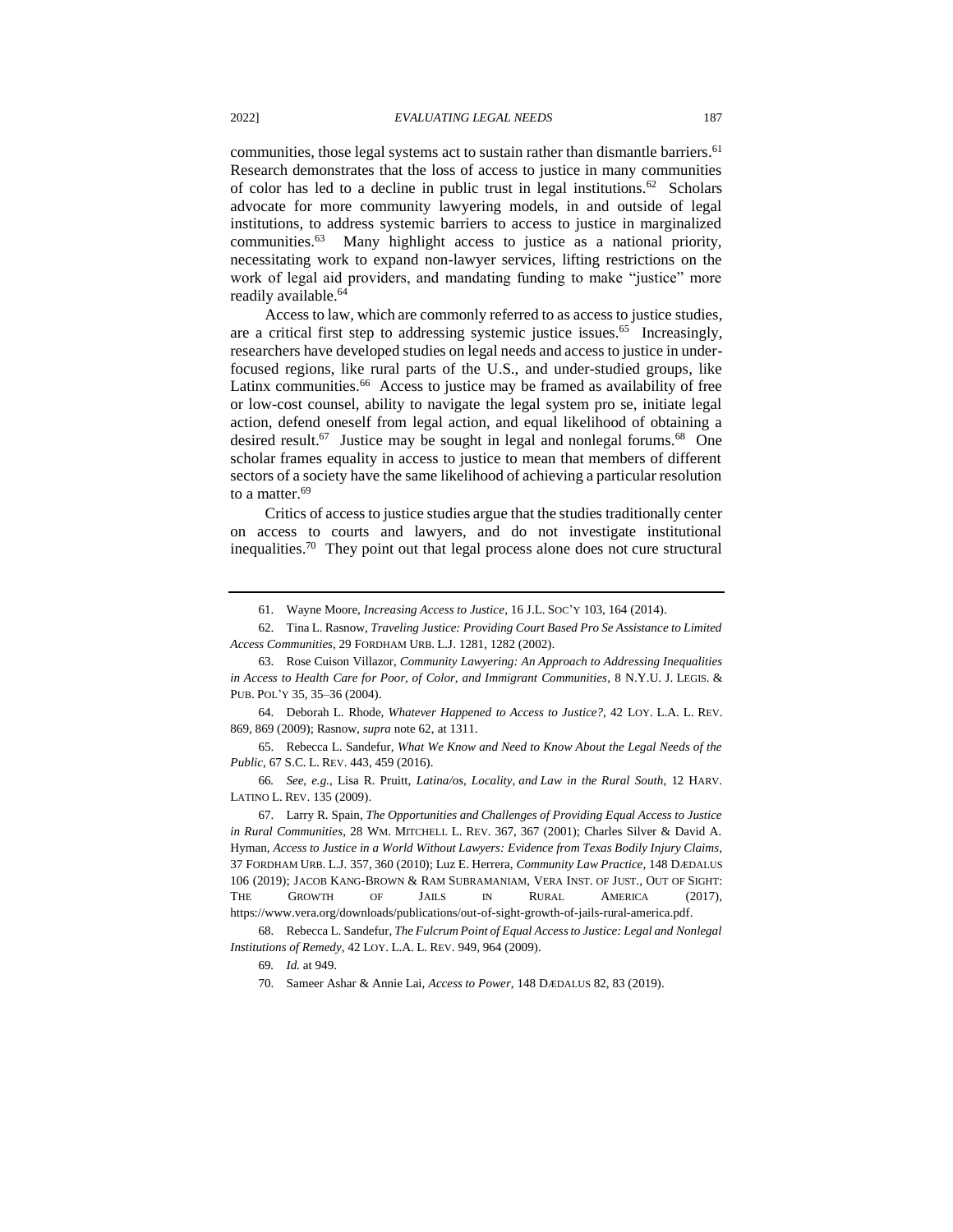injustice.<sup>71</sup> Increasingly, literature on access to justice incorporates structural injustice and social context of barriers to justice in the analysis of access.<sup>72</sup>

Legal needs assessments are critical for developing solutions and strategies to enhance access to justice within communities. They can lead to a better allocation of resources for justiciable problems that individuals and communities experience.<sup>73</sup> The legal component of the problem is not always obvious. Many individuals do not self-identify some of these problems as "legal" issues or needs.<sup>74</sup> An assessment of needs allows for innovations tailored to serve the needs of a community.<sup>75</sup>Scholarship on the implementation of legal needs-assessments emphasize the necessity of involving the affected community members and diverse stakeholders in the assessment.<sup>76</sup>

This study links approaches from existing research threads to develop a methodology that sheds light on the legal needs of Latinxs in rural and urban communities, and the importance of investing educational resources in those communities.

#### 1. Access to Legal Services in Rural Sectors

In a 2017 Justice Gap Report, the Legal Services Corporation positions rural Americans as a distinctly vulnerable population. Despite their specific attributes based on location and demographics, some common obstacles appear within rural communities.<sup>77</sup> Studies by Pruitt and Spain demonstrate that shortages of lawyers in many regions create challenges for rural residents seeking legal support.<sup>78</sup> Distance between residents' homes can make it difficult to provide full coverage of services and accessible locations. Lack of transportation creates barriers to accessing legal services.<sup>79</sup> Shortages tend to

75*.* Lisa R. Pruitt et al., *Legal Deserts: A Multi-State Perspective on Rural Access to Justice,*  13 HARV. L. & POL'Y REV. 15, 131 (2018).

76. Fajana, *supra* note 72.

77. Nancy Villarreal*, Improving Legal Aid to Rural Communities in California*, 20 BERKELEY LA RAZA L.J. 191, 203 (2010); CAL. COMM'N ON ACCESS TO JUST., IMPROVING CIVIL JUSTICE IN RURAL CALIFORNIA (2010).

78. Spain, *supra* note 67, at 373–74; Lisa R. Pruitt & Bradley E. Showman, *Law Stretched Thin: Access to Justice in Rural America*, 59 S.D. L. REV. 466, 467–68 (2014); *see also* Grant Gerlock, *Lawyer Shortage in Some Rural Areas Reaches Epic Proportions*, NPR (Dec. 26, 2016, 5:00 AM), https://www.npr.org/2016/12/26/506971630/nebraska-and-other-states-combat-rurallawyer-shortage.

79. Spain, *supra* note 67.

<sup>71</sup>*. Id.*

<sup>72.</sup> Colleen F. Shanahan & Anna E. Carpenter, *Simplified Courts Can't Solve Inequality,* 148 DÆDALUS 128 (2019); Sandefur, *supra* note 68, at 446–47; Francisca D. Fajana, *Race-Based Lawyering: Engaging Minority Communities in Legal Needs Assessments*, MGMT. INFO. EXCH. J. 20 (2015); Pruitt, *supra* note 66.

<sup>73.</sup> Sandefur, *supra* note 68, at 443.

<sup>74</sup>*. Id.* at 449.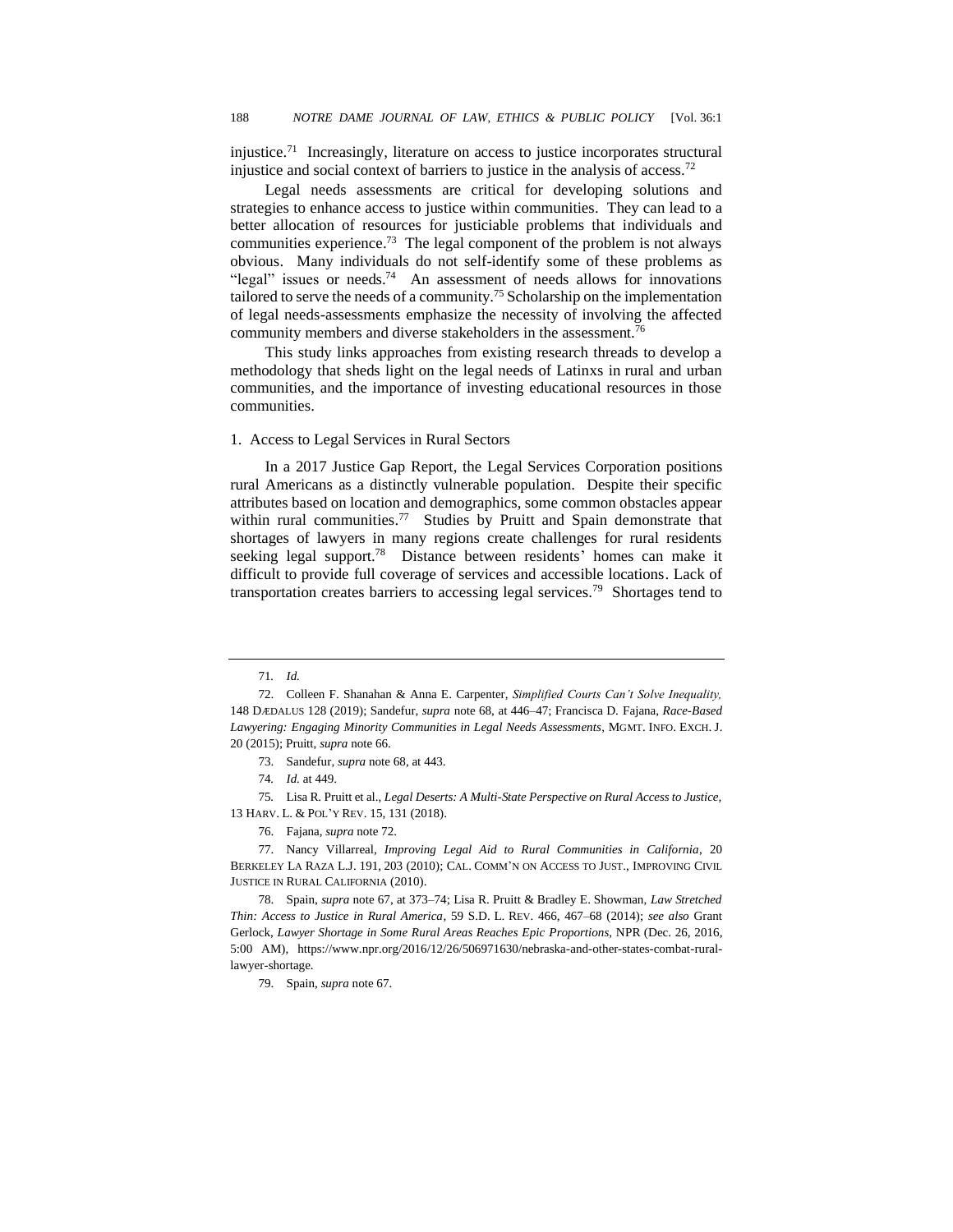most affect people in consumer, health and employment law concerns.<sup>80</sup> Rural residents face shortages in defense counsel and alternatives to incarceration.<sup>81</sup> Studies have shown that within smaller towns, concerns about lack of anonymity discourage people from accessing services. 82

Scholarship on rural legal service gaps highlights the importance of "access to justice" solutions supported by the local community.<sup>83</sup> These include legal and non-legal institutions to remedy justice problems.<sup>84</sup> Scholars and advocates emphasize the pressing importance of additional scholarship of rural needs specific to communities of color.<sup>85</sup> Efforts to address gaps must develop solutions for people living in remote or isolated communities.<sup>86</sup> Suggested innovations include enhanced technology infrastructure and strategies for overcoming barriers that would prevent access to technology-based solutions for all. 87 Some suggest strengthening legal aid institutions, or increasing state funds for representation through the private, local bar.<sup>88</sup> Finally, access to legal education to students from under-represented regions is described as another potential solution. 89

#### 2. Access in Latinx Communities

There are few reports focused specifically on Latinx communities' legal service needs or reports that contrast rural, majority Latinx legal service needs with majority Latinx metropolitan centers.<sup>90</sup> The last national legal needs survey, conducted in 1994, included Latinos in its sample and found that lowincome Latinos reported "fewer legal needs than non-Latinos, especially regarding finances and housing and property, although they express slightly more difficulties of a community or regional nature."<sup>91</sup> A study of legal service awareness in a Nevada region found links between income, access to education,

90. ROBERT L. BACH, INST. FOR RSCH. ON MULTICULTURALISM AND INT'L LAB., BECOMING AMERICAN, SEEKING JUSTICE: THE IMMIGRANTS' LEGAL NEEDS STUDY (1996).

91*.* INST. FOR SURVEY RSCH. AT TEMPLE UNIV., LEGAL NEEDS AND CIVIL JUSTICE: A SURVEY OF OF AMERICANS (1994), https://www.wisbar.org/aboutus/membership/Documents/WisTAFApp\_J\_ABA\_Legal\_need\_stud y.pdf.

<sup>80.</sup> *See* LEGAL SERVS. CORP., THE JUSTICE GAP: MEASURING THE UNMET CIVIL LEGAL NEEDS OF LOW-INCOME AMERICANS 19 (2017).

<sup>81.</sup> Spain, *supra* note 67.

<sup>82</sup>*. Id.*

<sup>83.</sup> Pruitt & Showman, *supra* note 78, at 470.

<sup>84.</sup> Sandefur, *supra* note 68.

<sup>85</sup>*. See id.*

<sup>86.</sup> *Id.*

<sup>87.</sup> James E. Cabral et al., *Using Technology to Enhance Access to Justice*, 26 HARV. J.L. & TECH. 241, 277–78 (2012).

<sup>88.</sup> Sandefur, *supra* note 68, at 966; Spain, *supra* note 67, at 376.

<sup>89</sup>*.* Pruitt & Showman, *supra* note 78, at 478.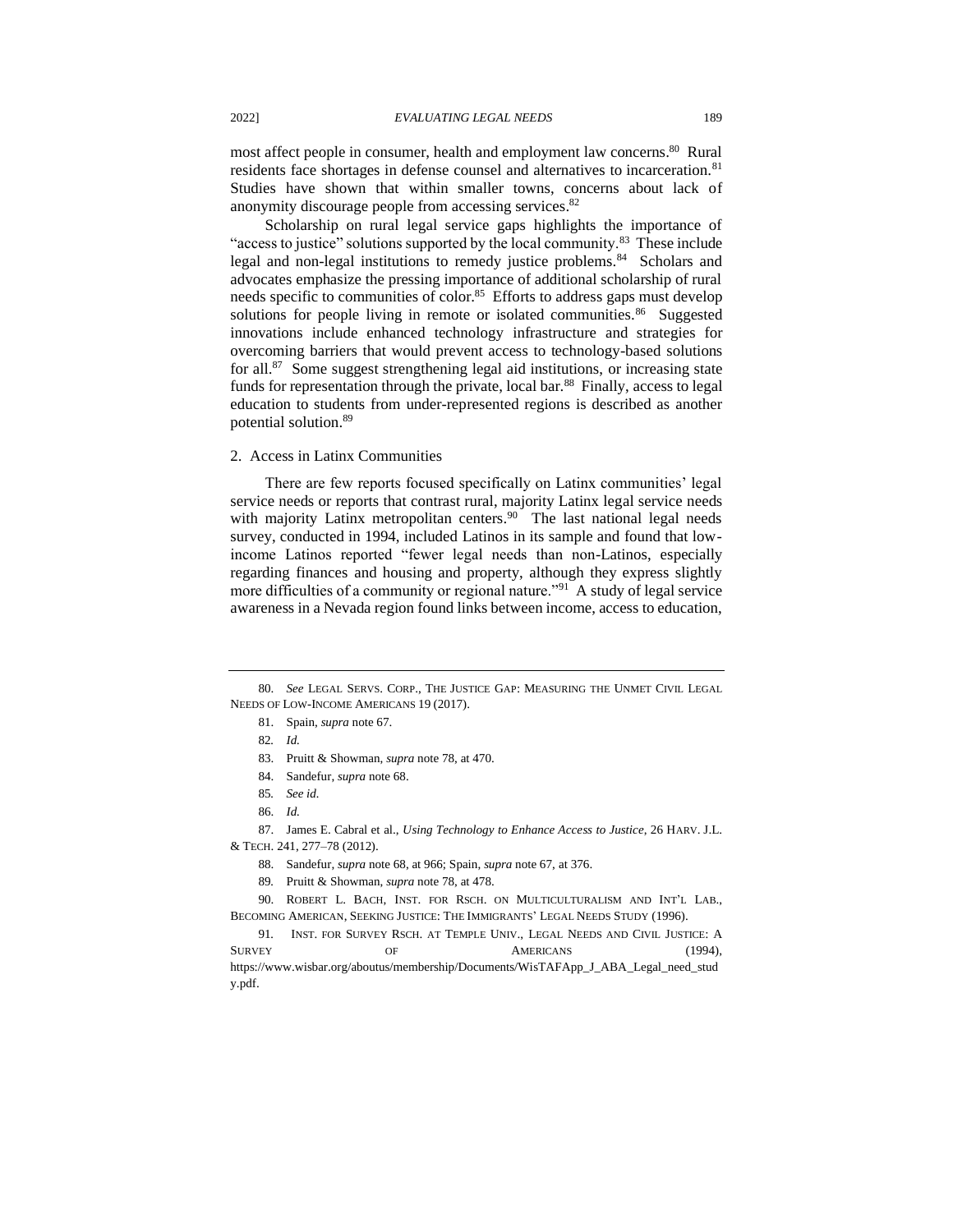and members' ability to access justice. $92$  This research hones in on other factors relevant to unaddressed legal needs, including privacy concerns, concerns about unequal access to services between citizens and noncitizens, language barriers, reliance on non-licensed professionals, and legal service outreach efforts that did not address language difference and were not well-tailored to the community.<sup>93</sup> A recent legal needs study in California includes a substantial number of Latinos, but its only group-specific findings are a discussion of the sample group as a reflection of the state's demographic characteristics.<sup>94</sup>

The Rio Grande Valley faces unique challenges in accessing services. Reports from other social service sectors show that the Rio Grande Valley is a unique context and has a need for solutions tailored to address the specific context. The public health sector has issued a proliferation of research dedicated to rural, majority Latinx community health needs in the Rio Grande Valley.<sup>95</sup> Those reports highlight the important role of promotoras and the promotoraorganizing model.<sup>96</sup> The promotora model centers on the local development of community workers who provide a link between underserved residents and services.<sup>97</sup> Since the workers are from or in close contact with the most marginalized communities in the region, they are highly attuned to sensitivities, strengths, and needs.<sup>98</sup> The voices of the promotoras have also been useful in assessing community needs.<sup>99</sup>

#### 3. Law Schools and Access to Justice

Legal education plays an important role in access to justice. Law schools can integrate access to legal services into their curriculum to encourage

<sup>92</sup>*. See, e.g.*, Edgar Flores, *Legal Service Awareness of the Latino Population in Southern Nevada 2012*, (Dec. 20, 2012), https://www.leg.state.nv.us/Session/77th2013/Exhibits/Assembly/JUD/AJUD112C.pdf (submitted to 77th session of Nevada State Legislature (2013)).

<sup>93</sup>*. Id.* 

<sup>94.</sup> Latinos comprised 35% of the respondents in the sample. STATE BAR OF CAL., THE CALIFORNIA JUSTICE GAP: MEASURING THE UNMET CIVIL LEGAL NEEDS OF CALIFORNIANS 18–19 (2019).

<sup>95.</sup> *See, e.g.*, [Nelda Mier](https://pubmed.ncbi.nlm.nih.gov/?term=Mier+N&cauthor_id=18261832) et al., *Health-Related Quality of Life Among Mexican Americans Living in Colonias at the Texas-Mexico Border*, 66 SOC. SCI. & MED. 1760 (2008); [Jennifer J.](https://pubmed.ncbi.nlm.nih.gov/?term=Salinas+JJ&cauthor_id=30286595)  [Salinas](https://pubmed.ncbi.nlm.nih.gov/?term=Salinas+JJ&cauthor_id=30286595) et al., *The Role of Social Support and the Neighborhood Environment on Physical Activity in Low-Income, Mexican-American Women in South Texas*, 51 J. PREVENTATIVE MED. & PUB. HEALTH 234, 235 (2018).

<sup>96</sup>*. See, e.g.*, A.L. Ramirez et al., *Family-Based Health Needs Along the Texas–Mexico Border,* 33 J. PUB. HEALTH 579, 580 (2011).

<sup>97</sup>*. Id.*

<sup>98</sup>*. Id.*; *see also* Rose L. Lucio et al., *Incorporating What* Promotoras *Learn: Becoming Role Models to Effect Positive Change,* 37 J. CMTY. HEALTH 1026 (2012).

<sup>99.</sup> Rosa D. Manzo et al., *A Community Cultural Wealth Model to Train* Promotora*s as Data Collectors*, 19 HEALTH PROMOTION PRAC. 341, 343 (2018).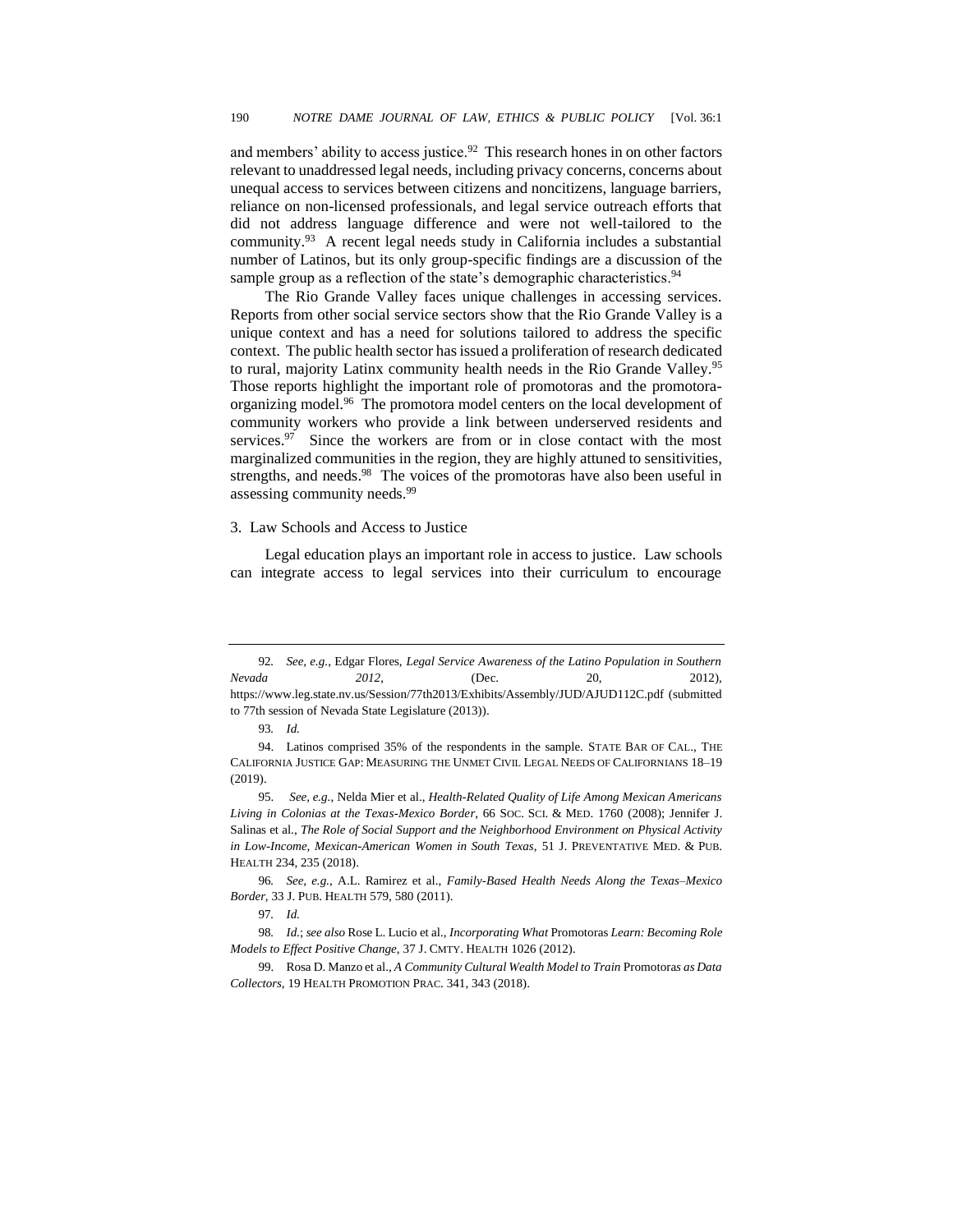graduates to develop affordable services for low-income communities.<sup>100</sup> Recruitment and support for students from under-represented communities of color may also affect access to justice, as studies show that these students are more likely to provide services within communities of color with access to justice concerns.<sup>101</sup> Other scholars also argue that access to rural justice requires accessible legal education in rural areas.<sup>102</sup> They recommend that institutions of legal education be responsive to emerging rural needs.<sup>103</sup>

Law schools offer legal services that can assist a community with access to justice issues.<sup>104</sup> Law schools, specifically law clinics, provide legal services to communities. Law clinics are experiential education settings that provide legal or justice-related services, usually to parties that are unable to afford private counsel.<sup>105</sup> Law clinics cannot fill the access to justice gaps, but can play a role in contributing to work that creates innovations and solutions.<sup>106</sup> For instance, the Texas Access to Justice Commission, charged with expanding access to and enhancing the quality of justice, has utilized law school-based initiatives.<sup>107</sup> Those efforts are mostly centered as volunteer opportunities that promote infrequent pro bono services, not sustained educational experiences.<sup>108</sup> Those types of legal service resources are most readily available in locations where law schools currently exist.<sup>109</sup>

Currently, no law school exists in the Rio Grande Valley. There is scanty literature on the struggle for legal education in the region.<sup>110</sup> Scholarship on the history of efforts to fund a law school in the Rio Grande Valley provides some

- 105. Wizner & Aiken, *supra* note 104, at 997.
- 106*. Id.* at 1010.

107. Catherine Greene Burnett & Eden Harrington, *Law Schools Working Together to Increase Access to Justice*, 51 S. TEX. L. REV. 689, 700–01 (2010).

108*. See, e.g.*, *Pro Bono*, TEX. ACCESS TO JUST. COMM'N, https://www.texasatj.org/probono (last visited Oct. 7, 2021) (describing the Pro Bono Spring Break program that sends fifty law students with supervising attorneys to provide free legal services once per year); Jon C. Dubin, *Clinical Design for Social Justice Imperatives,* 51 SMU L. REV. 1461, 1495 (1998) (describing clinic student work against contract for deed in Webb County colonias and community education efforts); Diana Fuentes Aguilar, *Pro Bono Opportunities in Deep South Texas*, 88 ADVOCATE (TEX.) 22, 22 (2019) (describing law students' work in wills clinic).

<sup>100.</sup> Luz E. Herrera, *Encouraging the Development of "Low Bono" Law Practices*, 14 U. MD. L.J. RACE, RELIGION, GENDER, & CLASS 1, 23–24 (2014).

<sup>101</sup>*. See* Rachelle Veikune, *Access to Legal Education for Minorities Increases Access to Justice for Underserved Populations*, 85 J. KAN. B. ASS'N 14, 14 (2016).

<sup>102.</sup> Pruitt & Showman, *supra* note 78, at 477.

<sup>103</sup>*. Id.* at 478.

<sup>104</sup>*. See generally* Peter A. Joy, *Government Interference with Law School Clinics and Access to Justice: When is There a Legal Remedy?*, 61 CASE W. RSRV. L. REV. 1087 (2011); Stephen Wizner & Jane Aiken, *Teaching and Doing: The Role of Law School Clinics in Enhancing Access to Justice*, 73 FORDHAM L. REV. 997 (2004).

<sup>109.</sup> Burnett & Harrington, *supra* note 107, at 701.

<sup>110</sup>*.* Ortegón, *supra* note 24, at 88.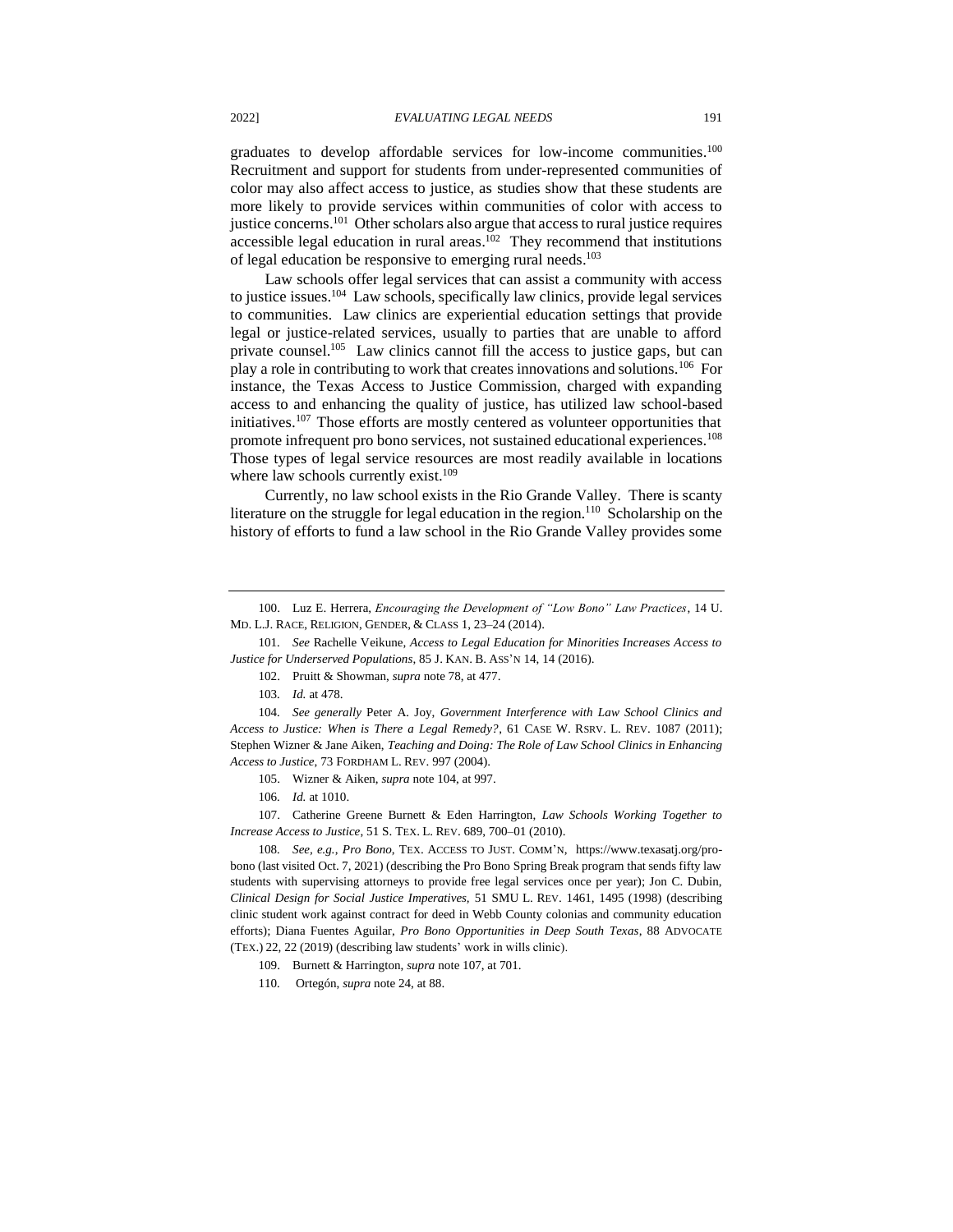context to historic access to justice concerns in the region.<sup>111</sup> Since the 1980s, the region has struggled to get the support of the state to establish an accredited law school in the Rio Grande Valley.<sup>112</sup> Members of a local coalition attempted to change the discriminatory higher education funding structure in Texas.<sup>113</sup> The South Texas Border Initiative was the product of a lawsuit brought by the coalition members, asserting that the state systematically underfunded education within the region.<sup>114</sup> The Initiative fundamentally transformed higher education in South Texas. A more in-depth study of the Initiative and efforts to establish a local law school are important to understanding access to justice gaps within the region.

The Rio Grande Valley encompasses rural areas and has a majority population comprised of Latinx community members, both indicators of barriers in access to justice.<sup>115</sup> The Rio Grande Valley faces lower than average ratios of lawyers per person.<sup>116</sup> The area does not have a law school, which traditionally plays a role in examining and helping to address access to justice issues. There is not sufficient research identifying access to justice issues or to exploring legal education as a tool to counter access to justice concerns within the Rio Grande Valley. In this context, a community-based study of legal needs is an important tool for communities in the Rio Grande Valley in identifying the priority needs and barriers to justice.

#### II. METHODOLOGY

The idea for this research project sprouted after several meetings and conversations between lawyers, local government leaders, community leaders in the Rio Grande Valley and administrators from Texas A&M University School of Law between November 2016 and March 2018.<sup>117</sup> Those conversations revealed an interest in having more accessible legal service resources, including continuing legal education, devoted to the region. An underlying narrative about the need for a law school and discussions surrounding prior attempts to accredit a law school in the region also emerged. Those exploratory meetings revealed there were no legal needs studies in the

<sup>111</sup>*. See, e.g.*, Donaldson, *supra* note 6.

<sup>112</sup>*.* Ortegón, *supra* note 24, at 75–77.

<sup>113.</sup> *Id.* at 70.

<sup>114.</sup> James C. Harrington, *From Michigan's Strawberry Fields to South Texas's Rio Grande Valley: The Saga of a Legal Career and the Texas Civil Rights Project*, 19 CUNY L. REV. 247, 247 (2016); Ortegón, *supra* note 24, at 2.

<sup>115</sup>*. See* REBECCA L. SANDEFUR, ACCESSING JUSTICE IN CONTEMPORARY USA: FINDINGS FROM THE COMMUNITY NEEDS AND SERVICES STUDY 8–9 (2014) (explaining that Blacks and Hispanics were more likely to report civil justice issues). *See also* Pruitt & Showman, *supra* note 78, at 468–69.

<sup>116.</sup> *See* STATE BAR OF TEX., *supra* note 7.

<sup>117.</sup> The meetings and gatherings that predated the project also involved personnel at Texas A&M Health Sciences Center, the Texas A&M Agrilife Extension Program, the Texas A&M University Colonias project, judges, and legal aid lawyers.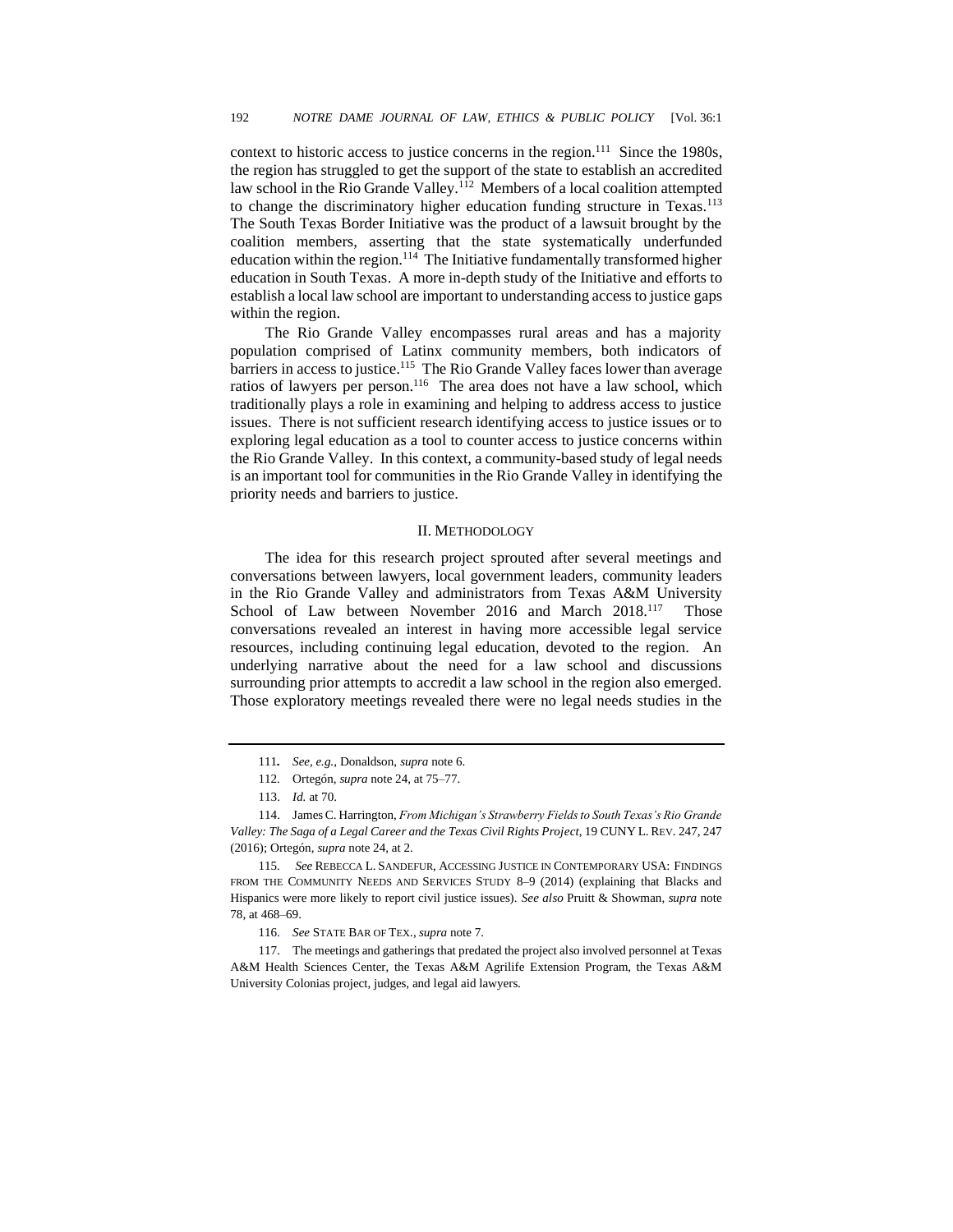area and the court data available did not provide a full overview of the most prevalent legal issues in the region. These meetings motivated a local interest in additional information about legal needs.

To develop a better understanding of the legal issues landscape, the research team applied for a Texas A&M Triads for Transformation (T3) grant– –a multidisciplinary seed-grant program designed to advance Texas A&M University's commitments to "enhancing discovery and innovation and expanding impact on our community, state, nation, and world."<sup>118</sup> The grant enabled an interdisciplinary team to design and conduct long-term research and scholarship collaborations. The information already gathered from approximately fifty community informants and the literature review, described above, provided sufficient information to structure this project. The research team also benefitted from having a research assistant and a faculty member who were from the region. Their personal and professional relationships proved helpful in opening doors to recruit individuals to participate in the focus groups.

The researchers used their expertise in weaving together primary and secondary data to make a set of conclusions and recommendations found in this article. The information for the study involved data review, site visits, focus groups with a variety of stakeholders, and data from a survey of adult residents of the Rio Grande Valley. The key purpose of the research was to provide a detailed discussion about pertinent legal needs in the Rio Grande Valley from the perspective of its residents. The project documents legal needs to better inform interested parties about where the investment for legal infrastructure should be directed in the region and to create pipelines for legal education. The key constructs we set for the study were to:

- Identify the various legal needs, including co-existing and overlapping ones, for various types of residents of Rio Grande Valley;
- Understand the range and types of legal assistance mechanisms available;
- Discern the breadth and quality of legal services available;
- Pinpoint gaps or unmet needs in the current legal services delivery system;
- Map the existing linkages and disconnects among legal and non-legal service providers;
- Detect the existing barriers to accessing legal services, particularly among underserved populations;
- Identify important historical events or trends to provide a context for understanding existing legal needs; and
- Develop an historical understanding of the efforts to establish and sustain a law school in the Rio Grande Valley that began with the Reynaldo Garza School of Law, 1983-1990.

<sup>118</sup>*. About T3*, TEX. A&M UNIV., https://pef.tamu.edu/t3/index.html (last visited Oct. 7, 2021).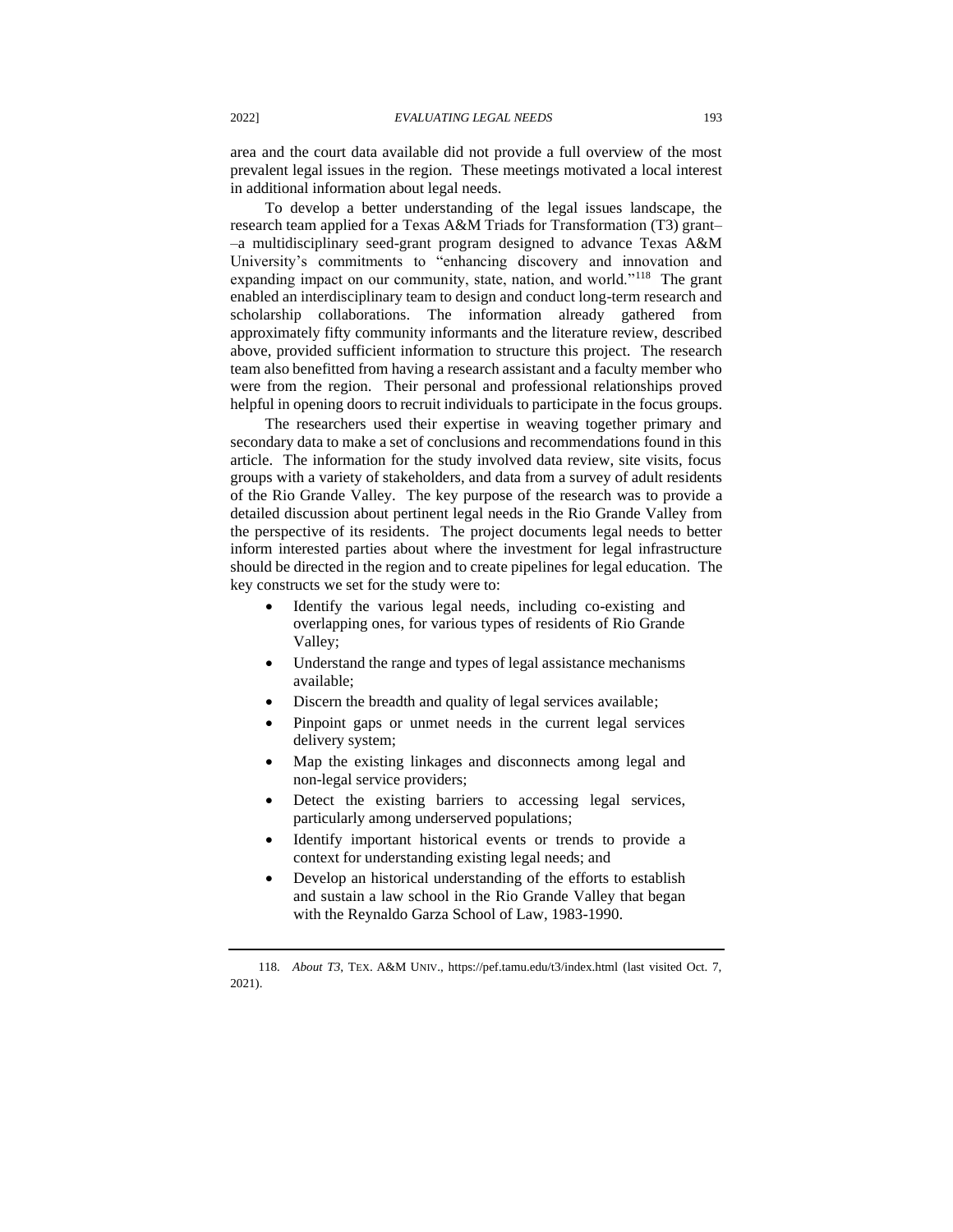These constructs guided the overall evaluation methodology, tasks, and activities that led us to use multiple methodological approaches and resulted in a mixed methods evaluation technique.<sup>119</sup> The mixed methods design helped the evaluators to combine elements of qualitative and quantitative research approaches (e.g., use of qualitative and quantitative viewpoints, data collection, analysis, inference techniques) for the broad purposes of breadth and depth of understanding and corroboration.

The mixed methods approach was driven by a series of data collection activities that involved collecting qualitative (via focus groups and interviews) as well as quantitative (surveys) data. Descriptions of each methodology employed follows.

#### *A. Quantitative Methodology*

An initial needs assessment survey of the Rio Grande Valley residents as well as a follow-up COVID-related survey were conducted using the sample panel methodology. The first survey was implemented through the Qualtrics platform from mid-August to mid-September 2019 and the second in September 2020. The survey questions for the first survey are included in Appendix  $\overline{A}$ . The survey questions for the second survey are included in Appendix B. The first survey yielded 281 total responses and the second yielded 220 total responses. In a panel or online sample, a pre-arranged pool of respondents, who have agreed to be contacted in exchange for incentives, responded to surveys. For this study, Qualtrics aggregated a pre-screened group of Rio Grande Valley residents who expressed a willingness to participate in the survey for a monetary incentive. In principle, the validity of research using online panels is a function of the internet penetration in the population being studied.<sup>120</sup> Generally speaking, the higher the internet penetration of the target population, the greater the chance that a panel might reflect the sub-traits of the entire target population. The 2019 survey comprised of fourteen questions and was systematically designed to capture information on various aspects of local legal resources, gaps in legal services, and suggestions for improvement. The 2020 survey was added because we wanted to understand if the questions from 2019 would be answered differently in the context of the pandemic. The 2020 survey consisted of the same demographic questions asked of the first group plus four additional questions tailored to solicit input about how and whether the pandemic might have impacted the residents of the region. All survey data was analyzed with the help of state-of-the art statistical software.

<sup>119.</sup> Judith Schoonenboom & R. Burke Johnson, *How to Construct a Mixed Methods Research Design*, 69 K**Ö**LNER ZEITSCHRIFT FÜR SOZIOLOGIE UND SOZIALPSYCHOLOGIE 107, 108 (2017) (Ger.).

<sup>120</sup>*.* MARIO CALLEGARO ET AL., ONLINE PANEL RESEARCH: A DATA QUALITY PERSPECTIVE 2 (2014).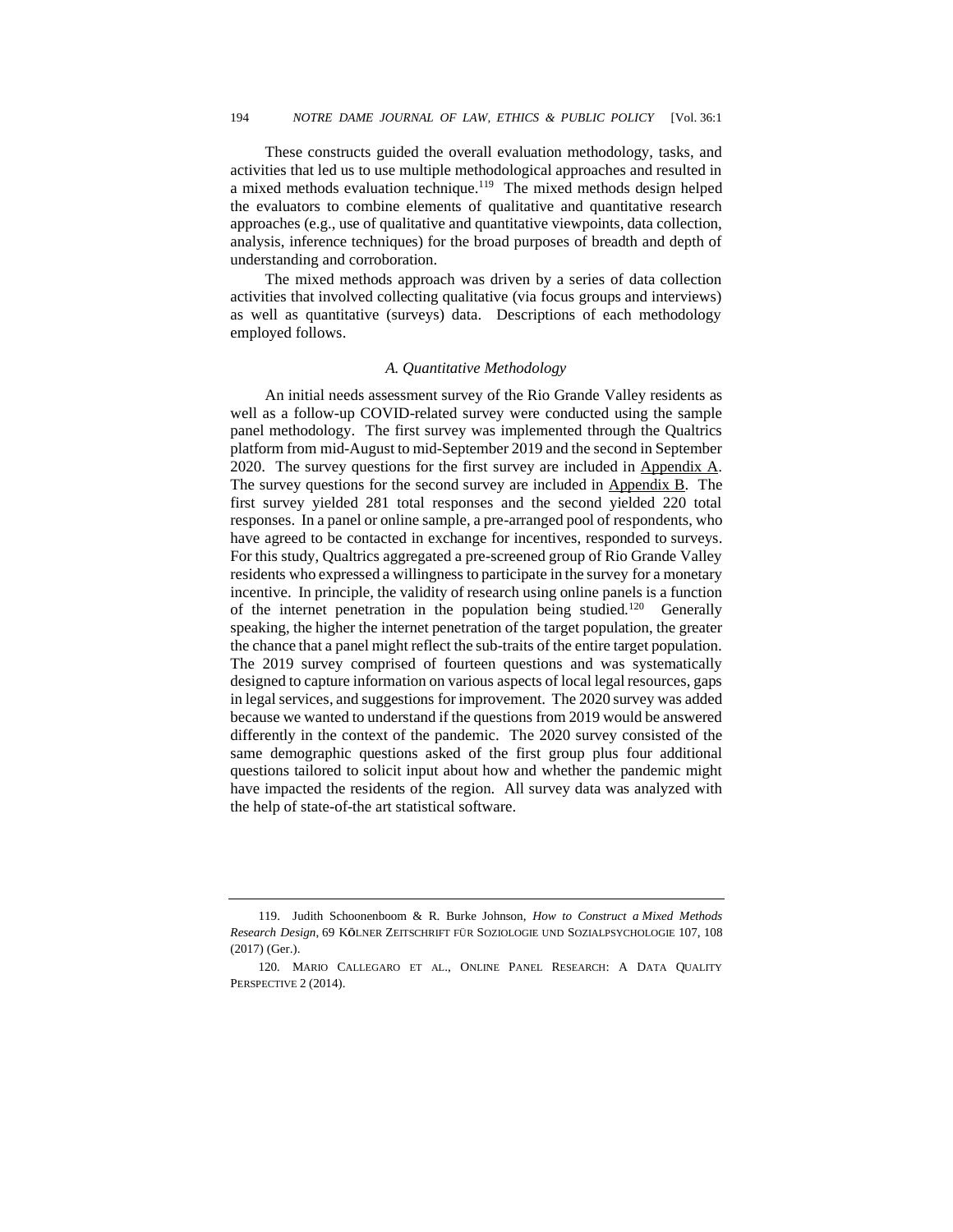#### *B. Qualitative Methodology*

The focus groups provided the rich qualitative data for the project. Participants were systematically recruited through several local contacts, including community organizations and their umbrella coalitions, constituent relations staff from the offices of elected state representatives, legal service providers, attorney bar networks, charter schools, and other educational contacts etc. Following a structured protocol approved by Texas A&M, each focus group session was led by a two-member team who facilitated participants through free-flowing discussions format.

The discussions began with introductory greetings by the facilitation team, an explanation of the Institutional Review Board (IRB) approval and the confidentiality process, the purpose of the sessions, and collection of signed consent forms from the session attendees. After ensuring that each individual understood the purpose of our study and consented to participating, the teams began asking a series of questions set forth in Appendix C. Facilitators allowed participants to comfortably consider important details about local historical context and contemporary challenges related to accessibility of legal services in the region. The questions from the structured protocol allowed the participants to talk about legal service quality, related gaps and barriers, and ideas on improving the services by combining forces and capabilities from within and outside the community.

Facilitation ensured that discussions remained focused on the session goals and maximized participation by all the attendees. Participant input was captured with the help of video tapes and flip charts/posters. The sessions were video-recorded for the purposes of note taking, later thematic analysis of the qualitative data, record keeping, and documentation. Light refreshments helped to create a comfortable environment for participants and encouraged in-depth, thoughtful, and focused discussion. After each session, the two-member facilitation team created a short summary of the session and followed validation processes to consolidate or refine statements on needs constructs so that there was conceptual clarity for the prioritized needs within the given community contexts. Thematic analysis of the qualitative data from a total of twelve focus group sessions involved coding, recoding, validity checking, and analytic induction.

#### *C. Oral History Methodology*

The oral history methodology included a mix of interviews and archival research. Oral history enables individuals to share their stories in their own words, with their own voices, through their own understanding of what happened, and why. Centering on recorded interviews between a narrator with personal experience of historically significant events and a well-informed interviewer, its goal is to add information to the historical record that might not be included in the archival documents or other primary sources. It is also a process that allows the narrator to provide a first-person account to the events and historical experiences they lived through. In this study, our goal was to conduct interviews with participants who graduated from the Garza School of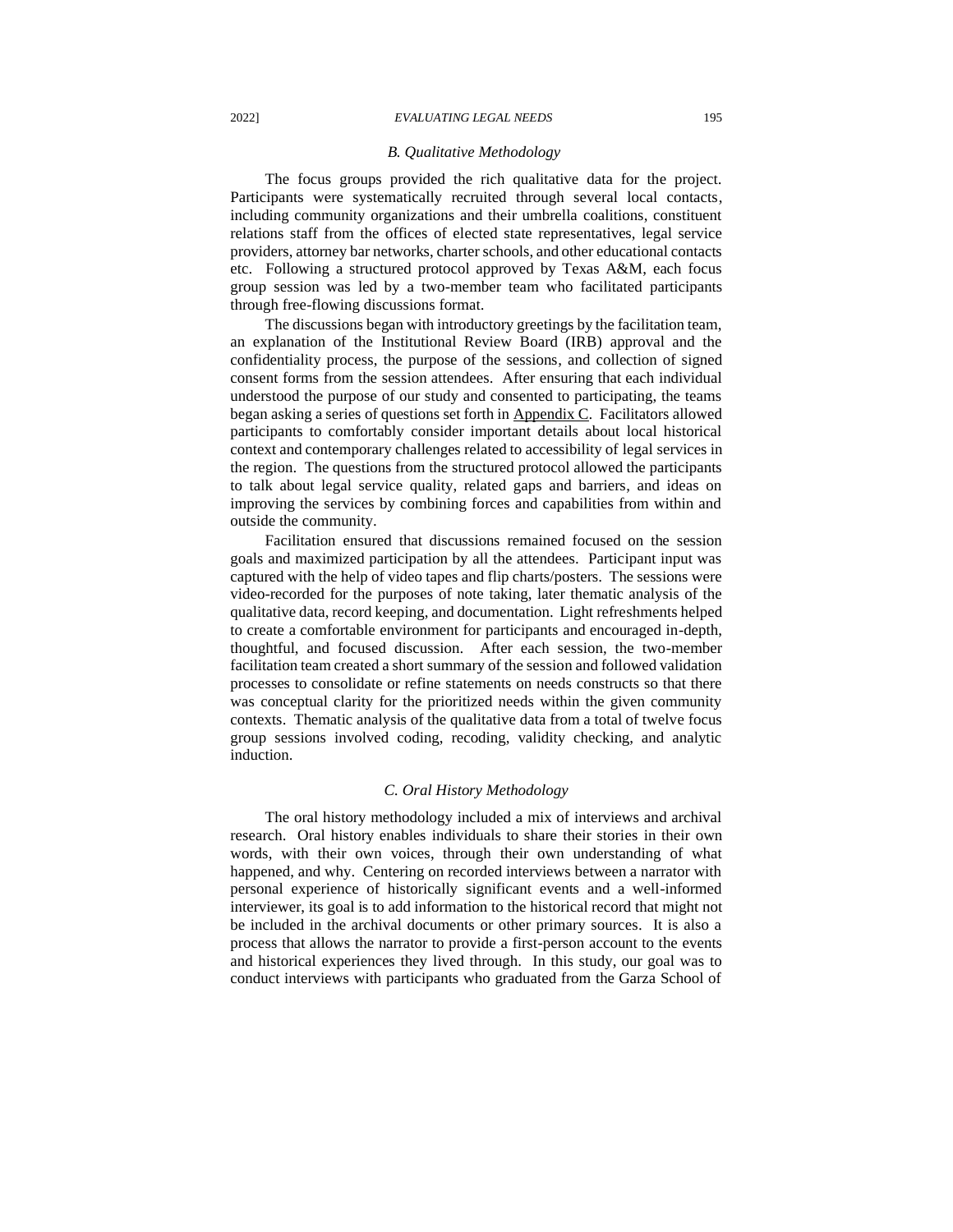Law and that are currently practicing law in South Texas. Conducting oral history interviews adds to our overall mixed methods approach by documenting people's personal experiences along with capturing the stories of women, many of whom tend to be silenced in the primary documents found in the archives. Moreover, it provides the researchers an opportunity to gain insights from marginal students within the Garza School of Law that otherwise might not have had such a prominent voice at the time. Conducting oral histories expanded our reach and provided the researchers an opportunity to narrate a more complete history.

The research team was able to address some of the key constructs but were limited by time, funding, and the access constraints imposed by the emergence of COVID-19. To date, nine oral history interviews have been conducted. Participants were selected because of their connection to the Garza School of Law either as former students or as former staff members.<sup>121</sup> Additional interviews, focus groups, and assessment of court and government entity data can provide a more complete assessment of the legal needs and resources available in the Rio Grande Valley.

#### III.SURVEY FINDINGS

This section offers a quantitative perspective compiled from our two survey findings conducted approximately a year apart—before and during the COVID-19 pandemic.

#### *A. 2019 Legal Assets & Needs Survey*

Two-thirds of the respondents to the first survey, conducted in the fall of 2019, identified as women. The vast majority of participants, 94.2%, spoke English. Only 8.1% of them indicated they had an advanced or professional degree and 51.1% of respondents indicated they earned under \$40,000. The vast majority, 94.5% of respondents, were between the ages of 18–64.

The survey asked participants to choose from a list of people or organizations who they believe residents in their region turn to first when they have a legal need. As seen in Table 4 below, a majority (44.49% of total participants) believe that "Lawyers" are the first people to turn to if they have a legal need. The second-highest response to this question is "Friends and Family," with sixty-five participants (28.63%) choosing this response. Both "Churches" and "Government Offices" had twenty participants (8.81%) each, "Community Leaders" had ten responses (4.41%), and "Health Professionals" had nine responses (3.96%). Both "Legal Aid-Free Services" and "Notary" only had one response (0.44%) each.

<sup>121.</sup> The findings reported in this section come from nine oral histories conducted with former staff and students from the Garza School of Law: Michael DeMoss, the Founding Dean of the Garza School, and students: Arnoldo Cantu, Fred Garza, Jaime Palacios, Rodolfo Gonzalez, Anna De Leon, and Dalinda Garcia. More Garza School graduates will be contacted beginning in January 2021 to continue collecting oral histories.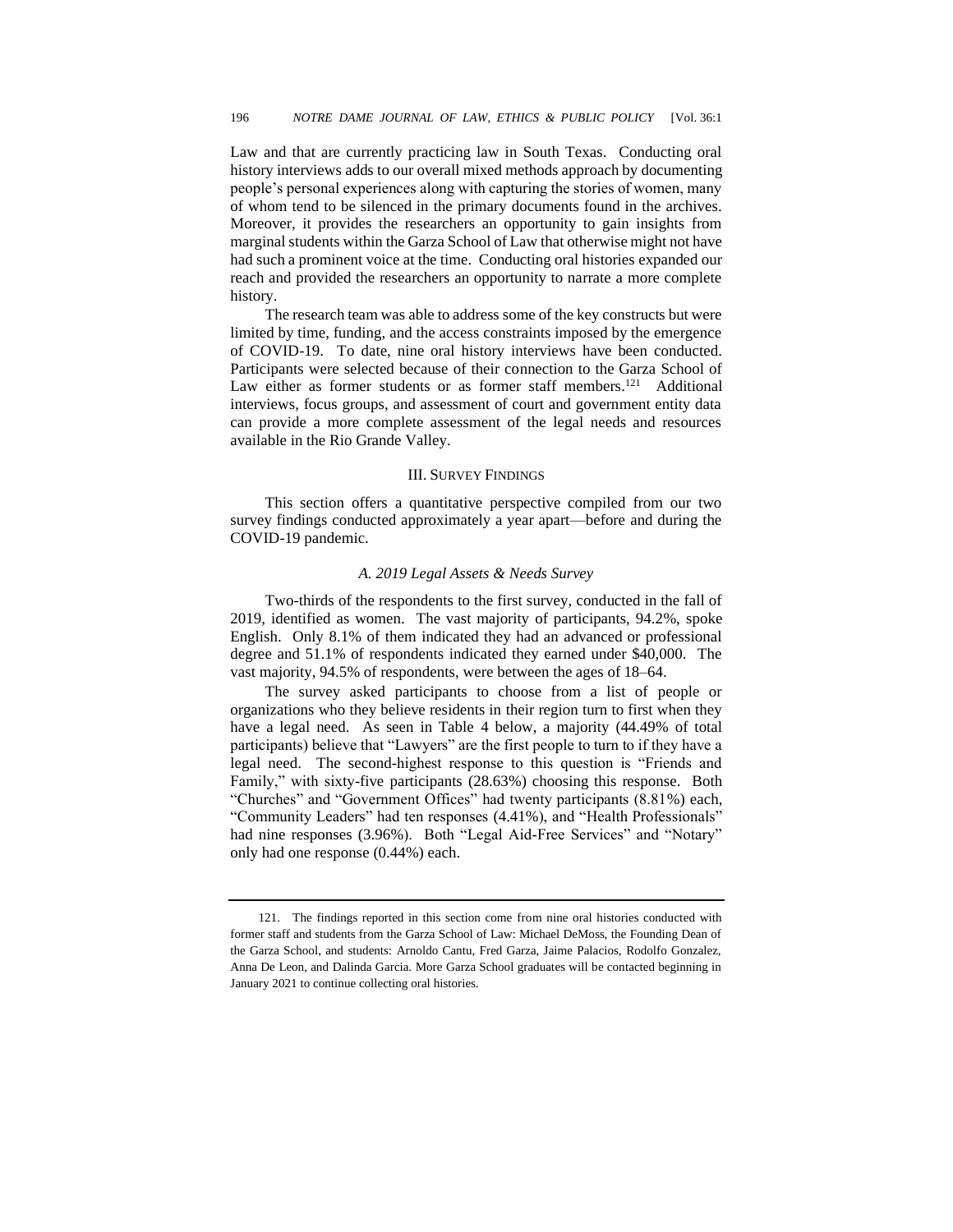| <b>Contact for Legal Assistance</b> | Freq. | Percent |
|-------------------------------------|-------|---------|
| Lawyers                             | 101   | 44.49   |
| Friends and Family                  | 65    | 28.63   |
| Churches                            | 20    | 8.81    |
| Government Office                   | 20    | 8.81    |
| <b>Health Professionals</b>         | 10    | 4.41    |
| <b>Community Leaders</b>            | 9     | 3.96    |
| Legal Aid-Free Services             | 1     | 0.44    |
| Notary                              |       | 0.44    |

# **TABLE 4: PEOPLE OR ORGANIZATIONS THAT RGV RESIDENTS FIRST TURN TO WHEN IN NEED OF LEGAL ASSISTANCE**

Participants were asked to list three types of legal providers that, in their opinion, are most readily available in the Rio Grande Valley. Table 5 provides a breakdown of these responses categorized into themes. The most common response to this question indicated that legal services dealing with "Government Officials/Public Services/Community Concerns" are most readily available in the region. This is followed by legal aid, with twenty-three responses. Services dealing with "Social Services/Gov't Programs," "Lawyers (General)," and "Other" (which contained services that didn't fall in any other category created) each had twenty-two responses.

# **TABLE 5: LEGAL SERVICES MOST READILY AVAILABLE IN THE RGV REGION**

| <b>Legal Services Providers</b> | <b>Frequency</b> |
|---------------------------------|------------------|
| Government Officials/Public     | 36               |
| Services/Community              |                  |
| Concerns                        |                  |
|                                 |                  |
| Legal Aid                       | 23               |
| Social Services/Gov't           | 22               |
| Programs                        |                  |
| Lawyers (General)               | 22               |
| Other                           | 22               |
| Healthcare                      | 13               |
| Domestic Relations              | 11               |
| Financial                       | 10               |
| Property                        | 8                |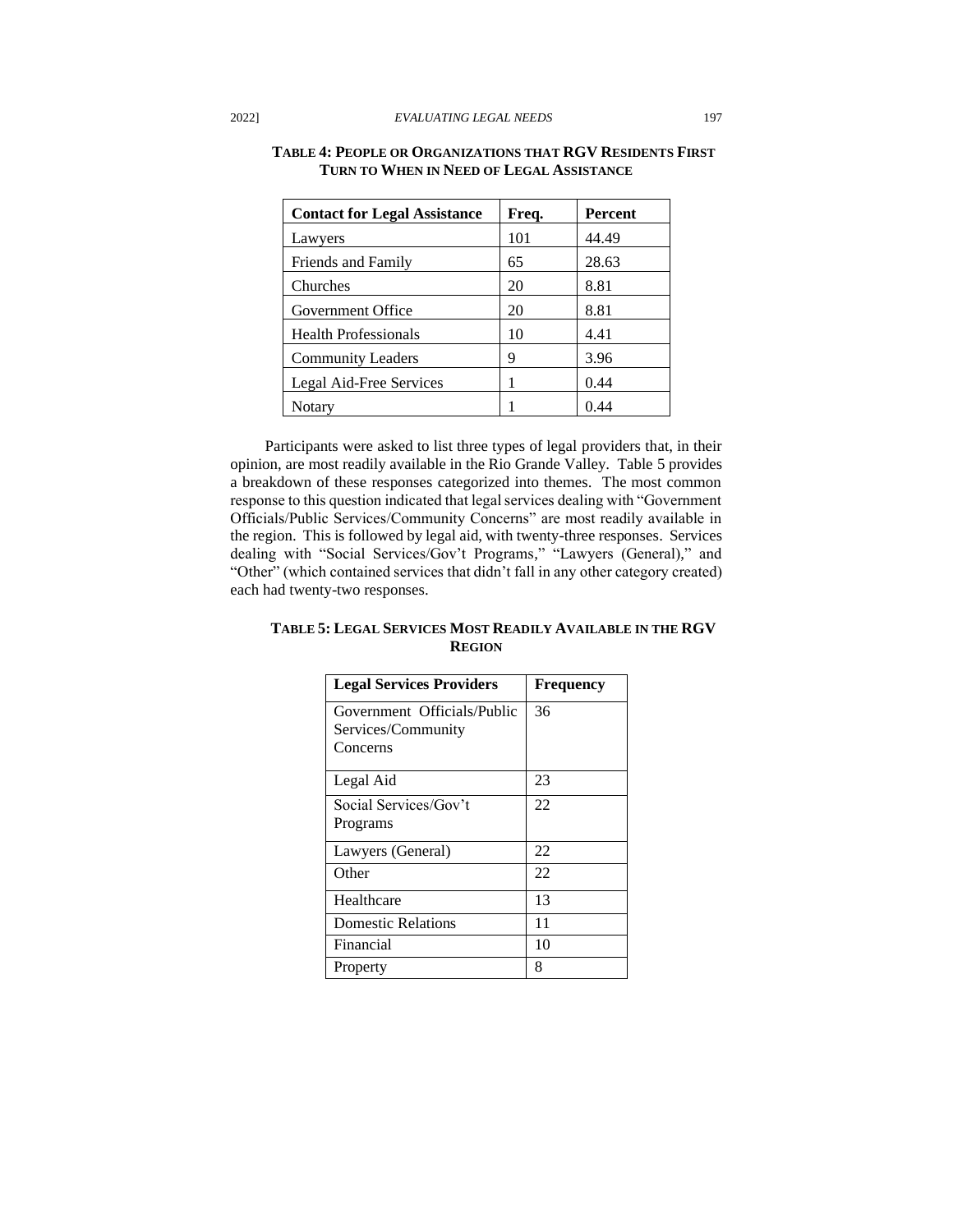| Immigration                |   |
|----------------------------|---|
| Criminal (General)         | 5 |
| Civil (General)            | 5 |
| Workforce                  |   |
| Automobile                 |   |
| Human Rights/Social Issues | 3 |
| Education                  |   |
| Drug Issues                |   |

Survey participants were asked to list, in their opinion, the top two unmet legal needs in the area. As seen in Table 6, the open-ended responses were categorized into separate "themes" based on common concerns. The five most commonly mentioned concerns that participants listed as the biggest unmet legal needs in the area include: "Government Officials/Law Enforcement/Community Concerns" (twenty-one responses), "Financial" needs (twenty responses), "Lawyers (General)" (eighteen responses), and "Healthcare" needs (fourteen responses). The "Other" category, which contained concerns that didn't fall under any of the other "themes," had twentysix responses.

| <b>Unmet Legal Needs</b>                                      | Frequency |
|---------------------------------------------------------------|-----------|
| Government Officials/Law<br>Enforcement/Community<br>Concerns | 21        |
| Financial                                                     | 20        |
| Lawyers (General)                                             | 18        |
| Healthcare                                                    | 14        |
| Social Services/Gov't<br>Programs                             | 13        |
| Workforce                                                     | 12        |
| Criminal (General)                                            | 11        |
| Immigration                                                   | 10        |
| <b>Domestic Relations</b>                                     | 10        |
| Education                                                     | 9         |
| Legal Aid                                                     | 7         |

#### **TABLE 6: BIGGEST UNMET LEGAL NEEDS IN THE RGV REGION**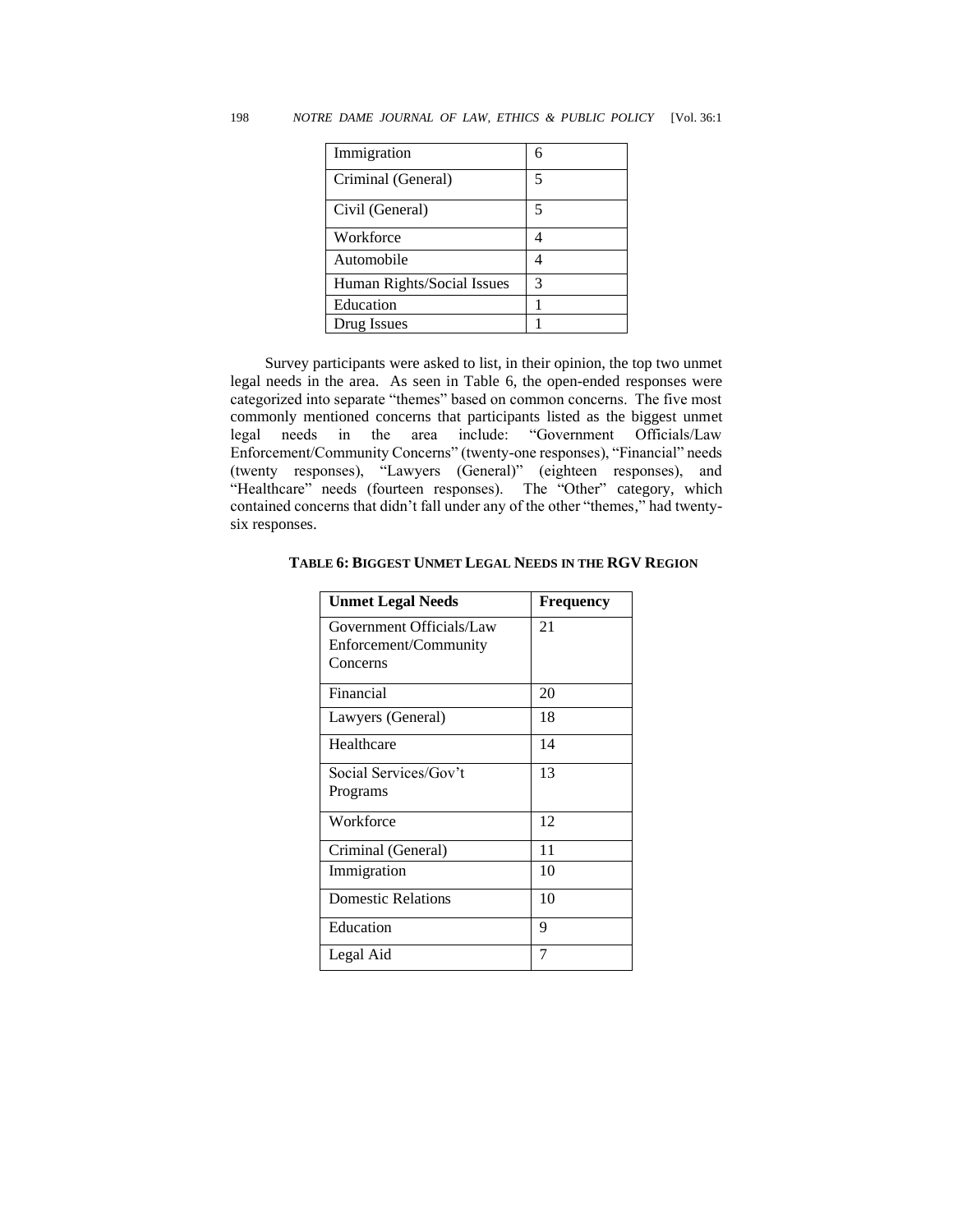| Human Rights    | 6  |
|-----------------|----|
| Drug Issues     | 6  |
| Property        | 5  |
| Civil (General) |    |
| Automobile      | 3  |
| Don't Know/NA   | 2  |
| $O$ ther        | 26 |

When asked if participants believed that the region has adequate legal services and attorneys available to handle the legal needs of the area residents, nearly half (112 responses or 48.48%) of the participants said "Yes," whereas seventy-five participants (32.47%) said "No." However, forty-four participants (19.05%) said they "Don't Know/NA" if the region has adequate legal services and attorneys available to handle the legal needs of the area. Table 7 summarizes their responses.

**TABLE 7: DOES THE RGV REGION HAVE ADEQUATE LEGAL SERVICES AND ATTORNEYS AVAILABLE TO HANDLE LEGAL NEEDS OF RESIDENTS?**

| <b>Adequate Legal</b><br><b>Services or</b><br><b>Attorneys</b> | Freq. | <b>Percent</b> |
|-----------------------------------------------------------------|-------|----------------|
| Yes                                                             | 112   | 48.48          |
| No                                                              | 75    | 32.47          |
| Don't Know                                                      | 44    | 19.05          |

Table 8 details the breakdown of the types of legal services that participants identified as available in the Rio Grande Valley. As seen below, "Direct Services-full representation in litigation" was most commonly identified as a legal service available in the region by participants, with 124 responses (19.41%). This was followed by "transactional work or advice" with ninety-six responses (15.02%) and "legal advice clinics" with seventy-nine responses (13.36%). Alternatively, only forty-five participants (7.04%) said "self-help materials" were available in the region and thirty-five participants (5.48%) mentioned mobile legal advice clinics as an available service.

| Type of Service Available                         | Freq. | Percent |
|---------------------------------------------------|-------|---------|
| Direct Services-full representation in litigation | -124  | 19.41   |
| Transactional work or advice (e.g. drafting   96  |       | 15.02   |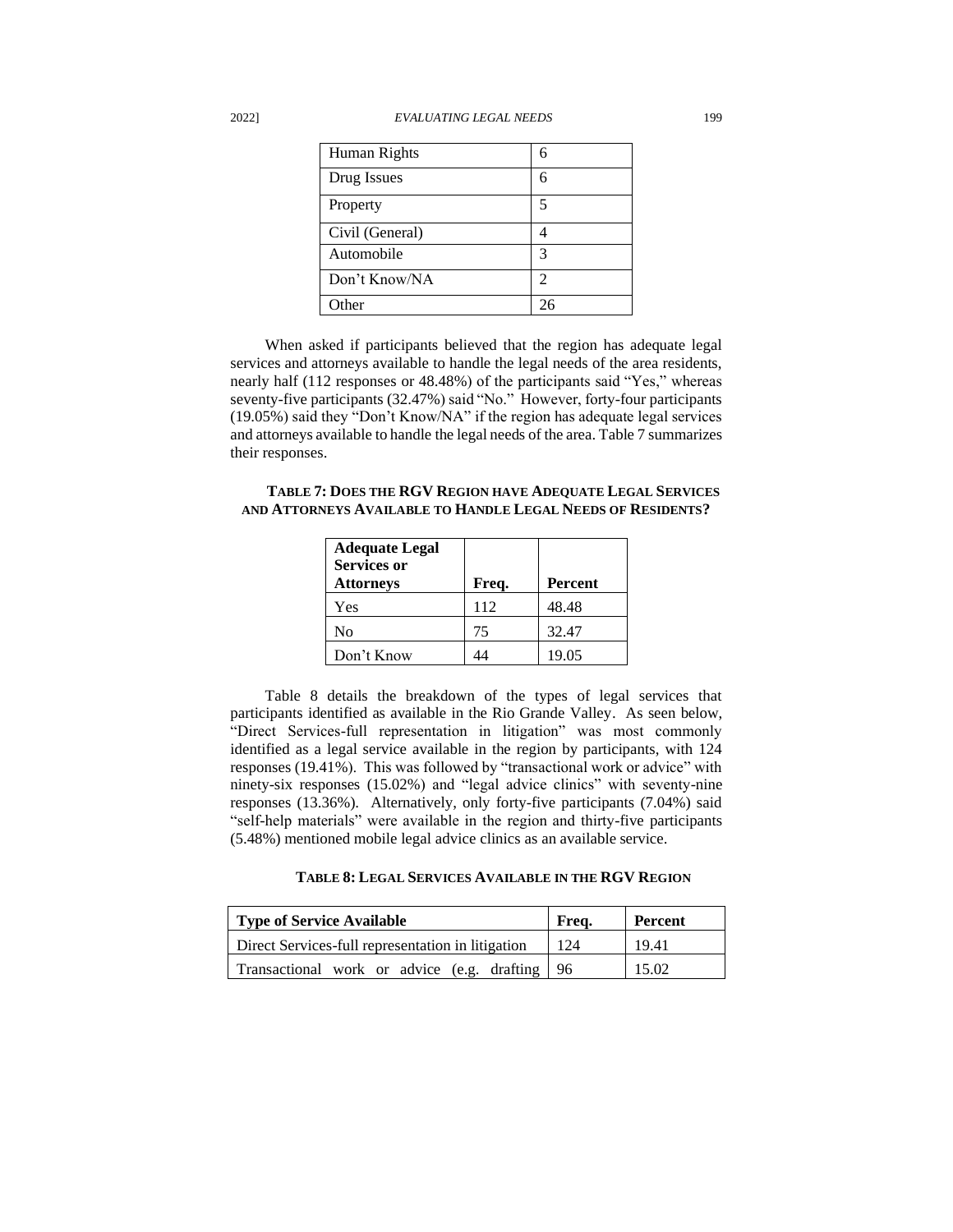| contracts, wills, tax matters, etc.)         |    |       |
|----------------------------------------------|----|-------|
| Legal advice clinics                         | 79 | 13.36 |
| Referrals to volunteer or pro bono attorneys | 73 | 11.42 |
| Limited advice                               | 56 | 8.76  |
| Compensation assistance                      | 56 | 8.76  |
| Advice phone lines                           | 53 | 8.29  |
| Self-help materials                          | 45 | 7.04  |
| Mobile legal clinics                         | 35 | 5.48  |
| None of the above                            | 14 | 2.19  |
| Other (please specify) $^{122}$              | 8  | 1.25  |

#### 200 *NOTRE DAME JOURNAL OF LAW, ETHICS & PUBLIC POLICY* [Vol. 36:1

Table 9 details the common barriers that Rio Grande Valley residents face when accessing legal services. The majority (22.69%) of participants mentioned "Immigration status" as the top barrier. "Lack of money to access services" was the second most commonly agreed upon barrier that people face, with 123 responses (19.94%). "Language barriers" was the third most commonly agreed upon barrier, with seventy-three responses (11.83%). Other barriers listed, from most to least commonly agreed upon, include: "Not financially eligible to access legal services" (8.75%), "Feel intimidated by the legal system" (8.59%), and "Don't know when/how to access services" (7.78%). Both "Lack of transportation" and "Services are limited" each received twenty-nine responses (4.70%). The five least agreed upon barriers to legal services that area residents face include: "Have to be at work when services are open" (4.21%), "Lack of child care" (2.92%), "Disability" (2.76%), "Other" (0.65%), and "Lack of time to access services" (0.49%).

# **TABLE 9: BARRIERS RGV RESIDENTS FACE WHEN ACCESSING LEGAL SERVICES**

| <b>Barriers in Accessing Legal Services</b>       | Freq. | <b>Percent</b> |
|---------------------------------------------------|-------|----------------|
| Immigration status                                | 140   | 22.69          |
| Lack of money to access services                  | 123   | 19.94          |
| Language barriers                                 | 73    | 11.83          |
| Not financially eligible to access legal services | 54    | 8.75           |
| Feel intimidated by the legal system              | 53    | 8.59           |
| Don't know when/how to access services            | 48    | 7.78           |
| Lack of transportation                            | 29    | 4.70           |
|                                                   |       |                |

122. Other responses specified stated: (1) "Don't really know." (2) "I'm not sure." and (3) "I don't know."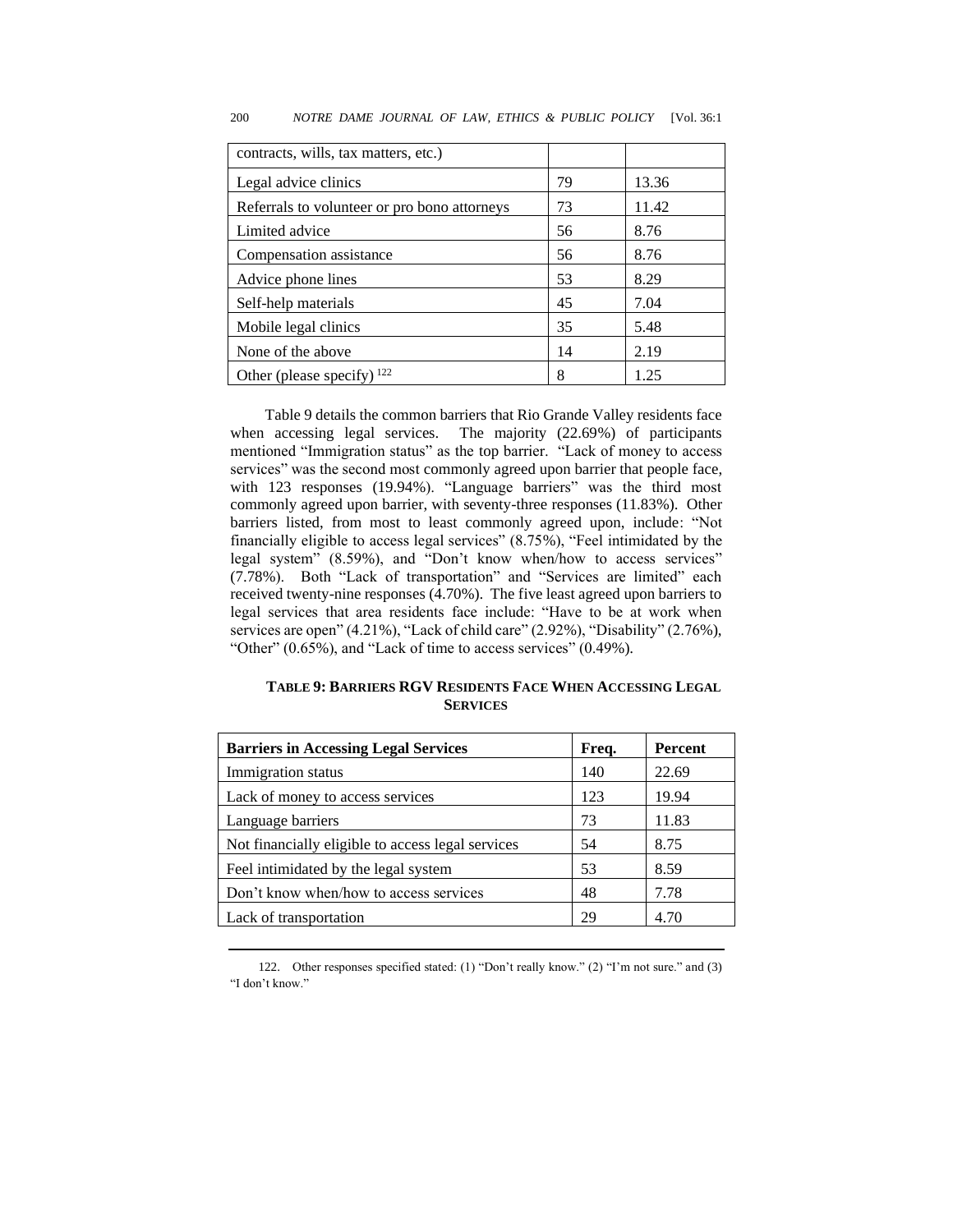| Services are limited                      | 29 | 4.70 |
|-------------------------------------------|----|------|
| Have to be at work when services are open | 26 | 4.21 |
| Lack of child care                        | 18 | 2.92 |
| Disability                                | 17 | 2.76 |
| Other (please specify) $^{123}$           |    | 0.65 |
| Lack of time to access services           |    | 0.49 |

Respondents were asked to choose up to three of the most useful ways for residents of the Rio Grande Valley to receive self-help materials and information about important legal topics and resources. As detailed in Table 10 below, a majority (101 responses or 16.92%) of respondents claimed that social media sites (e.g. Facebook, Twitter) are the most useful way of receiving selfhelp information, followed by community workshops or community group sessions (ninety-one responses or 15.24%) and mailed information (eighty-six responses or 14.41%).

# **TABLE 10: MOST USEFUL METHODS FOR RGV RESIDENTS TO RECEIVE SELF-HELP MATERIALS AND INFORMATION ABOUT LEGAL TOPICS AND RESOURCES**

| <b>Most Useful Methods to Receive Information</b> | <b>Frequency</b> | <b>Percent</b> |
|---------------------------------------------------|------------------|----------------|
| Social media sites (e.g., Facebook, Twitter)      | 101              | 16.92          |
| Community workshops or community group sessions   | 91               | 15.24          |
| Mailed information                                | 86               | 14.41          |
| Informational brochures                           | 83               | 13.90          |
| Videos posted on the internet                     | 51               | 8.54           |
| Newspaper                                         | 43               | 7.20           |
| Law library in the community                      | 38               | 6.37           |
| Informational emails                              | 37               | 6.20           |
| Telephones information                            | 37               | 6.20           |
| Text messages                                     | 21               | 3.52           |
| Other (please specify) $^{124}$                   | 9                | 1.51           |

<sup>123.</sup> Other responses included answers that stated: (1) "Ignorance of the law. Many people don't know what can help them or what can hurt them. Honestly all the options apply, I'm just not allowed to select them all on the survey." (2) "There are so many easy ways to access legal services." (3) "None." (4) "middle class families get screwed (financially) when sending their children to college."

<sup>124.</sup> Other responses specified stated: (1) "Phone." (2) "The people of the RGV are for the most part very dependent on their community. More one on one contact and advice that people can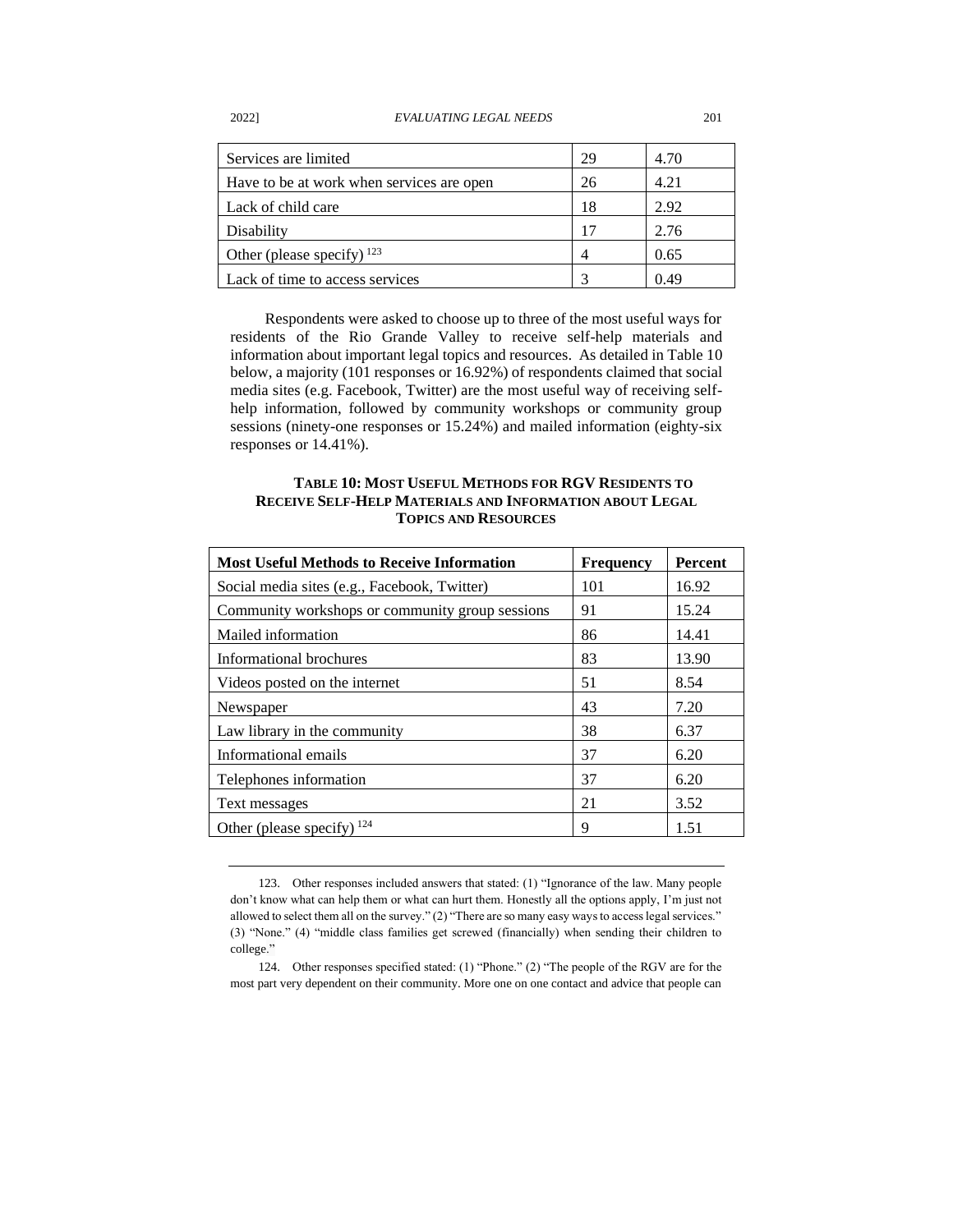Finally, participants were asked what they thought is needed to improve the legal services in the region. As seen in Table 11, open-ended responses were categorized into "themes" based on common ideas. The most frequently (twenty-two responses) mentioned need for improvement was an "Increase in public awareness on information for legal services." Besides the "Other" category, which had twenty responses that didn't fit into the other themes constructed from the responses, the following themes with the most frequent responses include "Ethics and community improvement" with sixteen responses, and an "Increase in accessibility/Availability" with thirteen responses. Other themes commonly brought up include: "Affordability/Cost transparency" (ten responses), "Cultural Competency Accommodation" (seven responses), and there were three responses that stated "Nothing" needed improvement.

| <b>Improvements Needed</b>                                     | <b>Frequency</b> |
|----------------------------------------------------------------|------------------|
| Increase public awareness on information<br>for legal services | 22               |
| Other                                                          | 20               |
| Ethics and Community Involvement                               | 16               |
| Increase Accessibility/Availability                            | 13               |
| Affordability/Cost Transparency                                | 10               |
| Cultural Competency Accommodation                              | 7                |
| Nothing                                                        | 3                |

**TABLE 11:IMPROVEMENTS NEEDED FOR LEGAL SERVICES IN THE RIO GRANDE VALLEY REGION**

The first survey represents opinions of legal needs and local resources before the world was transformed by the COVID-19 pandemic. Since the pandemic began to greatly impact the Rio Grande Valley as Phase I of our study was coming to an end, the research team thought it was prudent to devote additional resources to again survey the residents of the region about legal needs a year later during the fall of 2020.

get in their community, the more likely they are to learn." (3) "I don't actually believe SELF HELP is a good idea as comprehension of legal procedures and terminology is difficult for lay person, let alone suggest they SELF LEARN." (4) "Television or radio." (5) "One on one counseling."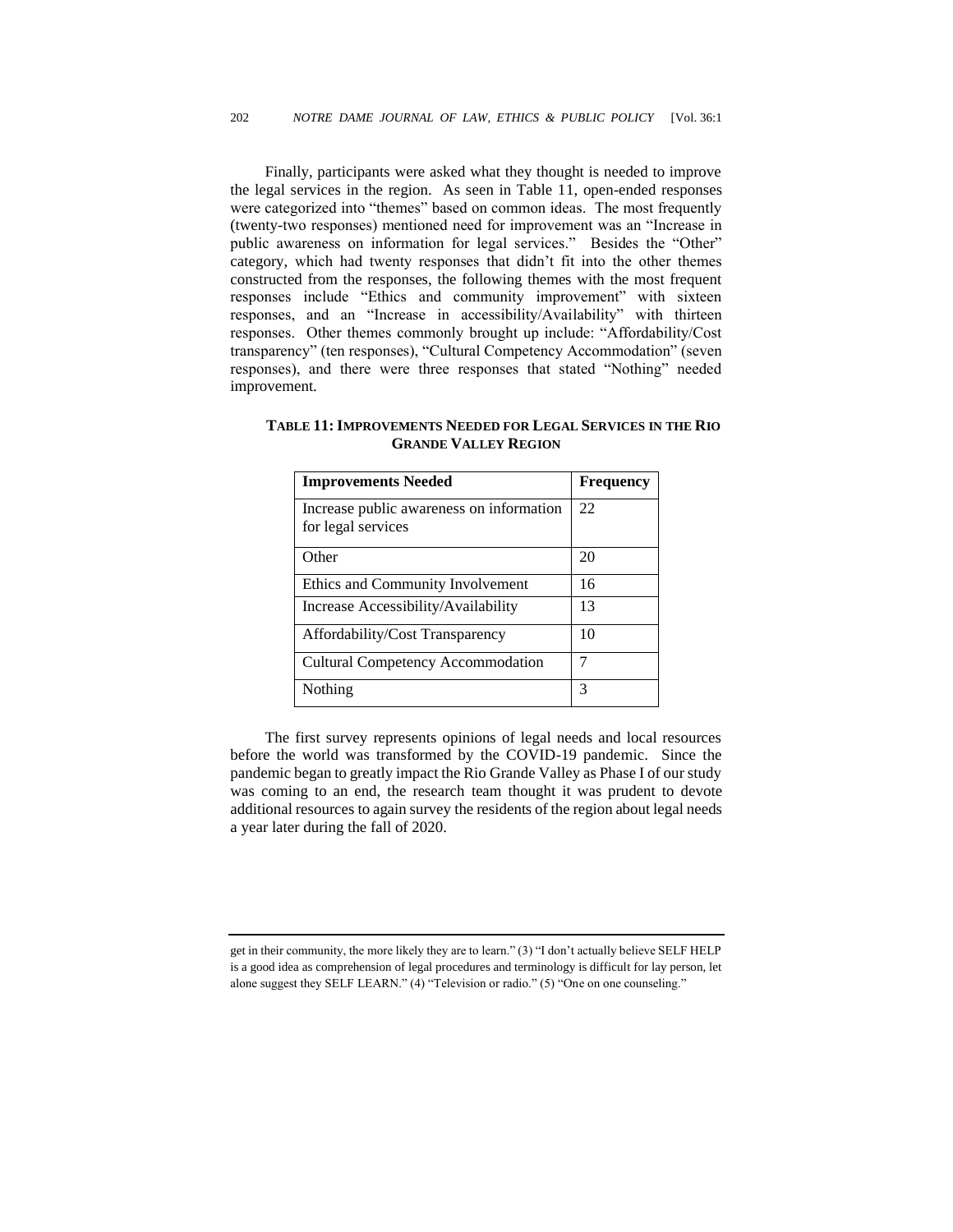#### *B. Legal Assets & Needs During COVID-19*

The Rio Grande Valley was heavily impacted by the COVID-19 pandemic.<sup>125</sup> During the summer of 2020, hospitalizations in the region increased by over 1000%.<sup>126</sup> The region was one of the state's pandemic hotspots.<sup>127</sup> As a result of the pandemic, unemployment across the region's counties tripled over the summer months.<sup>128</sup> As part of an overall effort to identify neglected legal needs in the region of Texas, a short survey was administered to a sample of 220 current residents of the Rio Grande Valley (RGV) to supplement the previous survey in an effort to determine if COVID-19 impacted the legal needs of area residents.

The 2020 survey asked the same demographic information but only asked four questions related to availability of legal services and barriers individuals may face accessing them during the pandemic. It provided greater opportunity for individuals to contribute their ideas since the questions did not suggest options for answers. The vast majority of participants, 91.8%, spoke English.<sup>129</sup> Only 10% of the respondents indicated they had an advanced or professional

126**.** John C. Moritz, *Texas Lawmakers Seeking Immediate COVID-19-Related Federal Aid for Rio Grande Valley*, CORPUS CHRISTI CALLER TIMES (July 10, 2020), https://www.caller.com/story/news/local/texas/state-bureau/2020/07/10/texas-lawmakers-seekingimmediate-covid-19-related-federal-aid-rio-grande-valley/5416897002/ (legislators' letter cites to data on impact of COVID-19 on RGV region).

127*. See* Brice Helms, *ICU beds in the Rio Grande Valley are Dangerously Low, Officials Say It is Not All Due to COVID-19,* VALLEY CENTRAL (Feb. 10, 2021, 08:09 AM), https://www.valleycentral.com/news/local-news/icu-beds-in-the-rio-grande-valley-aredangerously-low-officials-say-it-is-not-all-due-to-covid-19/.

128**.** Brice Helms, *COVID-19 Relief Bill Expected Soon as RGV Suffers Through High Unemployment*, VALLEY CENTRAL (Dec. 2, 2020), https://www.valleycentral.com/news/localnews/covid-19-relief-bill-expected-soon-as-rgv-suffers-through-high-unemployment/ (The unemployment rate is at least 37% higher in RGV than in other parts of the state.); Meena Venkataramanan, *Texans Struggle to Find Work in the Rio Grande Valley, Where Unemployment Has Nearly Tripled*, TEX. TRIB. (June 25, 2020), https://www.texastribune.org/2020/06/25/texasunemployment-rate-coronavirus-rio-grande-valley/ (discussing impact on employment during summer COVID-19 spike).

129. The second survey had 40.5% of respondents identify as male, while 57.3% identified as female. Only 0.5% identified as transgender male and another 0.5% as transgender female.

<sup>125</sup>*. See* Nicole Narea, *How Coronavirus Devastated Texas's Vulnerable Borderlands*, VOX (Aug. 8, 2020), https://www.vox.com/2020/8/8/21352396/coronavirus-texas-rio-grandevalley-starr-hidalgo-cameron; Caitlin Dickerson, *Vulnerable Border Community Battles Virus on 'A Straight Up Trajectory*,*'* N.Y. TIMES (July 19, 2020), https://www.nytimes.com/2020/07/19/us/coronavirus-texas-rio-grande-valley.html (discussing health impacts, including that up to half of residents in the region have no health insurance); Alana Rocha et al., *Hanna Brings Flooding, Power Outages to Southern Texas Gulf Coast,* TEX. TRIB. (July 24, 2020), https://www.texastribune.org/2020/07/24/hanna-corpus-christi-coronavirus/ (describing compounding disasters in the area, a pandemic and severe weather); *RGV COVID-19 Live Blog: Hidalgo County Announces Community Vaccine Clinic For 2021 As Known Case Tally Nears 51,000*, TEX. PUB. RADIO (Dec. 30, 2020), https://www.tpr.org/rgv-covid-19-blog (reporting that the region had over 3,600 confirmed COVID-19 related deaths at the end of 2020).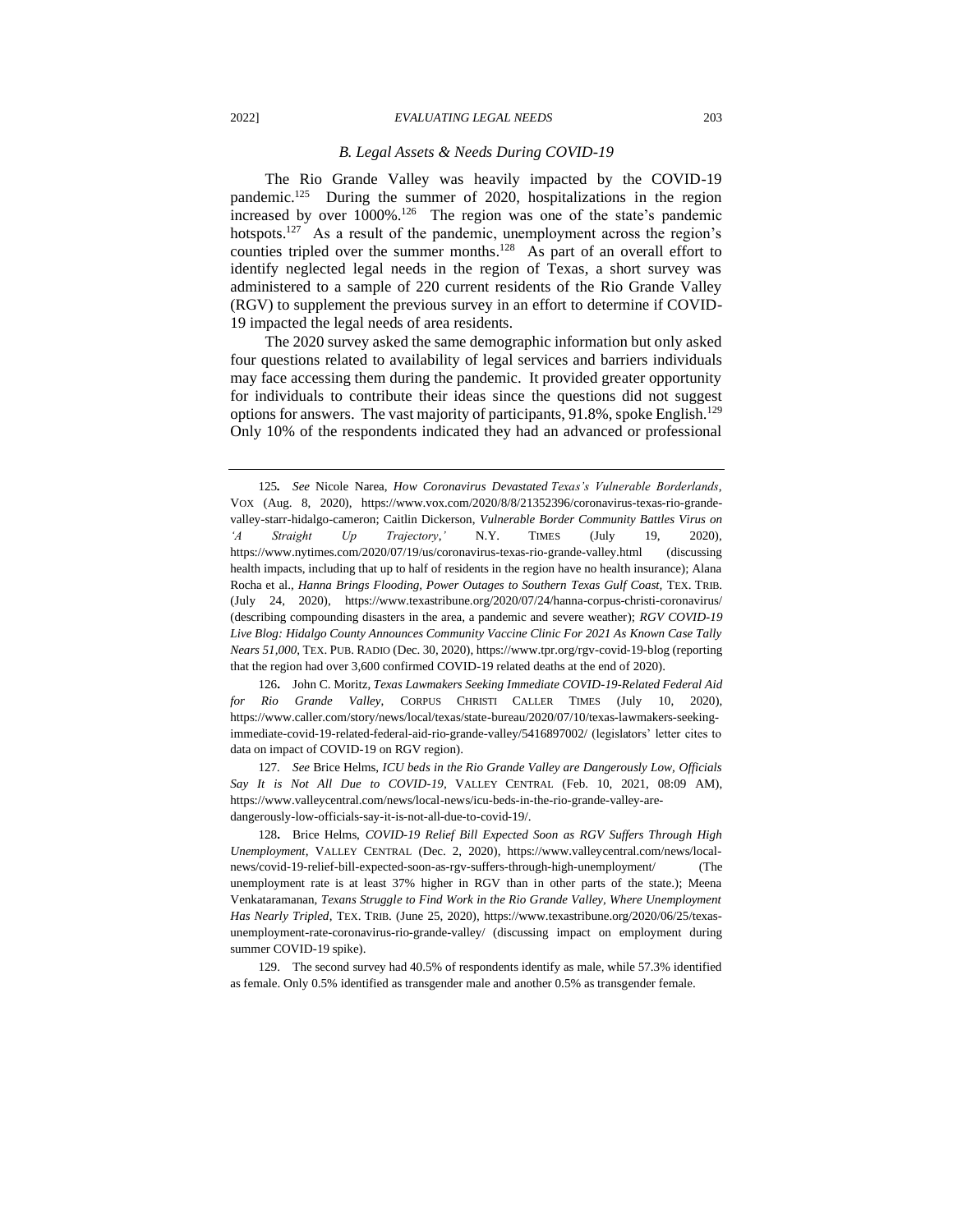degree and 51.8% of respondents indicated they earned under \$40,000. The vast majority, 93.2%, of respondents were between the ages of 18–64.

Of the residents surveyed, 44.1% indicated that the region has adequate legal services and attorneys available to meet the needs of residents during the corona virus pandemic. An additional 29.1% indicated that the services were inadequate and 26.8% indicated that they did not know about the adequacy of the legal services in the Rio Grande Valley. Table 12 presents their responses.

| TABLE 12: ADEQUATE LEGAL SERVICES AVAILABLE TO HANDLE THE      |
|----------------------------------------------------------------|
| <b>LEGAL NEEDS OF THE RGV RESIDENTS DURING THE CORONAVIRUS</b> |
| <b>PANDEMIC</b>                                                |

| <b>Adequate Legal Services</b> |       |         |
|--------------------------------|-------|---------|
| during the Pandemic            | Freq. | Percent |
| Yes                            | 97    | 44.1    |
| No                             | 64    | 29.1    |
| Don't Know                     | 59    | 26.8    |

The survey asked respondents to identify which legal services were most easy to access during the pandemic. The responses of readily available services in the region, summarized in Table 13, varied greatly and included answers such as "General Legal Services (e.g. Attorneys)," "Immigration" related services, "Family Related Issues" (e.g., family and divorce lawyers), "Accident/Injury" related services, "Legal Aid Program," and "Criminal Law Services." Unsurprisingly, 31.4% of respondents reported that they were not aware of the types of legal services available during the coronavirus pandemic. Of the 220 respondents, seventy (31.8% of respondents) indicated that they did not know which types of services were readily available and twenty-four listed responses unrelated to legal services. Many of the responses listed  $(n = 33)$  either indicated that more general legal services such as attorneys were available or that "all legal services" or "everything" was available. To the contrary, some respondents ( $n = 16$ ) stated that there were little to no services available. In this regard, responses included comments such as, "none that I have seen" and "very under par." One specific program, *Legal Aid*, was mentioned multiple times (*n*  $=$  7) as a readily available source for legal services in the RGV. Unlike many other services, *Legal Aid*, which provides free legal services throughout many counties in Texas, was the only legal service organization mentioned by name amongst all of the responses.

# **TABLE 13: LEGAL SERVICES ARE MOST READILY AVAILABLE IN THE RGV REGION DURING THE CORONAVIRUS PANDEMIC**

| <b>Legal Services</b> | Frea. | <b>Percent</b> |
|-----------------------|-------|----------------|
| $\Box$ Don't Know     | 70    | 31.80          |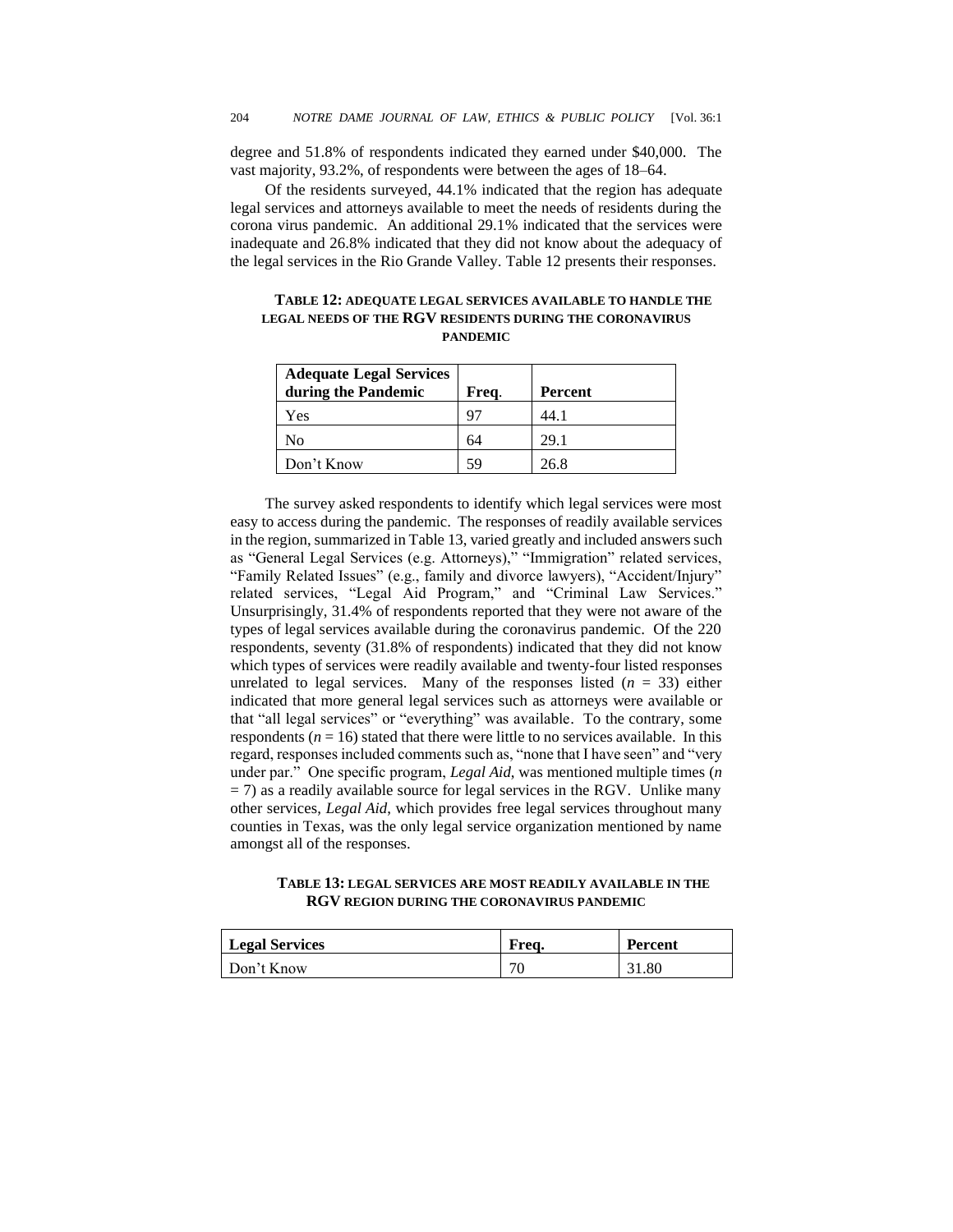| General Legal Services (e.g. Attorneys) | 33  | 15.00 |
|-----------------------------------------|-----|-------|
| N/A                                     | 24  | 10.90 |
| Accident/Injury                         | 19  | 8.60  |
| Little/None                             | 16  | 7.30  |
| <b>Health Related</b>                   | 14  | 6.40  |
| Immigration                             | 11  | 5.00  |
| <b>Criminal Law Services</b>            | 10  | 4.50  |
| <b>Family Related Issues</b>            | 9   | 4.10  |
| Legal Aid Program                       | 7   | 3.20  |
| Housing and Basic Needs                 | 5   | 2.30  |
| Financial                               | 3   | 1.40  |
| <b>Total</b>                            | 221 |       |

Although a large proportion of respondents believe that the RGV region has adequate legal services available to meet the legal needs of RGV residents, many residents agree that there are still barriers to accessing those services which may have been exacerbated by the effects of the coronavirus pandemic. When asked to indicate the biggest barrier faced by people in the region during the coronavirus pandemic, the most common answer was that they did not know. Not surprisingly, immigration and family-related services emerged as top unmet legal needs but their various responses also pointed to financial services. The cost of services was also identified as barrier to accessing assistance for legal needs. COVID-19 related safety concerns appeared as a new challenge and to a lesser degree, respondents also mentioned that the availability of services and the length of wait times to get an appointment as barriers to accessing legal services. The survey responses identifying the biggest legal needs during the COVID-19 pandemic are captured in Table 14.

| <b>Unmet Legal Needs</b>                | Freq. | Percent |
|-----------------------------------------|-------|---------|
| Don't Know                              | 72    | 31.03   |
| N/A                                     | 34    | 14.66   |
| Immigration                             | 16    | 6.90    |
| Basic Living and Financial Services     | 15    | 6.47    |
| <b>Family Related Services</b>          | 14    | 6.03    |
| <b>Workplace Related</b>                | 13    | 5.60    |
| Accessibility/Affordability of Services | 13    | 5.60    |

# **TABLE 14: BIGGEST UNMET LEGAL NEEDS IN THE RGV REGION DURING THE CORONAVIRUS PANDEMIC**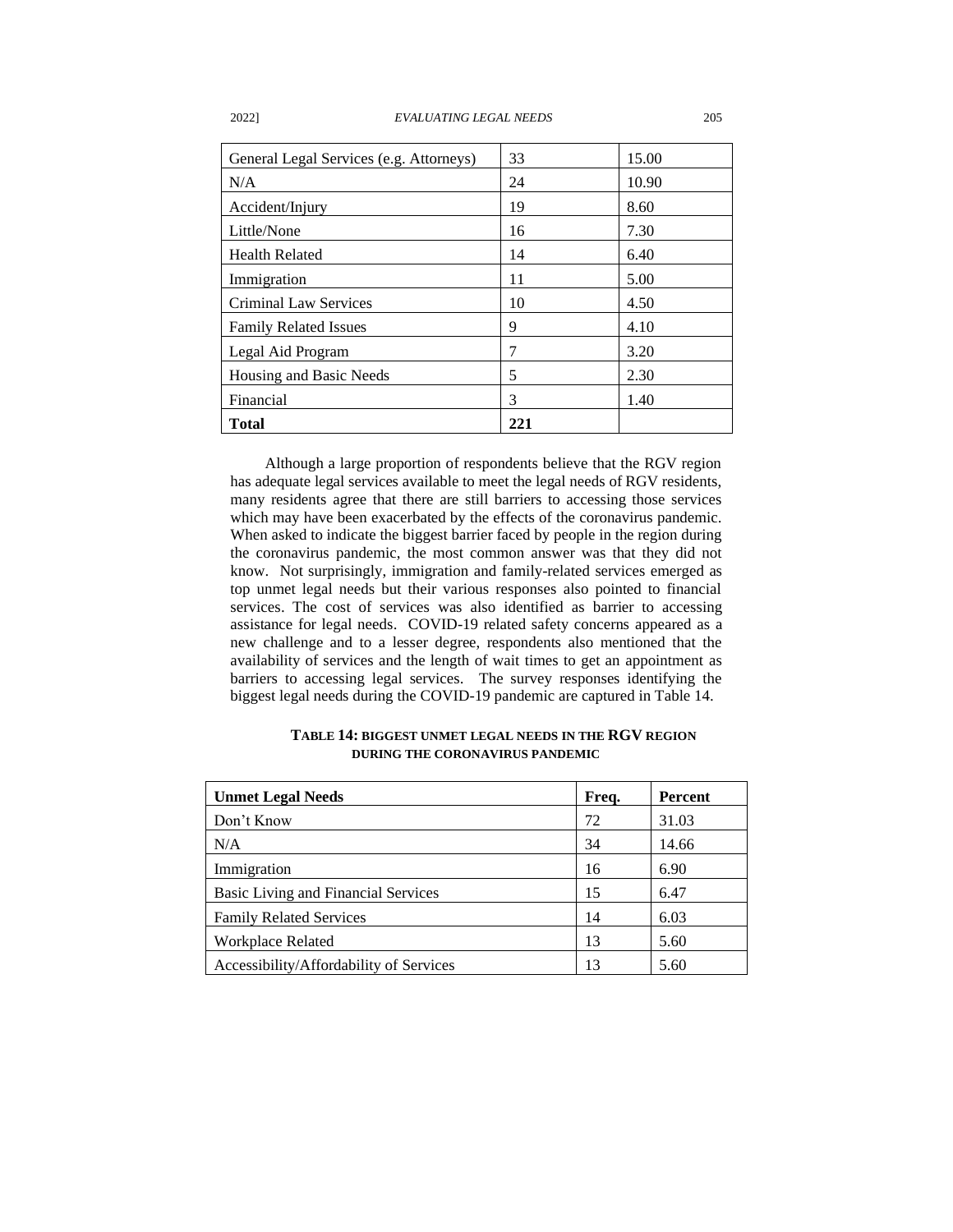| <b>Health Related Services</b>                        | 12  | 3.72 |
|-------------------------------------------------------|-----|------|
| None                                                  | 13  | 5.60 |
| COVID-19 Resources and Policy Enforcement             | 10  | 4.31 |
| Delayed Services/Management of Public Services        |     |      |
| (courts)                                              | 6   | 2.59 |
| General (Attorneys)                                   | 6   | 2.59 |
| Discrimination and Civil Rights                       | 4   | 1.72 |
| Personal Property Related Needs                       |     | 0.43 |
| <b>Education Related Needs</b>                        |     | 0.43 |
| Regulation of Law Enforcement and Political Officials |     | 0.43 |
| <b>Voting Resources</b>                               |     | 0.43 |
| <b>Total</b>                                          | 232 |      |

#### 206 *NOTRE DAME JOURNAL OF LAW, ETHICS & PUBLIC POLICY* [Vol. 36:1

When asked to indicate the two biggest unmet legal needs in the Rio Grande Valley during the coronavirus pandemic, there was little collective agreement on a small subset of needs. Unmet needs varied and included needs pertaining to immigration-related services, family-related services, affordable services, and work-related services. Once again, a large portion of the respondents ( $n = 72, 31.03\%$ ) mentioned that they were unaware of the two biggest unmet needs, and 15% of responses  $(n = 34)$  were not applicable to the question.

Although no one need was mentioned very frequently, a number of needs were mentioned with similar frequency (i.e., needs mentioned account for 10% to 16% of responses). These needs included legal services related to immigration such as assistance with Deferred Action for Childhood Arrivals ("DACA"),<sup>130</sup> migration issues, naturalization rights, and immigration violations. Legal needs also included family-related services such as services to address domestic violence, child abuse, child support, and divorce as well as assistance with accessing legal services. Multiple respondents mentioned that there is a justice gap in accessing legal services such that individuals earning less income cannot afford legal services. Respondents mentioned the need for more pro bono services, services accessible for individuals experiencing homelessness, and services generally accessible to individuals with less income. Respondents also mentioned the need for services catering to legal needs related to the workplace. Responses touched on issues such as job rights, hazard pay,

<sup>130.</sup> DACA refers to an Executive Order first issued on June 15, 2012, by President Barack Obama, that gives prosecutorial discretion to the Secretary of Homeland Security to defer removal of immigrants with unlawful status from the U.S. The deferral is for two years during which an individual has work authorization. DACA does not convey legal status. *See* Deferred Action for Childhood Arrivals, 86 Fed. Reg. 53,736 (Sept. 28, 2021). *See also* U.S. CITIZENSHIP & IMMIGR. SRVS., *Consideration of Deferred Action for Childhood Arrivals (DACA)*, https://www.uscis.gov/DACA (last visited Mar. 10, 2022).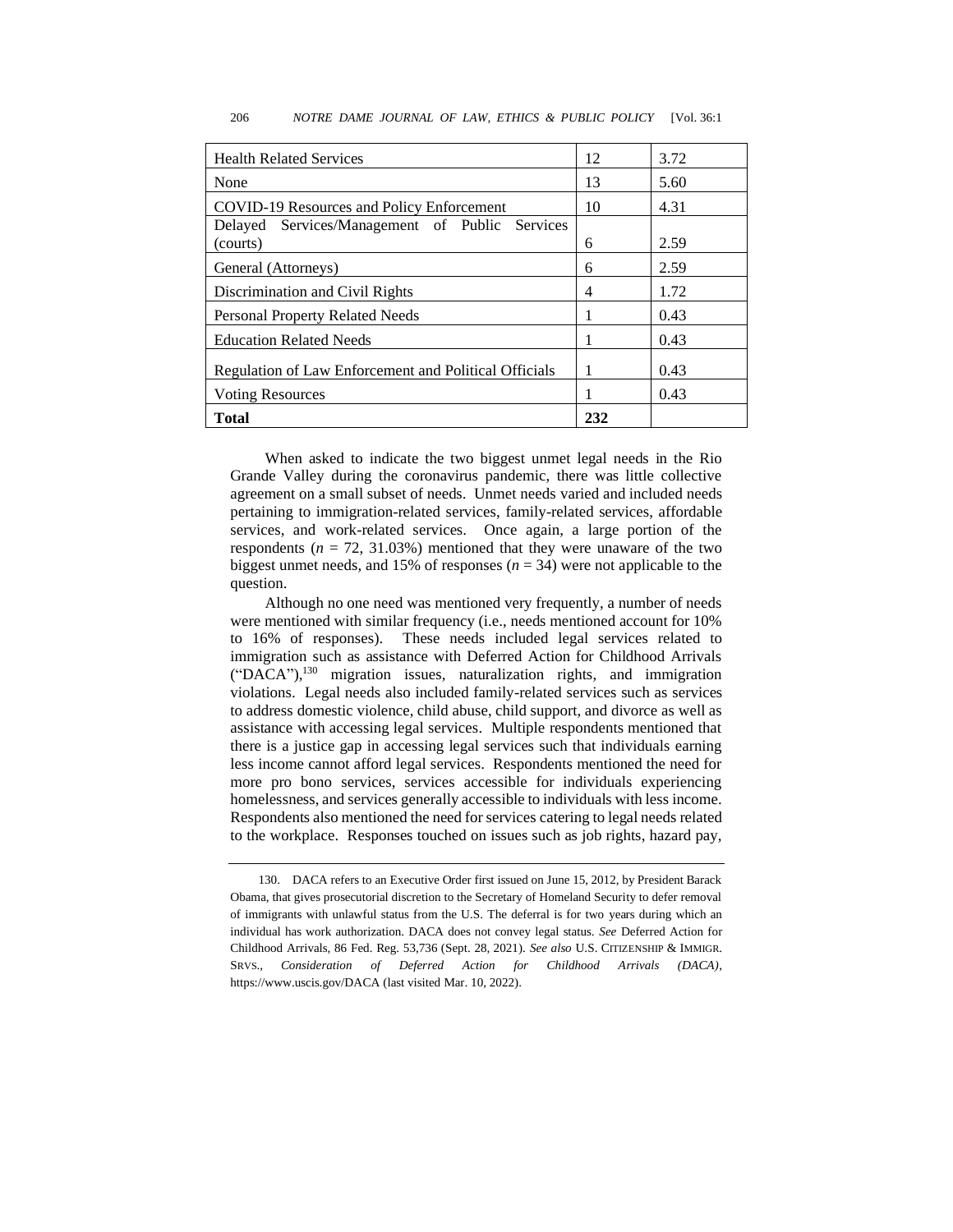and protection/compensation for essential workers. Uniquely in relation to the coronavirus pandemic, there was one response that related to the enforcement of safety policies in public spaces. This respondent specifically mentioned a need for the "enforcement of capacity [limits] in restaurants."

To better understand the specific issues impacting access to legal services in the RGV during the coronavirus pandemic, respondents were asked to indicate the biggest barrier to legal services faced by people in the RGV region during the pandemic. The issue most often mentioned as a barrier was the cost of legal services. Pertaining to the cost of legal services, responses specifically included comments such as, "no money because of [no] work," "financial barrier/can't afford it," "low income/losing jobs," and "affordability–we are struggling to make payments for essentials." Safety concerns specifically in relation to the coronavirus were also frequently indicated as the biggest barrier to accessing services. Respondents were concerned about potential exposure to the coronavirus due to people not wearing masks, not following guidelines, face-to-face communication, waiting in public spaces, etc*.* Respondents were also concerned about social distancing and that many people were not taking the coronavirus pandemic seriously in their area. Thus, it seems that, as a result of the coronavirus pandemic, many people are unable to, or feel uncomfortable with, accessing legal services as many services had generally been offered inperson prior to the pandemic.

Because many businesses have closed or modified their hours as a result of the coronavirus pandemic, it is unsurprising that the availability of services and waiting periods for scheduling appointments were also mentioned as barriers to accessing legal services. In relation to scheduling appointments and the availability of services, respondents made comments such as, "having to make an appointment and waiting," "not knowing what offices are available during lockdown," "finding a legal office that is taking new clients," and "not being able to access [the] courthouse*."* 

To a lesser extent, respondents also mentioned that a lack of information about services available and concerns about one's citizenship or immigration status may also pose a potential barrier to accessing legal services. Some also mentioned that not having the time available to access services either due to familial responsibilities, or other reasons, could also pose as a barrier to accessing legal services. Issues most frequently indicated as barriers to accessing legal services for people in the Rio Grande Valley were the same regardless of age, gender, annual household income, and county of residence. Regardless of whether respondents indicated that they thought the region had adequate legal services and attorneys available to meet the needs of the area's residents during the coronavirus pandemic, the cost of legal services was still the most frequently mentioned as the biggest barrier to accessing legal services in the region during the pandemic.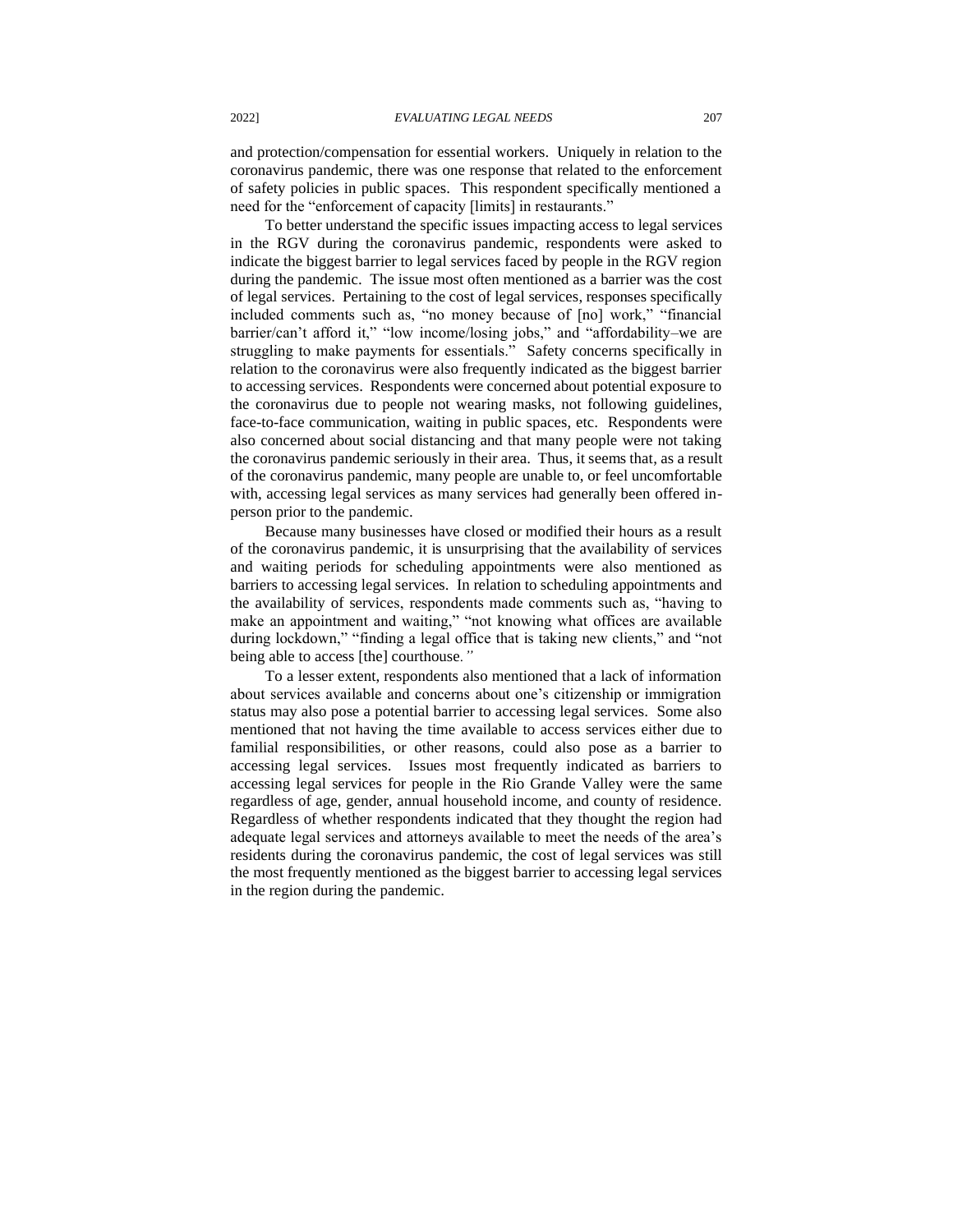| <b>Barriers to Services</b>                         | Freq. | <b>Percent</b> |
|-----------------------------------------------------|-------|----------------|
| Affordability of Services due to Loss of Job or Low |       |                |
| Income                                              | 59    | 26.80          |
| Don't Know                                          | 45    | 20.50          |
| COVID-related Concerns (e.g., distancing, wearing   |       |                |
| masks, getting sick)                                | 38    | 17.30          |
| N/A                                                 | 33    | 15.00          |
| Availability of Services and Waiting Periods        | 15    | 6.80           |
| Lack of Information or Education about Services or  |       |                |
| How to Obtain                                       | 7     | 3.20           |
| Citizenship/Immigration Status                      | 7     | 3.20           |
| No Barriers                                         | 7     | 3.20           |
| Communication/Language Barriers                     | 5     | 2.30           |
| Time Available to Handle Legal Needs                | 4     | 1.80           |
| <b>Location of Services</b>                         |       | 0.50           |
| Racism/Discrimination                               | 1     | 0.50           |
| Total                                               | 222   |                |

# **TABLE 15: BIGGEST BARRIER FACED BY PEOPLE IN THE RGV REGION DURING CORONAVIRUS PANDEMIC**

The two surveys revealed that a little over half of both survey respondents believe that there are adequate legal services in the Rio Grande Valley. However, there is little consensus on what is available. Just under 20% of the first survey group identified direct litigation services as the most available services, followed by 15% identifying transactional work (including contracts, wills, and taxes). However, when asked about available services during the pandemic, 31.8% indicated that they didn't know what services were available. Another 10.5% chose the not applicable answer and only 15% indicated general legal services. There was more consistency on barriers. More than a quarter of each group indicated that affordability and cost of legal services was a barrier. Immigration and language barriers were also identified as barriers in both surveys. Narratives offered by individuals who participated in focus groups and interviews offered a more nuanced contextual understanding of the region's needs.

### IV. UNDERSTANDING NEEDS THROUGH QUALITATIVE RESEARCH

Conversations with individuals in focus groups and in one-to-one interview settings, provided greater context to the survey results.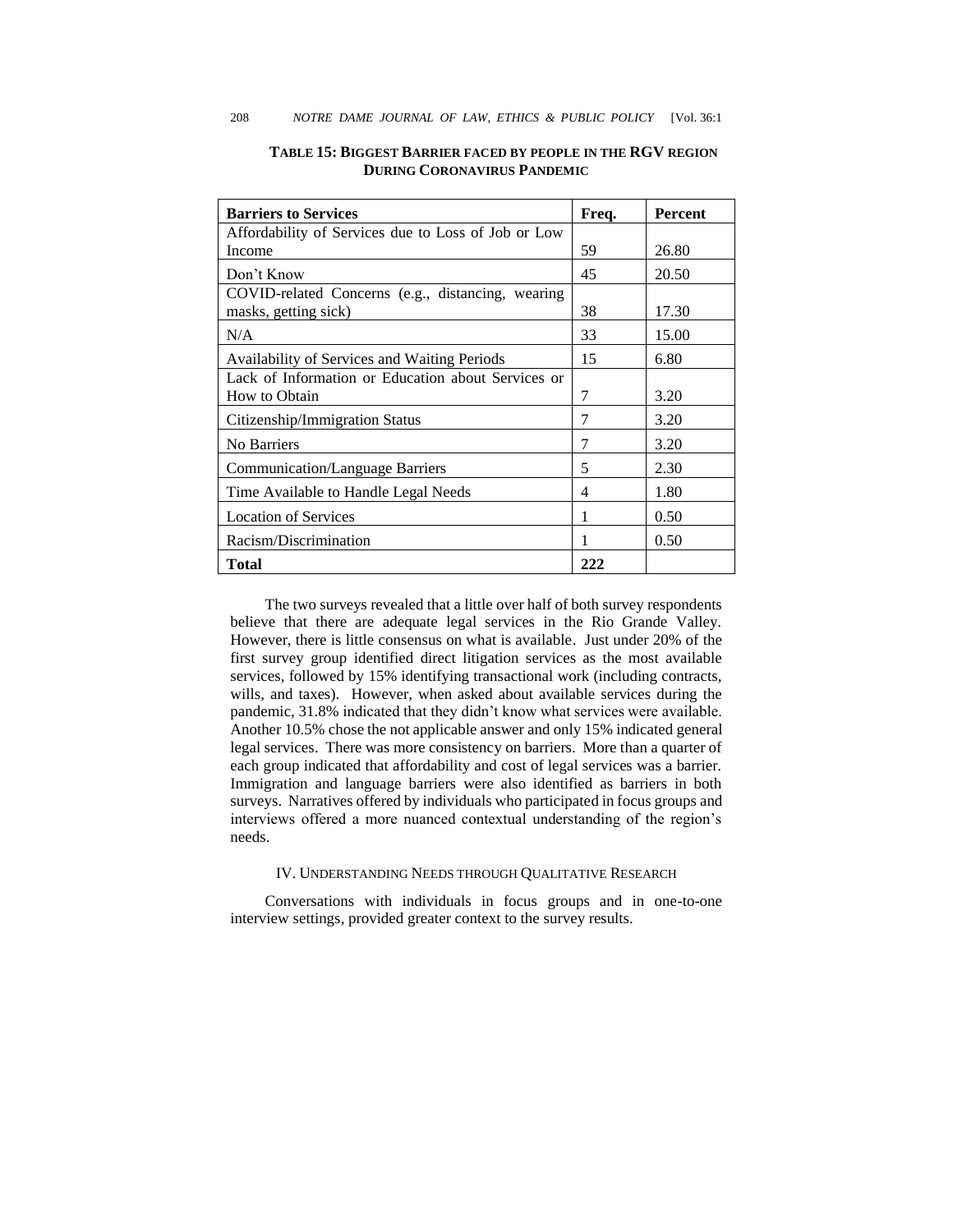#### *A. Focus Groups*

There were twelve focus groups across the Rio Grande Valley that engaged 151 individuals in conversations about legal needs and the unique characteristics of the region. The information gathered from each of the focus group sessions was qualitatively analyzed using a deductive coding approach that helped to thematically categorize the responses. To achieve this, a codebook was developed to outline the definitions and guidelines by which responses were subsequently grouped. Table 16 identifies the focus group name. Tables 17, 18, 19, and 20 illustrate which thematic issue was mentioned in the focus group sessions with an "X".

| <b>Focus Group Name</b>                    | Letter |
|--------------------------------------------|--------|
| <b>Starr County Legal Community</b>        | A      |
| Texas A&M university Health Science Center | В      |
| ProBar                                     | C      |
| <b>IDEA</b> Schools                        | D      |
| Elected Officials' Representatives         | E      |
| Proyecto Azteca                            | F      |
| TAMU College of Architecture, Colonias     | G      |
| Project                                    |        |
| Texas Rio Grande Legal Aid (TRGLA)         | н      |
| Casa Adobe                                 | I      |
| <b>Cameron County Promotoras</b>           | I      |
| Housing Work Group                         | K      |
| <b>Willacy County Leaders</b>              |        |

# **TABLE 16: FOCUS GROUP IDENTIFICATION**

The focus group asked participants to identify the top three legal issues they perceived residents in Rio Grande Valley struggled to resolve. Across all focus groups, participants cited family law as an unmet legal needs issue in the region. Participants stated that there was a high demand for lawyers that specialized in domestic violence cases, child support and custody, marriage, and divorce. Table 17 lists the issues identified by each focus group.

The coinage *"*immigration status" was frequently brought up by focus group participants. The area is described as having a high number of undocumented residents and therefore we presume, also has a higher number of mixed-immigration status families.<sup>131</sup> Participants frequently mentioned a high need for immigration issues to be addressed.

<sup>131.</sup> *See* Alexa Ura & Jolie McCullough, *Interactive: Demographics of Texas' Undocumented Population*, TEX. TRIB. (Jan. 28, 2015), https://www.texastribune.org/2015/01/28/undocumented-population-demographics/ (last visited Mar. 17, 2022). Mixed-immigration status families refers to families that have both documented and undocumented immigrants in their unit. *See* Silva Mathema, *State-by-State Estimates of the*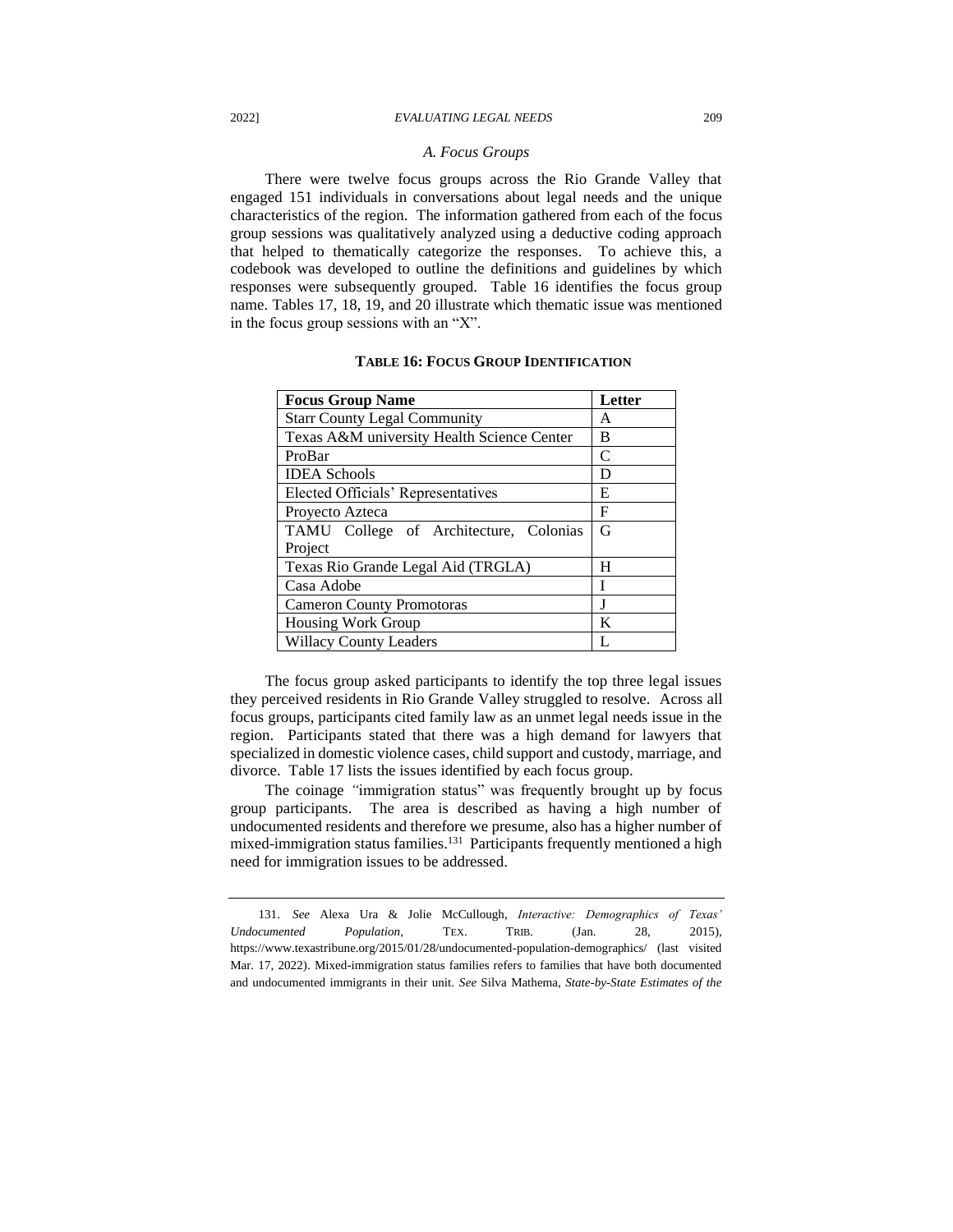Issues dealing with property were also frequently raised by focus group participants. Participants cited that many community members dealt with land ownership issues due to having land in both the U.S. and in Mexico. Some participants describe land title issues resulting from jurisdictional control from Spain, to Mexico, to the United States. Additionally, one participant mentioned poor housing conditions for migrant workers.

Focus group participants cited cultural and language issues as relevant factors in people not accessing law. There were several discussions in a number of the focus groups about how cultural norms led many local community members to enter into contracts orally rather than through legal documentation. Examples of where this is a common practice is the lack of documentation of living wills and property transfers that facilitate estate ownership. Language barriers were also noted as a major issue when accessing legal services. Many mentioned that there are not enough bilingual services offered in the region.

Lack of access to information was also cited as a common issue that many faced in the community. Repeatedly, focus group participants stated that individuals often do not know who or where to turn to when seeking legal assistance. Other examples of responses included: lack of attorneys that deal with vulnerable groups (including older adults, LGBTQ+ communities, veterans, and racial and ethnic minorities), workers' rights cases (in which cases workers' are either underpaid or abused by employer), consumer rights, health cases (such as medical malpractice and health fraud), poor infrastructure, lack of available social service providers (to meet the terms of criminal law probation), lack of resources (e.g. medical and mental health), a need for local treatment programs, and a lack of understanding the differences in legal systems between the U.S. and Mexico.

Additional themes of recurring legal issues included discussions of matters related to accessing health care, understanding workers' rights, community infrastructure development such as roads and drainage, consumer rights, and small business issues. Additional conversations that arose from this question focused on the lack of bilingual legal resources and a lack of understanding of legal systems on both sides of the border. One group, comprised of individuals that were primarily Spanish speaking and had close family ties in Mexico, explained they felt discriminated against or misunderstood by non-Spanish speaking individuals who are more established in the U.S. The groups also acknowledged that there are not as many legal resources focused on assisting vulnerable populations, such as the elderly, disabled, LGBTQ+ individuals, low-income individuals, and groups who have been historically discriminated against.

*Family Members of Unauthorized Immigrants*, CTR. FOR AM. PROGRESS (Mar. 16, 2017), https://www.americanprogress.org/article/state-state-estimates-family-members-unauthorizedimmigrants/ (last visited Mar. 18, 2022).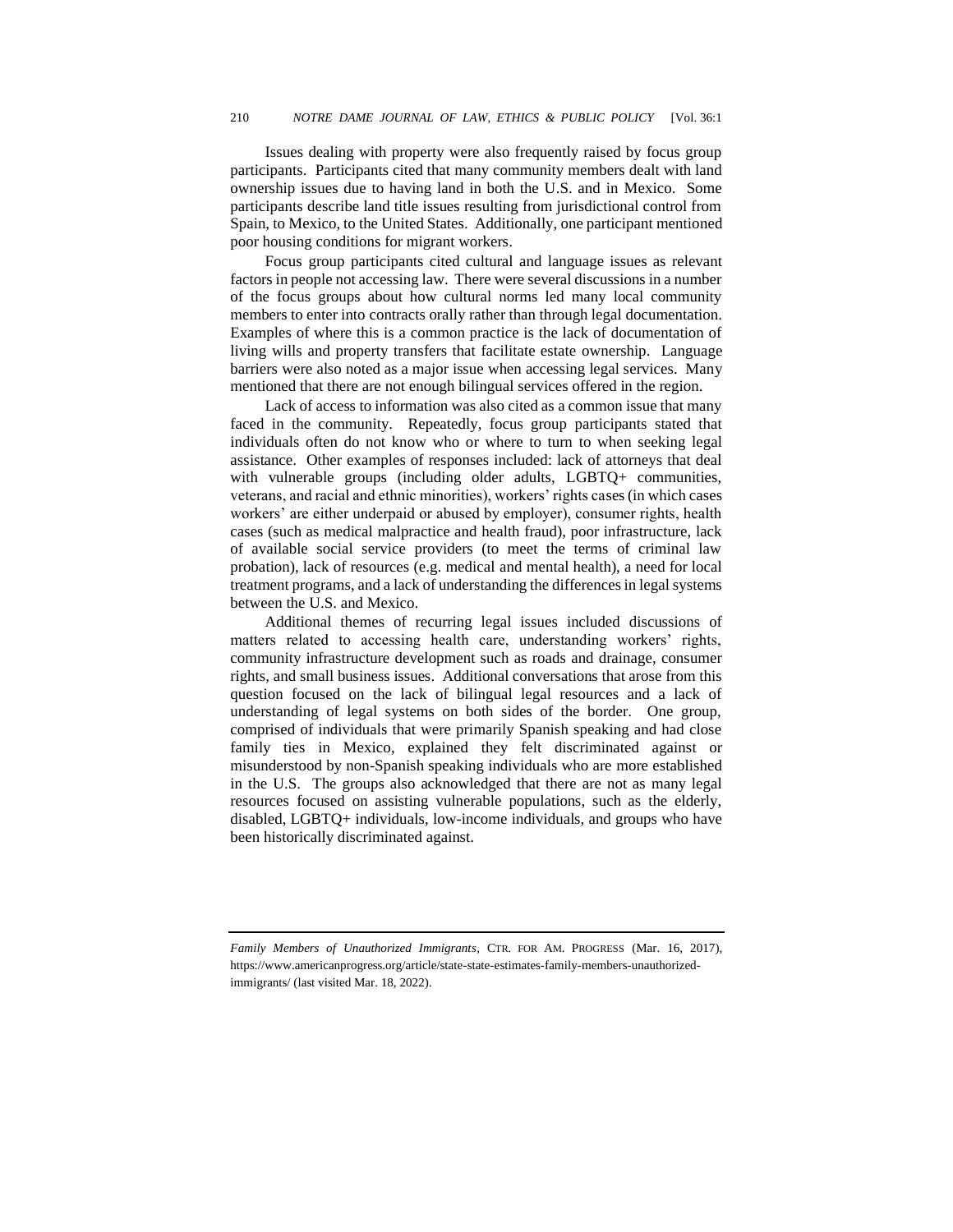| Legal Need & Focus Group Identifier |                           |   |             |   |   |                           |   |             |   |             |   |             |
|-------------------------------------|---------------------------|---|-------------|---|---|---------------------------|---|-------------|---|-------------|---|-------------|
|                                     | A                         | B | $\mathbf C$ | D | E | F                         | G | $\bf H$     | I | ${\bf J}$   | K | L           |
| Immigration                         | X                         | X | X           | X | X | X                         | X | X           | X | X           | X | X           |
| Property                            |                           | X | X           | X | X | X                         | X | X           | X | X           | X | X           |
| Family                              | X                         | X | X           | X | X | X                         | X | X           | X | X           | X | X           |
| Health                              |                           | X | X           | X |   | X                         | X |             | X |             | X | X           |
| Worker's                            | X                         | X |             | X |   | X                         |   | X           |   | X           | X |             |
| Rights                              |                           |   |             |   |   |                           |   |             |   |             |   |             |
| Infrastructure                      | $\boldsymbol{\mathrm{X}}$ |   |             |   |   | $\boldsymbol{\mathrm{X}}$ |   | $\mathbf X$ |   |             | X |             |
| <b>Bilingual</b>                    |                           | X | X           | X | X |                           |   | X           |   | X           | X |             |
| <b>Services</b><br>$\&$             |                           |   |             |   |   |                           |   |             |   |             |   |             |
| Cultural                            |                           |   |             |   |   |                           |   |             |   |             |   |             |
| Competency                          |                           |   |             |   |   |                           |   |             |   |             |   |             |
| Access<br>to                        | X                         |   |             | X |   | X                         | X | X           | X | X           |   | X           |
| Information                         |                           |   |             |   |   |                           |   |             |   |             |   |             |
| Vulnerable                          | X                         |   | $\mathbf X$ |   | X | X                         | X |             |   | $\mathbf X$ |   | $\mathbf X$ |
| Populations                         |                           |   |             |   |   |                           |   |             |   |             |   |             |
| Consumer                            |                           | X |             |   | X |                           |   | X           | X |             | X | X           |
| Rights                              |                           |   |             |   |   |                           |   |             |   |             |   |             |
| Criminal Law                        |                           | X | X           |   |   | X                         |   |             |   | X           |   |             |
| of<br>Oversight                     | X                         | X |             |   |   |                           |   | $\mathbf X$ |   |             | X |             |
| Gov't Abuse                         |                           |   |             |   |   |                           |   |             |   |             |   |             |

**TABLE 17: LEGAL NEEDS IDENTIFIED BY FOCUS GROUP**

The focus groups engaged in an exercise that asked them to identify where people turn to first when they have a legal need. It required that participants tell us whether lawyers, churches, health professionals, government offices, community leaders, or friends and families were the first stop. A significant majority of focus group participants cited family and friends as the people they turn to first when they have a legal need in the RGV community. This ties back into a social context previously characterized as cultural norms in the region that drives individuals to deal with problems within the family network. Other responses included lawyers, churches, government or elected officials and offices, and community leaders. Typically, health care providers were seen as the least likely group in the community whom participants would turn to in this situation. Participants were also able to identify additional ideas, and those responses included: notaries, the internet, social media, university agencies, the media, social service groups, and psychologists.

The focus group participants were asked to explain the historical or community-specific contexts that may impact the legal needs they described. The most frequent answers discussed their location on the U.S.-Mexico border as being critical to understanding their specific legal needs. Many participants described the region as having a high number of undocumented citizens as well as mixed-immigration status families. According to the focus group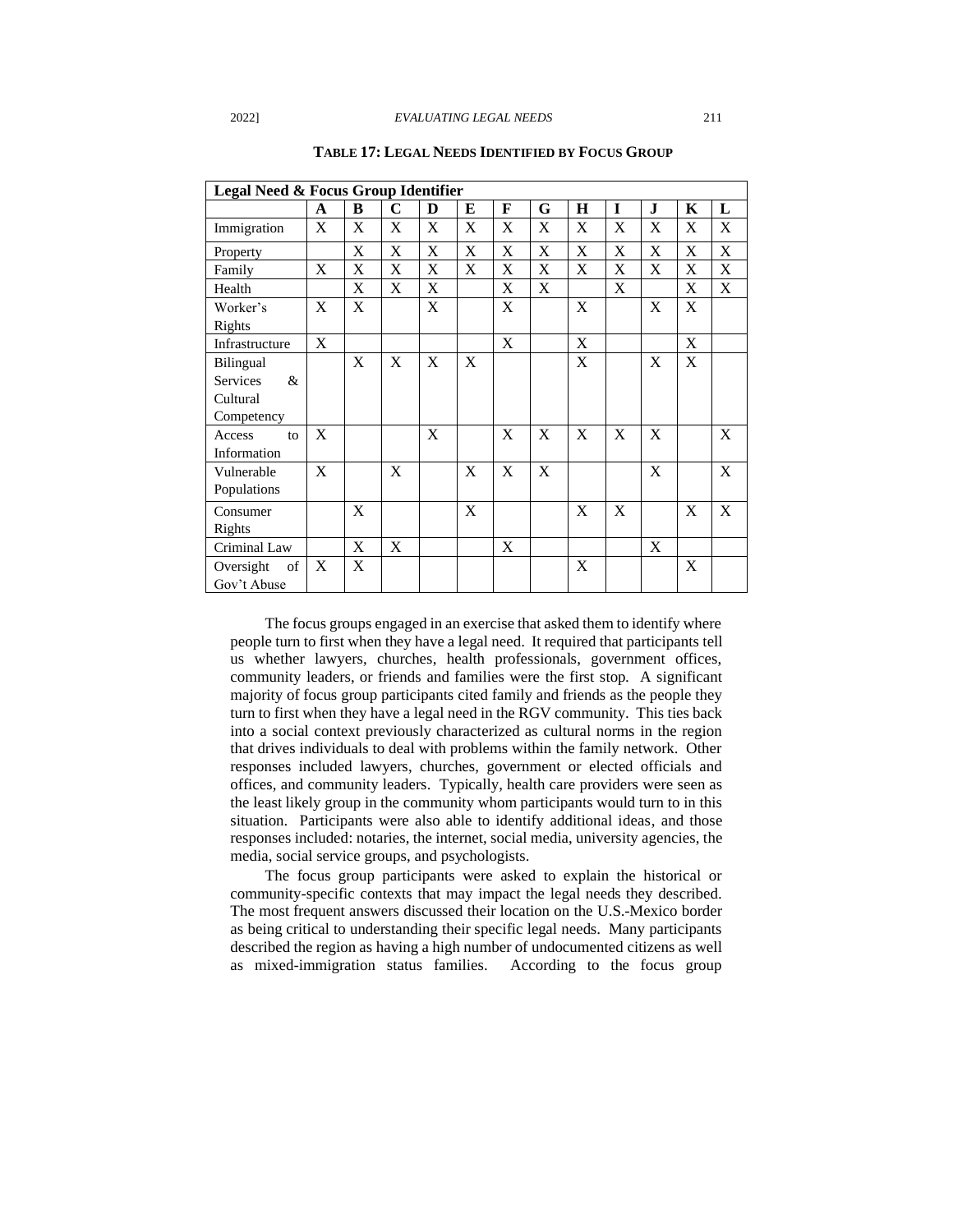participants, lack of documented status goes hand-in-hand with other challenges such as a high level of uninsured drivers, low socioeconomic status, and not seeking professional services such as medical care or legal assistance. When discussing low socio-economic attainment, discussions focused on income and education levels that translated to fewer economic opportunities, impacting the entire community.

Many focus group participants discussed a border culture that is best characterized by a certain degree of fear and distrust of authorities. The groups explained that those who are undocumented or have family members who do not have legal immigration status feel that they are constantly under surveillance. Conversations touched upon the federal presence of Border Patrol Immigration and Customs Enforcement. They discussed having a whole group of people geographically "trapped" in the Rio Grande Valley due to immigration checkpoints located within 100 miles of the border. Undocumented citizens are unable to cross the checkpoints to reach necessary resources or opportunities.

This distrust was referred to as corruption in some conversations and as the existence of an insider circle that is supported by well-connected families with long histories in the region. As an unexpected corollary to distrust of authorities, participants also describe an over-acquiescence to authority, linking this to tenuous status (economically or due to immigration status), limited education, and reliance on personal and community networks. Because of the influence of home-country culture, many residents may either not question authority or they may also not trust the system due to fear of deportation or abuse.

The connection between lower levels of income and education and not accessing legal services were clearly connected by many focus group participants. One participant stated:

We are in a digital divide, if you go into a location, they'll tell you, you have to apply online, but there are people who don't have that access. The people who are trying to apply don't have the experience to do so, they don't have Skype, they don't know all that.

Citing low income as one reason for the high uninsured motorist population among RGV residents, one participant said:

I have a vehicle that I'm insuring, my wife and I- it's no big deal. I include my 19 -year-old son, it skyrockets. So la raza says, I'm gonna exclude my son from this policy, but at the end of the day, junior will have to be at the end of the wheel at some point. So yeah that car is insured when someone gets hit, but the person driving it wasn't.

Linguistic challenges and cultural differences in perceiving the U.S. legal system also play a big role in how community members utilize and approach the legal services available to them. Spanish is cited as a dominant language in certain segments of the Rio Grande Valley. They point to their location as the epicenter of the recent influx of Central American immigrants seeking asylum and point to the fact that increased Spanish speaking population creates greater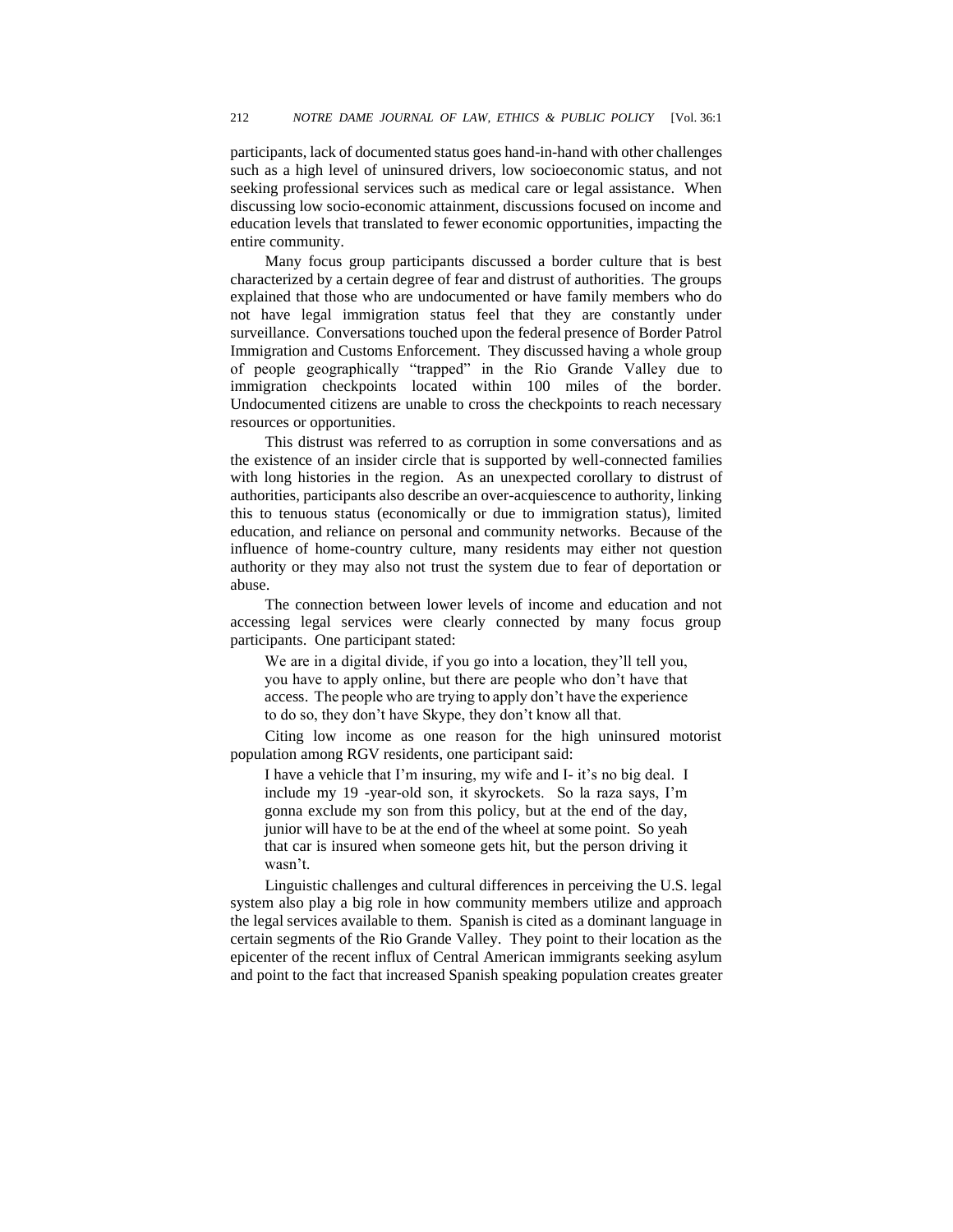demand for translation services of Spanish and indigenous languages as well. For community members who need to seek any type of legal service, language challenges emerge as a key hurdle.

In addition, focus group participants described the region as having a fluid border that families have been crossing for years. They told stories of individuals who lived in Mexico and crossed the border daily for work or to attend school in the Rio Grande Valley. Some U.S. citizens live in Mexico and some Mexican citizens live in the United States. As a result of this fluidity and the increased scrutiny about immigration status, some individuals discussed having family members who were born in the U.S. with the aid of midwives and whose births were not recorded and documented, due to legal problems. These individuals may often find themselves blacklisted when trying to access resources or documents such as passports, permits, or licenses. They discussed the lack of legal documentation for U.S.-born individuals as subsequently leading to the inability to obtain jobs which contributes to the lower socioeconomic status among area residents.

There were a few other issues that appeared in more than two focus groups and are worth noting. One issue a respondent referred to was a culture of "machismo." It was explained as one where the male is seen as the authority figure of the household. A few participants discussed how male dominated traditions in families often results in the idea that legal issues should be kept private––within the family––and that seeking help outside of the family unit is frowned upon. Participants also discussed difficulties in obtaining services, particularly in the more rural areas of the Rio Grande Valley. Many participants felt isolated from treatment centers that were farther away, and some discussed issues obtaining referrals to necessary services. The limited public transportation system was also raised as a context-specific reason for not being able to access services––legal or otherwise. The overview of the social context identified by each focus group appears in Table 18.

| <b>Social Context and Focus Group Identifier</b> |   |   |   |   |   |   |   |   |   |              |   |   |
|--------------------------------------------------|---|---|---|---|---|---|---|---|---|--------------|---|---|
|                                                  | A | B | C | D | E | F | G | H |   | $\mathbf{J}$ | Κ | L |
| Immigration                                      |   | X |   | X | X | X | X | X | X |              | X | X |
| <b>Status</b>                                    |   |   |   |   |   |   |   |   |   |              |   |   |
| Socio-                                           | X | X |   | X | X |   | X | X |   | X            | X | X |
| economic                                         |   |   |   |   |   |   |   |   |   |              |   |   |
| status                                           |   |   |   |   |   |   |   |   |   |              |   |   |
| Culture<br>as                                    | X | X | X | X | X | X | X | X | X | X            | X | X |
| Barrier                                          |   |   |   |   |   |   |   |   |   |              |   |   |
| Resource                                         | X |   | X |   | X | X |   | X | X | X            | X | X |
| Availability                                     |   |   |   |   |   |   |   |   |   |              |   |   |
| Border                                           | X |   | X |   |   | X | X | X | X | X            |   |   |
| Presence                                         |   |   |   |   |   |   |   |   |   |              |   |   |
| Discrimination                                   |   | X | X |   |   | X |   | X |   |              |   |   |

#### **TABLE 18:SOCIAL CONTEXT DESCRIBED BY FOCUS GROUP**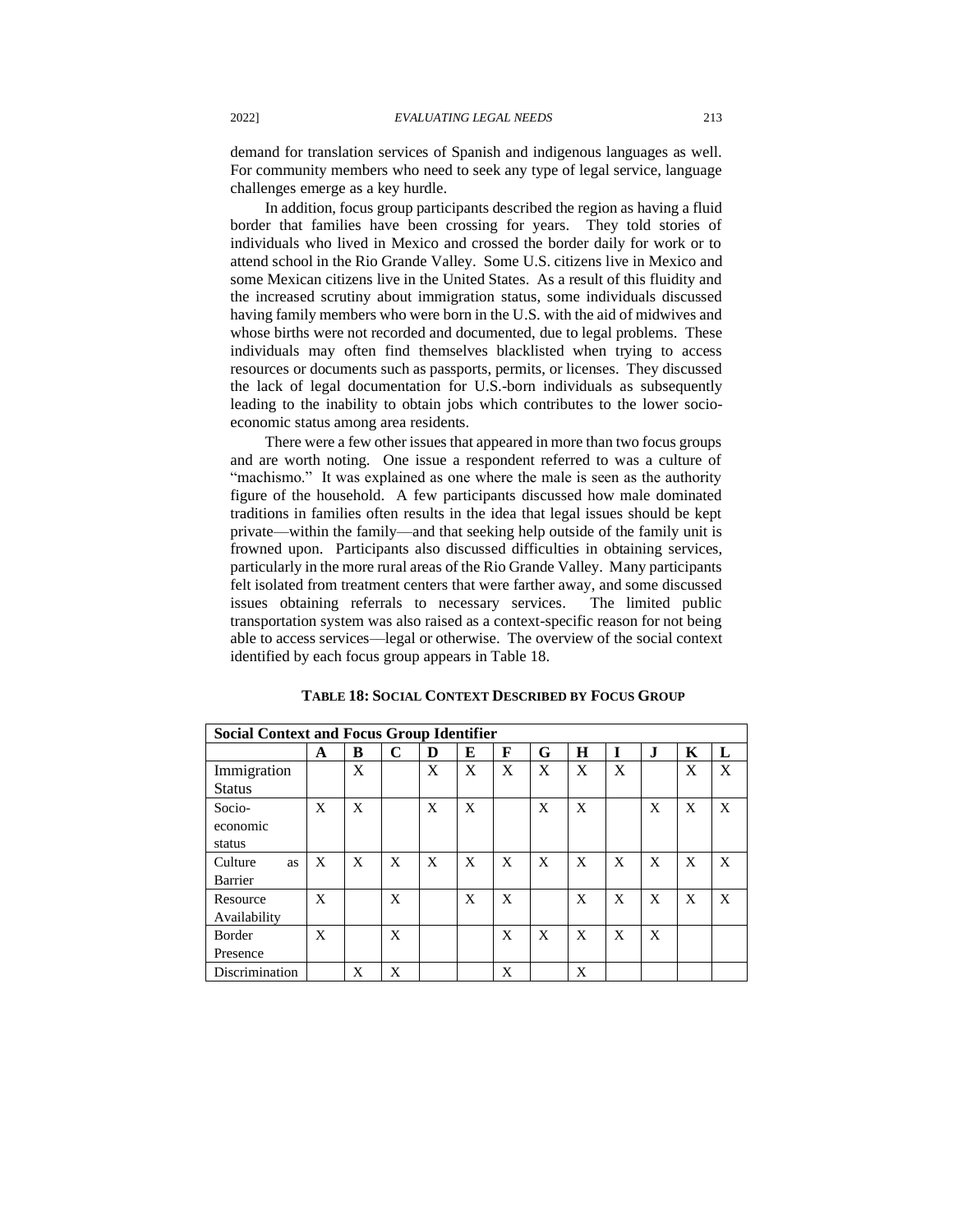Focus group conversations also addressed the key barriers, obstacles, and challenges that exist for Rio Grande Valley residents to address their legal needs. The key barrier discussed in some form in most focus groups was affordability. This barrier was explained in terms of a lack of pro bono attorneys, high fee structures of the existing attorneys, low educational levels, and low socio-economic status of area residents compared to other regions in Texas.

Another barrier commonly mentioned was the general lack of information and knowledge of rights among community members. This barrier was explained in terms of absence of centralized resources in the area or one-stop shops as well as a general lack of understanding of laws and legal rights due to low educational levels. They attributed the lack of understanding of laws and legal rights as being intertwined with existing fears about authority figures from whom legal knowledge could be obtained. Community members, specifically those who still hold strong cultural values from Mexico, maintain a certain degree of distrust and fear against authority figures in the U.S. Participants in the focus group frequently referenced fear of deportation, the unknown, or government retaliation as a cause for this distrust. In addition, responses also conveyed a belief that lack of higher education opportunities in the region contributes to the lack of understanding of legal rights and responsibilities.

This then ties with the issue of "immigration status," where participants specifically listed an individual's immigration status as a barrier that prevents community members from being eligible for legal services. Participants additionally cited an issue with certain misconceptions that many area residents may have in regard to legal mechanisms in the U.S. This was connected to individuals' previous knowledge of how the legal system in Mexico functions. For example, many participants mentioned the differences in the role of a notary in Mexico versus the U.S. To qualify as a notary in Mexico, one must also be an attorney. While becoming a notary in the U.S. does not require an individual to be a lawyer, many Rio Grande Valley residents still seek legal assistance from notaries that often have minimal understanding of the operation and consequences of legal transactions.

As previously mentioned, because of its location on the U.S.-Mexican border, the region has a high Spanish-speaking population, making language a major barrier. Although Spanish is oftentimes the only language spoken by many community members in certain cities of the region, indigenous languages spoken by recent immigrants are either not considered or emerge as an unmet need in legal services translations.

Accessibility to legal services was characterized as limited by a lack of community infrastructure and low socioeconomic status. Public transportation and time conflicts were also discussed by participants. When discussing available legal resources, one participant stated, "[m]ost of these resources are available when these people work. We're in a highly low-income area, so these people can't take time off to get 2–3 hours of legal help . . . . [This calls for unaddressed] transportation issues, sometimes they don't have a way to get from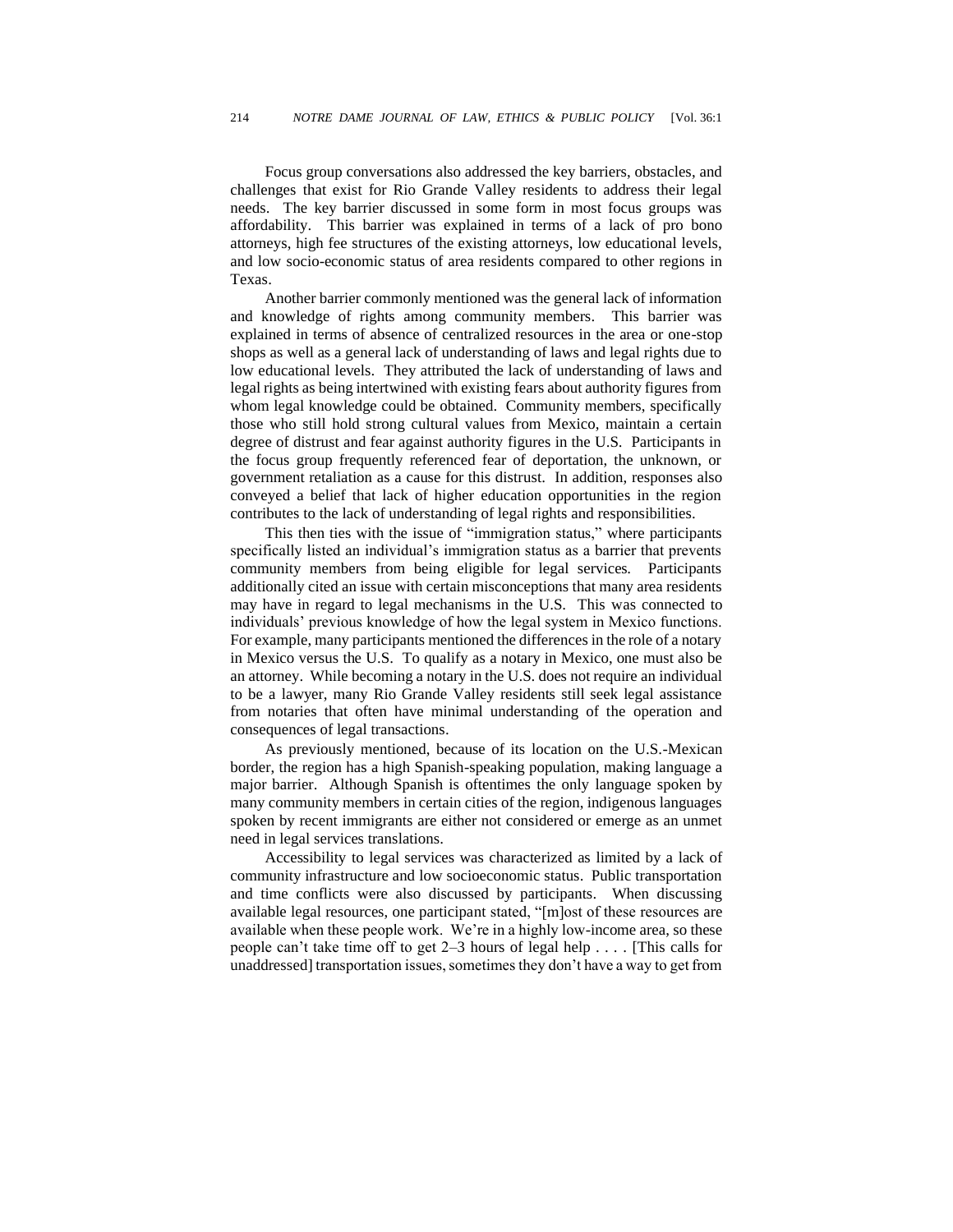Point A to Point B." While courts and legal aid organizations have invested a great deal in providing online legal information and services, the transition from in-person services to internet-based services was described by a number of individuals in focus groups as negatively impacting individuals with no or limited access to computers, Internet, and reading literacy. The barriers identified by each focus group appears in Table 19.

| <b>Barriers and Focus Group Identifier</b>                       |   |   |   |   |   |   |   |         |             |    |   |   |
|------------------------------------------------------------------|---|---|---|---|---|---|---|---------|-------------|----|---|---|
|                                                                  | A | B | C | D | E | F | G | $\bf H$ | $\mathbf I$ | J. | K | L |
| Affordability                                                    | X | X | X | X | X | X | X | X       | X           | X  | X | X |
| General Lack of<br>Information<br>&<br>Knowledge<br>of<br>Rights | X | X | X | X | X | X |   | X       | X           | X  |   | X |
| Distrust of<br>System & Fear<br>of Authority                     | X | X | X |   |   | X | X | X       |             | X  | X |   |
| Language                                                         | X |   | X | X | X | X |   |         |             | X  | X |   |
| Immigration<br><b>Status</b>                                     |   |   |   | X |   |   |   |         |             | X  | X | X |
| Difference<br>in<br>Cultural Values<br>and Perceptions           | X |   |   | X |   | X |   | X       |             | X  | X |   |
| Low<br>Accessibility of<br><b>Legal Resources</b>                |   |   | X | X | X | X |   |         | X           |    |   | X |
| Low Education                                                    |   |   |   |   |   |   | X |         |             | X  | X | X |

**TABLE 19: BARRIERS IDENTIFIED BY FOCUS GROUP**

To better understand the survey responses, participants were asked if they thought there were enough lawyers in the Rio Grande Valley. The responses led to conversations about strengths and weaknesses of the lawyer services in the region. Most participants believed that although there are too many attorneys in the area, there are not enough attorneys that specialize in immigration. Participants made similar statements about scarcity of attorneys that helped on matters related to family, estate planning, probate, worker rights, and health related issues including medical malpractice and healthcare fraud. Additional discussion revealed that the high number of advertisements for personal injury attorneys were primarily responsible for the view that there were too many lawyers in the region.

Focus group participants also mentioned the need for higher quality attorneys that can effectively help address legal needs without exploiting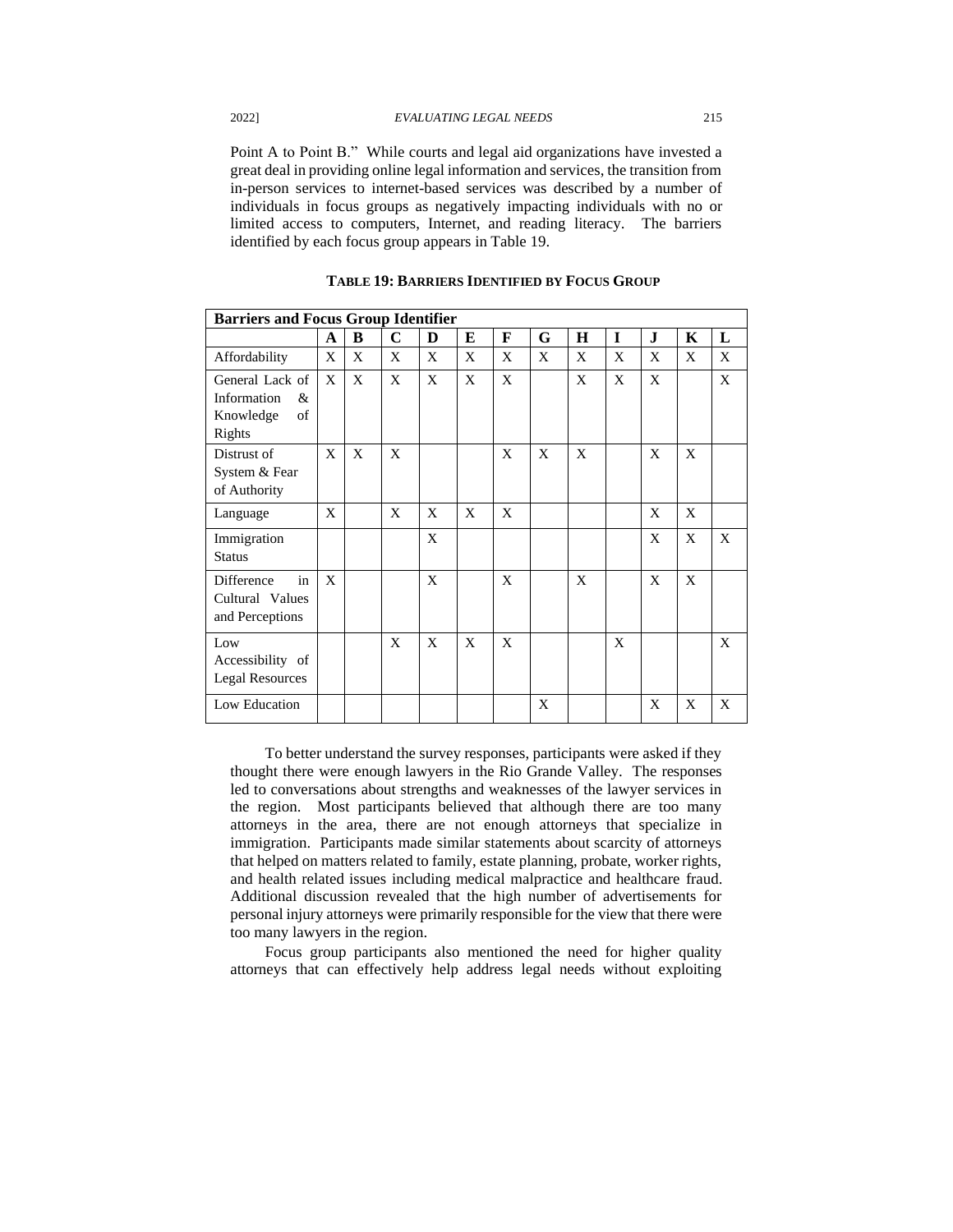residents for money. The idea that attorneys were taking advantage of their clients because they charged high amounts for their work was the most common perception expressed of attorneys in the area. One participant commented, "attorney fees, some charge \$500 per hour others charge \$150 per hour, there's no standard, but whatever it is, it's still high." In more isolated regions, participants felt that there were not enough local lawyers because none of the citizens have enough money to pay, thus lawyers "cannot make a living there." Participants explained that attorneys in the area were inaccessible to many in the region due to residents' limited financial means. They also explained that more free legal assistance was needed because of the socioeconomic status of the majority of residents in the region.

After inquiring about legal needs, existing assets, and what may inform legal matters in the region, we asked participants to offer possible solutions to address them. Many focus group participants recommended increasing community awareness on how and where to access legal resources through the use of one-stop shops, educational campaigns, and self-help centers. Additionally, they recommended simplification of legal jargon, better use of media as an outreach tool, and collaboration with community leaders such as the church.

Because culture is so influential in how members view and utilize legal services, participants recommended having more culturally competent awareness programs. This included tailoring methods in which the different regions and demographics access information such as radio, television, and social media. They further suggested that it was important to provide the information through bilingual services and using culturally-sensitive language. Members of some groups also mentioned having a law school in the Rio Grande Valley. Participants referred to law schools as important generators of more specialized attorneys to deal with high demand issues such as immigration. They also referenced the use of legal clinics and law students as instruments in providing more free and affordable legal assistance.

The need for increased higher educational opportunities was widely expressed, yet the idea of a law school was not well-received by all. Free legal aid providers raised the need for increased funding for free or affordable programs, particularly for those that are already established in the region, rather than funneling money into developing new programs. Furthermore, participants brought up increasing the accessibility of resources by means of improving public transportation, having lawyers available either outside of normal work hours or by phone and improving court calendaring.

| <b>Solutions and Focus Group Identifier</b> |  |   |                    |  |   |  |  |              |  |              |  |
|---------------------------------------------|--|---|--------------------|--|---|--|--|--------------|--|--------------|--|
|                                             |  | B | $\curvearrowright$ |  | E |  |  | H            |  |              |  |
| Increase<br>Affordability                   |  |   | Δ                  |  |   |  |  | $\mathbf{v}$ |  | $\mathbf{v}$ |  |
| Provide More                                |  |   |                    |  |   |  |  |              |  |              |  |

#### **TABLE 20:SOLUTIONS OFFERED BY FOCUS GROUPS**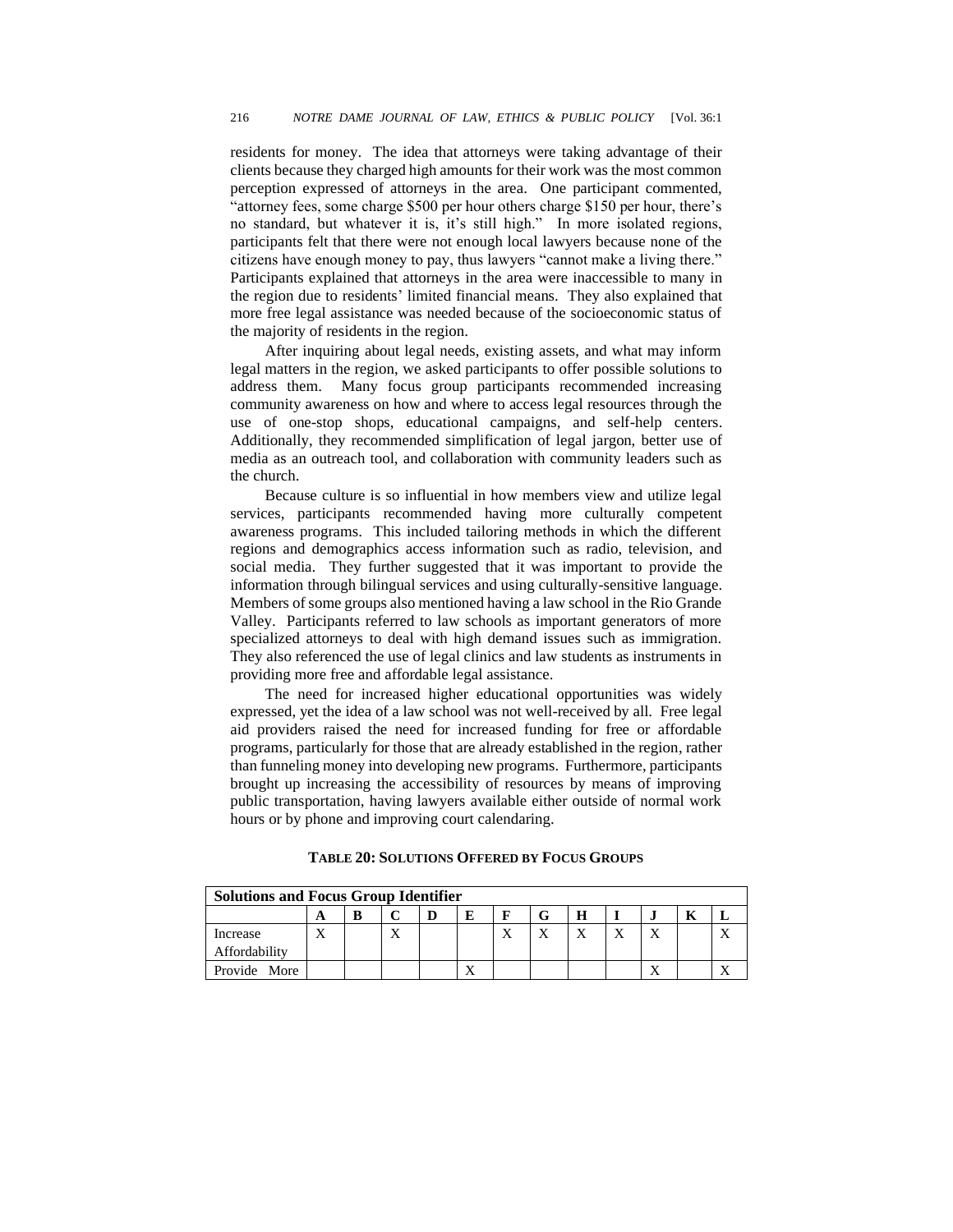#### 2022] *EVALUATING LEGAL NEEDS* 217

| Education     |   |   |   |   |   |   |   |   |   |   |   |
|---------------|---|---|---|---|---|---|---|---|---|---|---|
| Opportunities |   |   |   |   |   |   |   |   |   |   |   |
| Law School in |   |   | X | X | X |   |   | X |   | X |   |
| Area          |   |   |   |   |   |   |   |   |   |   |   |
| Increase      | X | X | X | X | X | X | X | X | X | X | X |
| Awareness of  |   |   |   |   |   |   |   |   |   |   |   |
| Legal         |   |   |   |   |   |   |   |   |   |   |   |
| Resources     |   |   |   |   |   |   |   |   |   |   |   |
| Increase      | X | X | X | X |   | X | X | X | X |   | X |
| Cultural      |   |   |   |   |   |   |   |   |   |   |   |
| Competency    |   |   |   |   |   |   |   |   |   |   |   |
| Increase      |   |   |   |   | X |   | X |   |   |   | X |
| Resource      |   |   |   |   |   |   |   |   |   |   |   |
| Accessibility |   |   |   |   |   |   |   |   |   |   |   |

Table 20 offers helpful information offered by the focus groups that can help attorneys and other providers of legal information and services, better understand what individuals living in the Rio Grande Valley want and need.

#### *B. Regional Law School*

The conversations that led to the development of this research project revealed a history of advocacy efforts that have attempted to establish a law school in the Rio Grande Valley. Specifically, the rise and fall of the Reynaldo G. Garza School of Law, which operated (unaccredited) from 1984 to 1993 in the Rio Grande Valley.<sup>132</sup>

Those that know the history of the Reynaldo G. Garza School of Law simply call it "the Milagro Law School" (the Miracle Law School).<sup>133</sup> Indeed, it was. The Rio Grande Valley has historically had some of the highest rates of poverty in the entire nation and, as a border region, was often left out of the higher education funding provided by the state of Texas.<sup>134</sup> When the Reynaldo

<sup>132.</sup> The Reynaldo G. Garza School of Law was denied accreditation on May 5, 1993. It then petitioned the Texas Legislature to let their students sit for the Texas Bar Exam circumventing the Texas Supreme Court. *See* Elder*, supra* note 5, at 1.

<sup>133.</sup> MICHAEL C. DEMOSS, NEWEST LITTLE LAW SCHOOL IN TEXAS: THE MILAGRO LAW SCHOOL AGAINST THE ODDS 3 (2015).

<sup>134</sup>*. See* Richard C. Jones & Albert Kauffman, *Accessibility to Comprehensive Higher Education in Texas*, 31 SOC. SCI. J. 263 (1994); *see also* Matthew J. Ramseyer, Financing Higher Education in the 1990's: The Case of the South Texas Border Initiative (May 2000) (Ph.D. dissertation, University of Texas at Dallas); DEBORAH A. SANTIAGO, EXCELENCIA IN EDUCATION, ALASS ACCELERATING LATINO STUDENT SUCCESS AT TEXAS BORDER INSTITUTIONS: POSSIBILITIES AND CHALLENGES (2008); Ortegón*, supra* note 24*;* Denise Razo, Historical Overview of Equity in Higher Education: A Case Study of the South Texas Border Initiative (May 2013) (Ed.D. dissertation, University of Texas at El Paso); Vincent D. Carales & Erin E. Doran, *The Pursuit of Equal Educational Opportunity: A Historical Analysis of the South Texas/Border Initiative*, EDUC. POL'Y 1 (2020).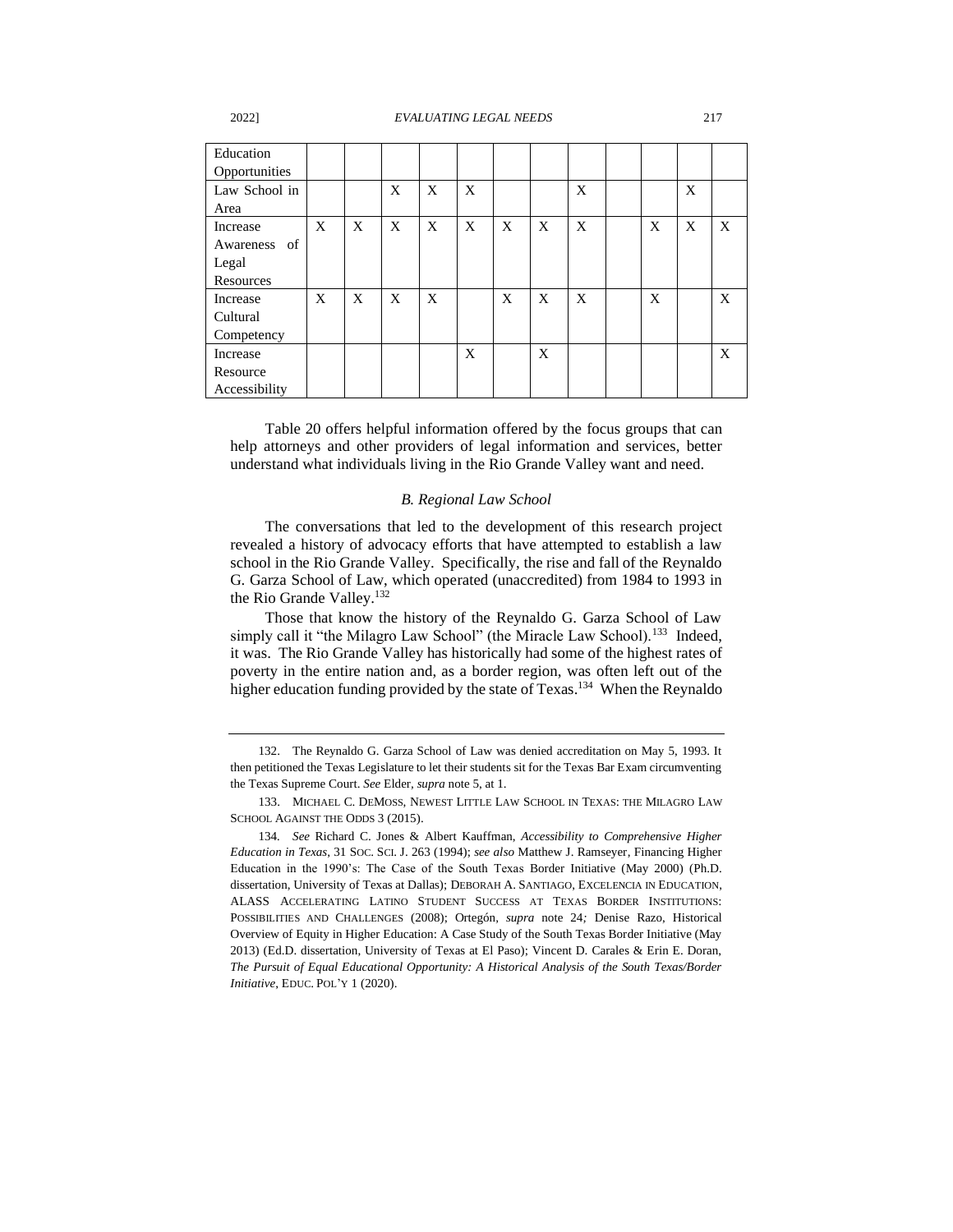G. Garza School of Law opened, it was the only professional school in the entire region in South Texas. A medical school program came to the region in 2015 through the University of Texas.<sup>135</sup> The closest law school to the Rio Grande Valley is more than 250 miles away in San Antonio.<sup>136</sup>

The need for such a law school in the Rio Grande Valley was obvious to many in higher education in the 1980s. In 1984, when the Reynaldo G. Garza School of Law first opened, there was one lawyer for every 1,250 people in the four-county area.<sup>137</sup> The need was, and continues to be, critical.

In 2019, Texas State Representative Armando Martinez (D-Weslaco) testified before the Texas House Committee on higher education to make his case to establish a public law school in the Rio Grande Valley of South Texas (House Bill 103).<sup>138</sup> The bill received support in the House, however, the State Senate did not put it up for a vote and the bill stalled.<sup>139</sup> Since at least 2009, Representative Martinez, and a few of his colleagues, have filed bills every legislative session for the approval of a law school in South Texas.<sup>140</sup> Representative Martinez reintroduced the bill once again in 2021 as House Bill 695.<sup>141</sup> These efforts make up part of a longer movement to bring fair and equitable funding for higher education to the South Texas border region that dates back to the late 1960s.

Prior to 1970, access to institutions that offered undergraduate or graduate degrees in the South Texas border region were almost nonexistent.<sup>142</sup> Students from the border region had to travel either to Kingsville or San Antonio.<sup>143</sup> In

135*. About Us*, UNIV. TEX. HEALTH, RIO GRANDE VALLEY SCH. MED., https://www.utrgv.edu/school-of-medicine/about/index.htm (last visited Feb. 28, 2021).

- 136*. See* Donaldson, *supra* note 6.
- 137*. See* DEMOSS, *supra* note 133, at 10.
- 138. *See* H.B. 103, 86th Leg. (Tex. 2019); Donaldson, *supra* note 6.
- 139*. Id.*

140*. See* H.B. 91, 81st Leg. Sess. (Tex. 2009); H.B. 50, 82nd Leg. Sess. (Tex. 2011); H.B. 53, 82nd Leg. Sess. (Tex. 2011); H.B. 67, 83rd Leg. Sess. (Tex. 2013); H.B. 363, 83rd Leg. Sess. (Tex. 2013); H.B. 59, 84th Leg. Sess. (Tex. 2015); H.B. 46, 84th Leg. Sess. (Tex. 2015); H.B. 791, 84th Leg. Sess. (Tex. 2015); H.B. 46, 85th Leg. Sess. (Tex. 2017); H.B. 319, 85th Leg. Sess. (Tex. 2017); H.B. 103, 86th Leg. Sess. (Tex. 2019); H.B. 138, 86th Leg. Sess. (Tex. 2019); H.B. 695, 87th Leg. Sess. (Tex. 2021).

141. H.B. 695, 87th Leg. Sess. (Tex. 2021); David A. Díaz, *Proposed Rio Grande Valley School of Law, Supported in 2019 by Likely Speaker of the House Phelan, Reintroduced by Rep. Armando Martínez for Action During 2021, Says Attorney Omar Ochoa*, TITANS OF TEX. LEGIS. (Jan. 2, 2021), https://edinburgpolitics.com/2021/01/02/proposed-rgv-school-of-law-supported/.

142. Ortegón, *supra* note 24, at 13–16.

143. *See Our History*, TEX. A&M UNIV., https://www.tamuk.edu/about/index.html (last visited March 18, 2022) (explaining that what is now Texas A&M University, Kingsville opened in 1925). *See also History of UTSA*, UNIV. OF TEX. AT SAN ANTONIO, https://www.utsa.edu/commencement/traditions/history.html#:~:text=Founded%20by%20the%20 61st%20Texas,UTSA%20celebrated%20its%2050th%20anniversary (last visited Mar. 18, 2022) (explaining that it opened its doors in 1973). *See also,* Kauffman, *supra* note 23 at 459–62 (explaining that it was not until 1965 that Pan American College in Edinburg, Texas, became a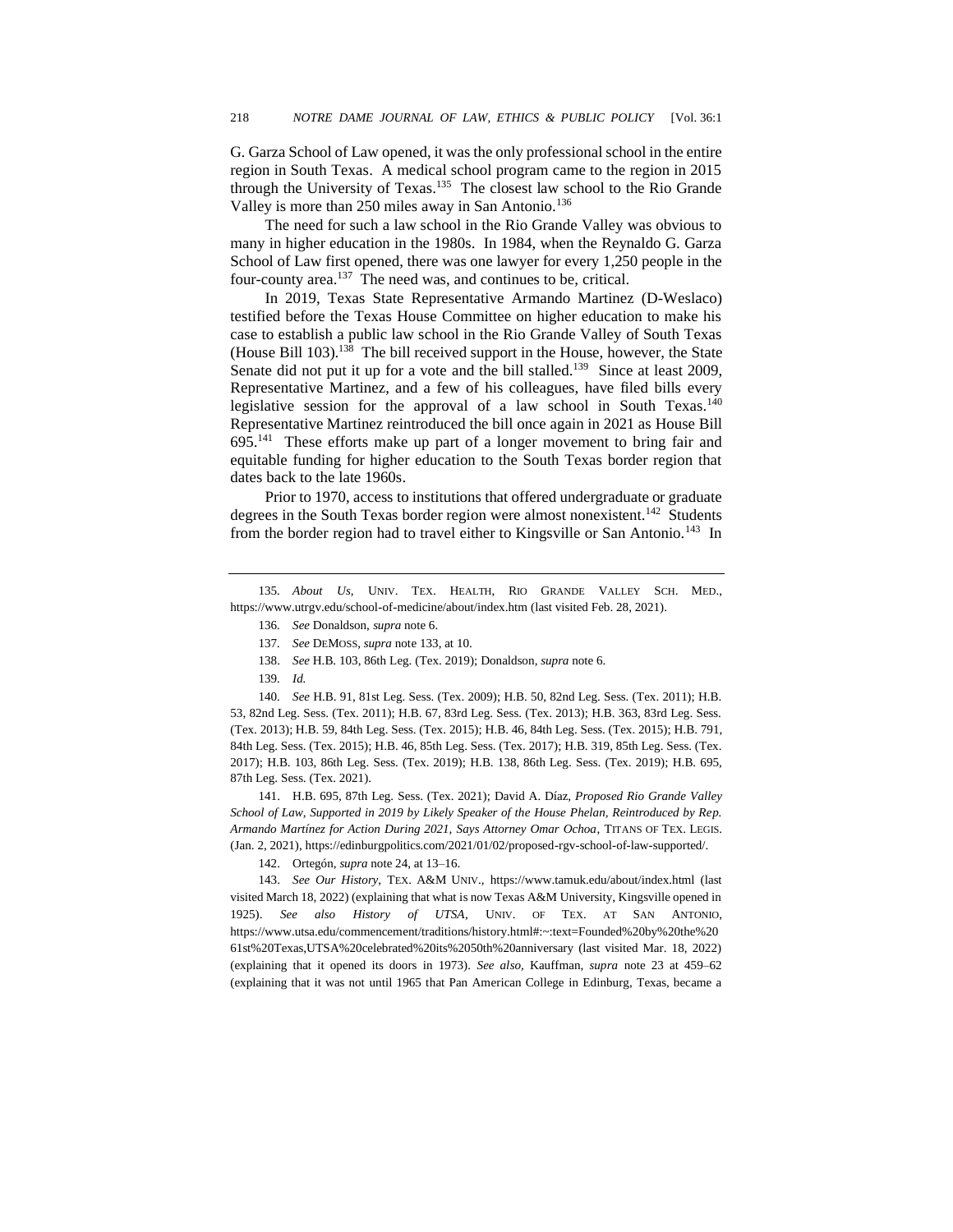1968, a group of twenty-seven representatives from Laredo, Texas, made the trip to Austin to meet with members of the Texas Higher Education Coordinating Board (established in 1965) to make a case for the development of higher education institutions in Laredo and along the Texas-Mexico border.<sup>144</sup> Tasked with overseeing higher education in Texas and making recommendations to the governor and the legislature, the Texas Higher Education Coordinating Board had a tremendous amount of power.<sup>145</sup> Yet, the Board was often not reflective of the diversity across the state, especially when it came to representation from the border region. From 1965 to 2013, the Coordinating Board had seventy-one representatives on their board, and only five of those serving in this nearly fifty-year period were from the border region. $146$ 

The calls for equity in higher education funding would not come to fruition until the late 1980s when students from the struggling Reynaldo G. Garza School of Law in Edinburg, Texas, joined a class action lawsuit against the state of Texas.<sup>147</sup> Filed in December 1987 on behalf of the League of United Latin American Citizens ("LULAC"), the American G.I. Forum, the Hispanic Law Student Association of the Reynaldo G. Garza School of Law, and other organizations and individuals,<sup>148</sup> the Mexican American Legal Defense and Education Fund ("MALDEF") argued that the state of Texas discriminated against Mexican Americans—especially those living in South Texas—and denied them equal access to higher education resources.<sup>149</sup> The result left South Texas residents with no choice but to attend poorly-funded schools that did not offer graduate or professional programs.

The timing of the lawsuit could not have been better. In 1990, the South Texas border region was "larger than 24 individual states, ha[d] more population than 34 states, and offer[ed] only 1 doctoral program per million residents."<sup>150</sup> In 1987, the average student in Texas would have to travel fortyfive miles to reach a public university that offered graduate degrees.

147. The case was originally filed as League of United Latin Am. Citizens (LULAC) v. Clements*,* No. 12-87-5242-A (Cameron Cty. Dist. Ct. 107th Jud. Dist. Ct., Dec. 1987) and was later renamed Richards v. LULAC, 863 S.W.2d 449 (Tex. 1993). *See* Kauffman, *supra* note 23, at n.2.

148. Other organizations of the class action lawsuit included Texas Association of Chicanos in Higher Education, Latino student organizations from UT Law School, University of Houston School of Law, Texas Southern University School of Law, Texas Tech School of Law, University of Texas San Antonio, and fifteen individual Latino students. Kauffman, *supra* note 23, at 1, n.2.

149*. Presentation on South Texas Border Initiatives: Before the House Border and International Affairs Committee*, 78th Leg. Sess. (Tex. 2003) (presentation of Teri Flack, Deputy Commissioner, Texas Higher Education Coordinating Board).

150. Stephen Cavazos, *Lawsuit Seeks More Doctoral Degrees for South Texas*, PAISANO*,* Feb. 18, 1992.

public university and not until 1971 that San Antonio got a four-year university that was part of the University of Texas). Pan American College became part of the University of Texas system in 1989.

<sup>144</sup>*.* Ortegón, *supra* note 24, at 14.

<sup>145.</sup> *Id.* at 31.

<sup>146</sup>*. Id.* at 32.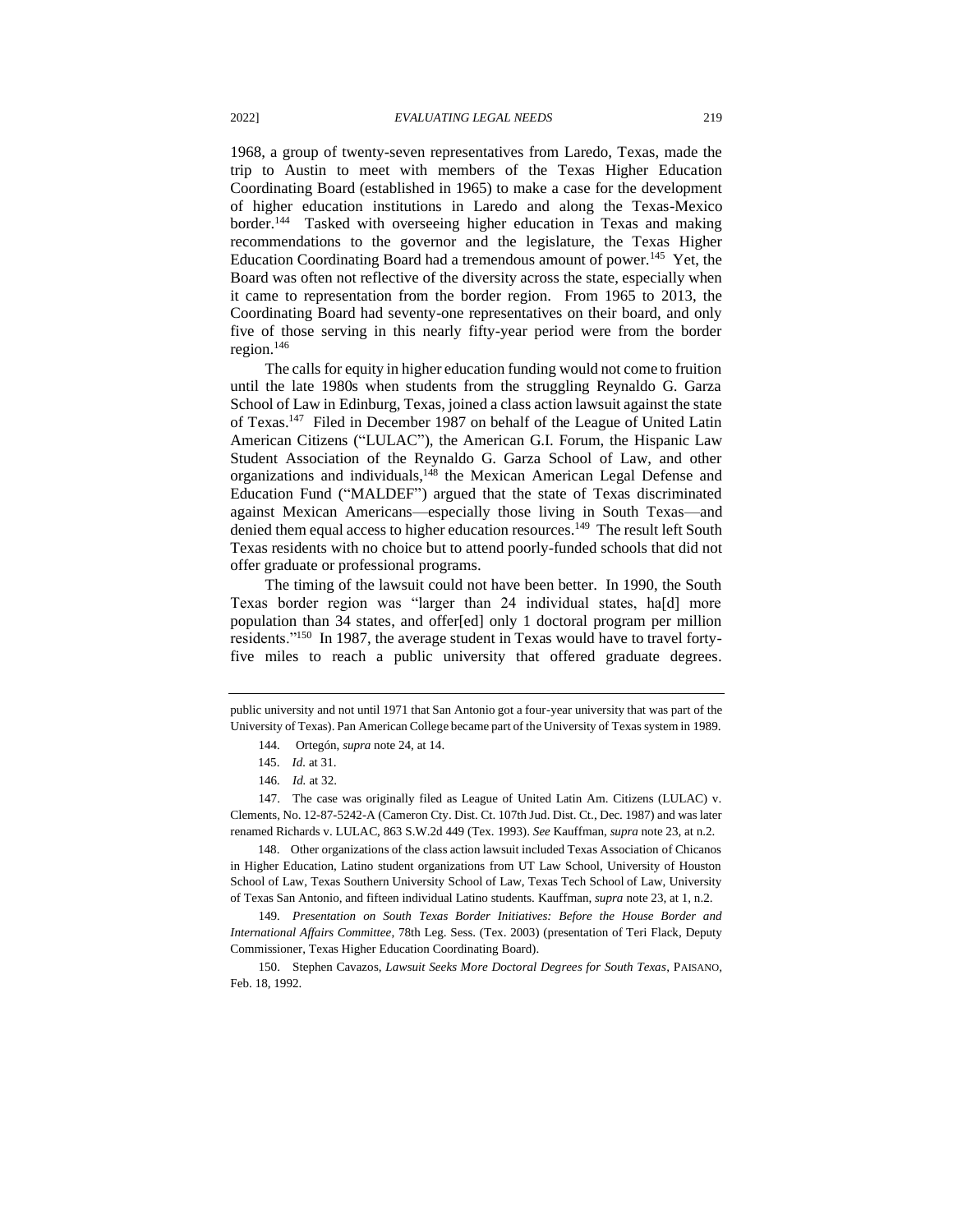Conversely, a student from the South Texas border had to travel more than 225 miles to reach a similar public institution.<sup>151</sup> At the time the lawsuit was filed, the region made up 20% of the state's population and only received 10% of the state's appropriations for higher education.<sup>152</sup> Of the 590 doctoral programs offered by Texas public universities, only three were available to students on the U.S.-Mexico border.<sup>153</sup>

In November 1991, after eight weeks of testimony, the jury found that the Texas Legislature had failed to establish public institutions of higher education along the border but not that the defendants were not guilty of discrimination on the basis of race or ethnicity.<sup>154</sup> On January 20, 1992, the judge dismissed the jury's ruling and issued his own ruling prohibiting the state from funding higher education until the state enacted "a constitutionally sufficient plan for funding the public universities."<sup>155</sup> He then "stayed" his injunction until May 1, 1993, to give the state legislature time to enact such a plan.<sup>156</sup>

The state appealed the district court ruling in *LULAC v. Richards*, and the case was directed to the Texas Supreme Court. The court ruled that the evidence presented did not prove discrimination against Mexican Americans in the border region.<sup>157</sup> In addition, the court ruled that higher education in Texas was not a "fundamental right" under the Texas Constitution.<sup>158</sup> It recognized K-12 education as being a fundamental right, but access to higher education was another matter altogether.<sup>159</sup> Regardless, the case became instrumental in launching the South Texas Border Initiative ("STBI") in 1989.<sup>160</sup> As *LULAC v*. *Richards* made its way through the courts, state legislators developed the STBI in 1989 (71st Texas Legislature) to help address systemic inequalities in higher education along the South Texas border that were raised by the lawsuit.<sup>161</sup> The STBI was made up of a committee of state senators and representatives whose mission was "to enhance the scope and quality of higher education institutions and programs along the Texas-Mexico border."<sup>162</sup>

152. Katherine S. Mangan, *Texas Jury Faults State on Equal Access to Top Universities*, CHRON. HIGHER EDUC., Nov. 27, 1991, at A25.

153. Ortegón, *supra* note 24, at 65.

154. Kauffman, *supra* note 23 at 480–84. *See also,* RICHARD R. VALENCIA, CHICANO STUDENTS AND THE COURTS: THE MEXICAN AMERICAN LEGAL STRUGGLE FOR EDUCATIONAL EQUALITY 258–59 (Richard Delgado & Jean Stefancic eds., 2008).

155*.* Kauffman*, supra* note 23, at 483–84; VALENCIA, *supra* note 155, at 259–60.

<sup>151.</sup> Ortegón, *supra* note 24, at 65.

<sup>156</sup>*.* Richards v. League of United Latin Am. Citizens (LULAC), 868 S.W.2d 306, 309 (Tex. 1993); Richards v. League of United Latin Am. Citizens (LULAC)*,* 863 S.W.2d 449 (Tex. 1993); Kauffman, *supra* note 23, at 478, fn. 89; VALENCIA, *supra* note 155, at 260.

<sup>157.</sup> *See also* Ortegón, *supra* note 24, at 69.

<sup>158.</sup> *Id.* at 11.

<sup>159</sup>*. Id.*; Carales & Doran, *supra* note 134, at 21.

<sup>160.</sup> Ortegón, *supra* note 24, at 11.

<sup>161.</sup> *Id.* at 44

<sup>162</sup>*. Presentation on South Texas Border Initiatives: Before the House Border and International Affairs Committee*, *supra* note 150.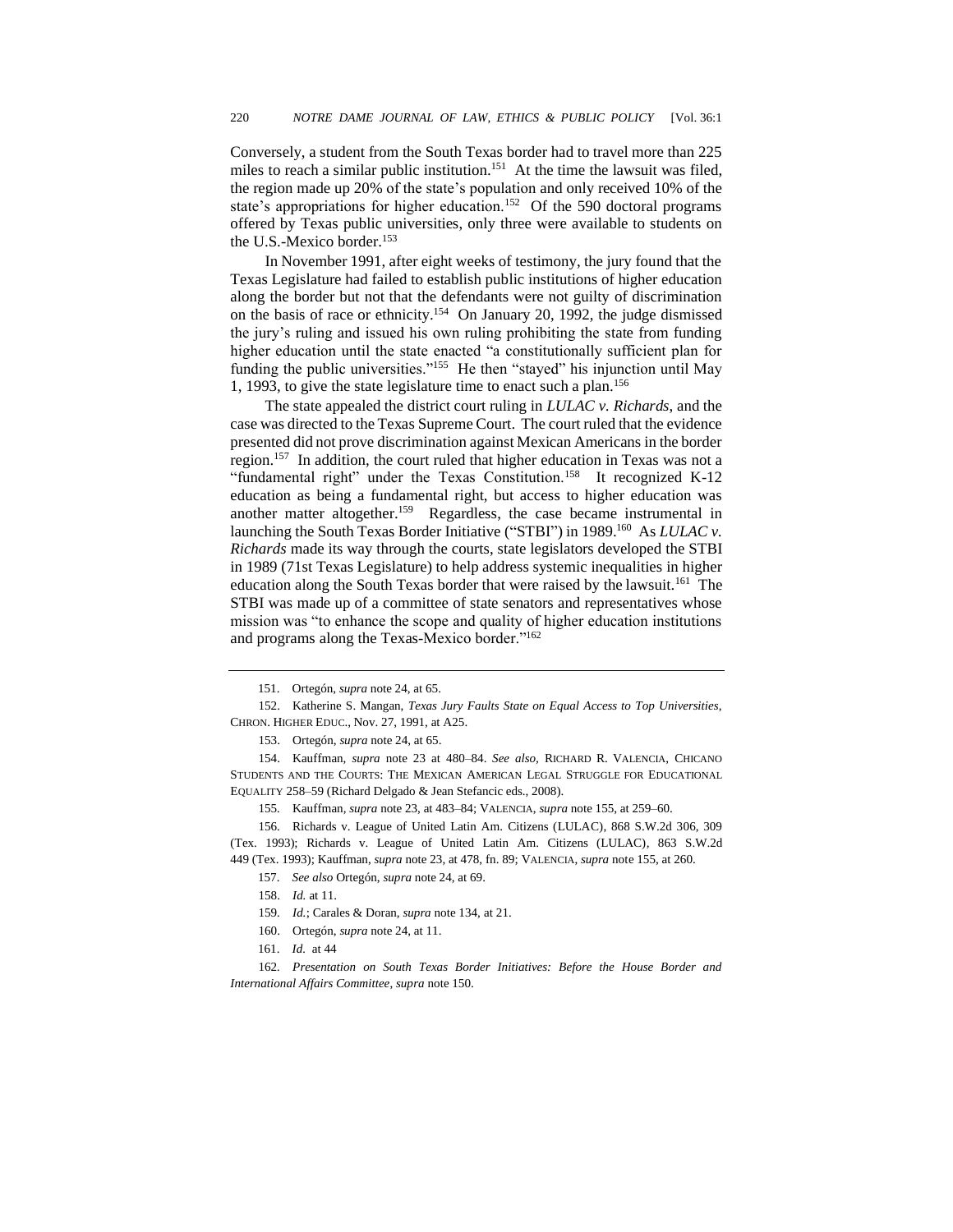From 1990 to 2003, STBI fundamentally transformed higher education in South Texas with more than 880 million dollars for higher education projects, buildings, and programs.<sup>163</sup> These funds supported the development and expansion of programs and degrees at the University of Texas at Brownsville, the University of Texas at El Paso, the University of Texas–Pan American (in Edinburg), the University of Texas at San Antonio, Texas A&M International University (in Laredo), Texas A&M University–Corpus Christi, Texas A&M University–Kingsville, Sul Ross State University, and the University of Texas Health Science Center in San Antonio.<sup>164</sup> In 2015, the University of Texas at Brownsville and the University of Texas–Pan American merged to form the University of Texas Rio Grande Valley ("UTRGV"), which included a new school of medicine.<sup>165</sup> Today, there are three institutions of higher education in the Rio Grande Valley that offer bachelor degrees.<sup>166</sup> Only UTRGV offers doctoral programs—none of them in law.<sup>167</sup>

This history provides a critical backdrop to understand the efforts of those who organized and sought accreditation for the Reynaldo G. Garza School of Law. At the height of the law school's success in the mid-1980s, the school had over 200 students enrolled, a law library valued at over two million dollars (donated by the Mobil Oil Company), administrative staff, seven full-time faculty, and a dean.<sup>168</sup> The nine individuals involved in the movement to have an accredited law school in the Rio Grande Valley talk about its existence as critical to providing greater economic opportunity and financial stability in the region. Additional key findings from the interviews conducted to date tell us that the Mexican Americans who attended the Reynaldo G. Garza School of Law were all first-generation college students. Although all those interviewed came from low socioeconomic backgrounds and most grew up as migrant farmworkers, they were all part of a post-civil rights generation of Mexican Americans who started attending college in large numbers in the late 1970s.

The Reynaldo G. Garza School of Law also opened up new possibilities for Mexican American women to attend law school. For the women interviewed, and many of their peers, attending law school outside of the Rio

167. UTRGV offers Ph.D. programs in Business Administration, Clinical Psychology, Human Genetics, Mathematics and Statistics, Physics, and Rehabilitation Counseling. *Graduate College*, UNIV. OF TEX. AT RIO GRANDE VALLEY, https://www.utrgv.edu/graduate/for-futurestudents/graduate-programs/index.htm (last visited Mar. 17, 2022).

168. DEMOSS, *supra* note 133, at 31.

<sup>163</sup>*.* Ortegón, *supra* note 24, at 12

<sup>164.</sup> *Id.* at 11.

<sup>165</sup>*.* Matthew Adams, *System Opens UT-Rio Grande Valley Campus*, DAILY TEXAN (Sept. 1, 2015), https://thedailytexan.com/2015/09/01/system-opens-ut-rio-grande-valley-campus/

<sup>166.</sup> For degrees at South Texas College, see *South Texas College Bachelor's Degrees*, S. TEX. COLL., https://bachelors.southtexascollege.edu/index.html (last visited Mar. 17, 2022). For degrees offered at the Texas A&M University Center at McAllen, see *Undergraduate Degrees*, TEX. A&M UNIV., https://mcallen.tamu.edu/Academics#ug-deg (last visited Mar. 17, 2022). For degrees at UTRGV, see *Innovative Learning for Successful Careers*, UNIV. OF TEX. AT RIO GRANDE VALLEY, https://www.utrgv.edu/en-us/academics/index.htm (last visited Mar. 17, 2022).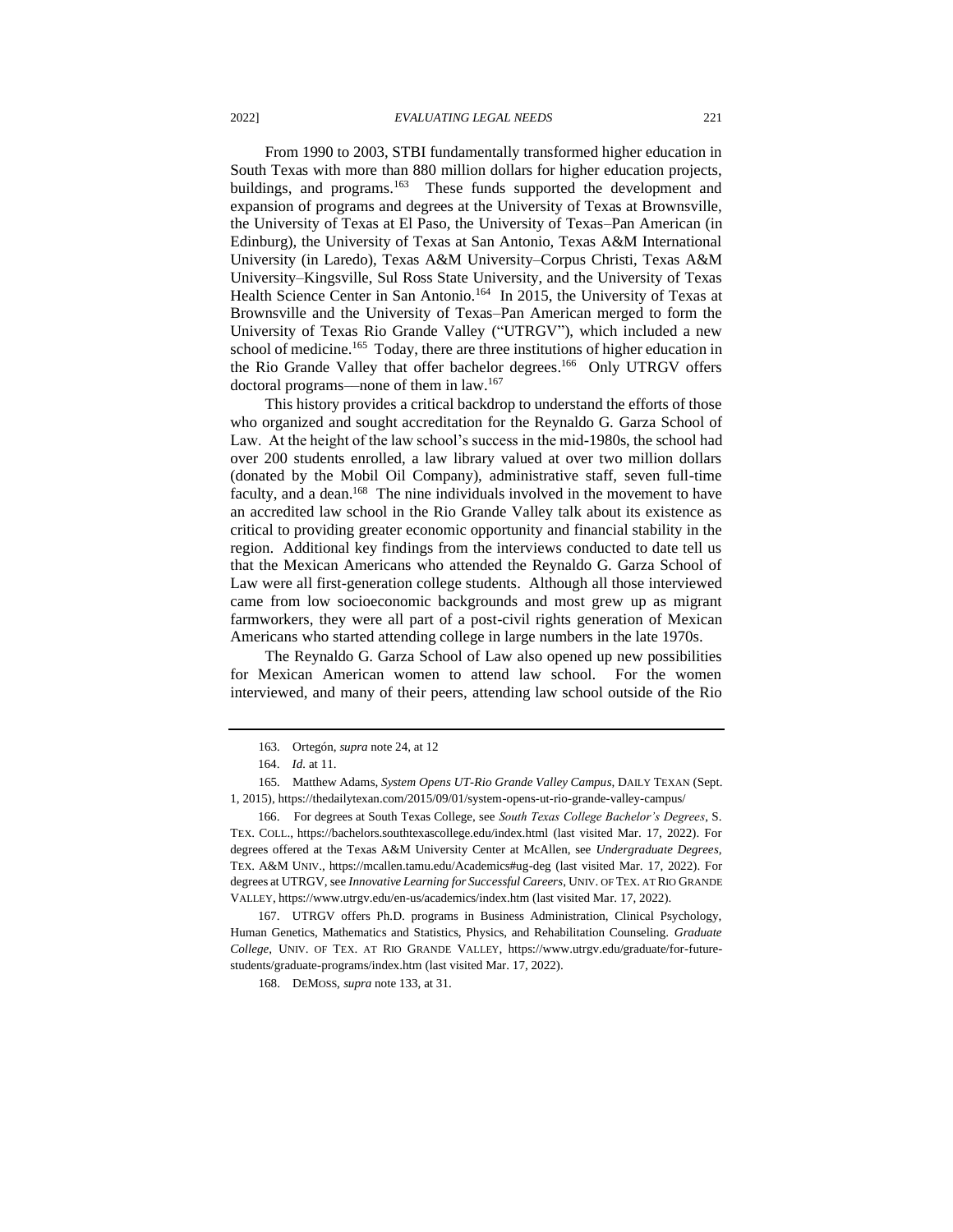Grande Valley was simply not an option due to cultural norms. "I'm the oldest in the family[,] [m]y parents [were] very conservative," Garza student Dalinda Garcia remembered, and "[t]there was no way that my parents were going to let me go out of the valley to study, no way."<sup>169</sup> For another Garza student, Anna De Leon, the decision to stay in South Texas was driven more by the racism she experienced during a visit to the campus of the University of Texas at Austin. As a junior in high school, Anna remembered, "one of the counselors . . . took a couple of us up there to UT, I think it was about 10 of us," and when "we were walking into the cafeteria [at UT], there was a group of students sitting there, and *pos* [we all] walked in together, and they started laughing at us, and they said, you know, in a loud voice, . . . 'ohhh, look at all those Mexicans walking in . . .' [it] was horrible . . . ."<sup>170</sup> As a Garza law school student, Anna would go on to organize the Hispanic Law Student Association, one of the central groups that led the movement to get accreditation for the Garza School of Law.

All of the former students who studied at the Reynaldo G. Garza School of Law indicated they understood the risks they were taking by attending an unaccredited law school. They were aware that they might never have the opportunity to take the bar exam yet they enrolled regardless. That small sliver of hope was enough for many people to sacrifice their time and resources. Even though most Garza students were children in the heyday of the Chicano movement of the late 1960s, they cited the era as providing the inspiration needed to fight for their right to take the bar exam. "We made big sacrifices," commented Dalinda Garcia, "but we all had a fighting spirit . . . we never quit."<sup>171</sup>

They took their fight to the Texas Supreme Court as they fought for accreditation and the right to sit for the bar exam.<sup>172</sup> Students, many of whom worked full-time jobs and took their law classes in the evenings became their own advocates as they sought accreditation. In 1987, the students visited the offices of their legislators and left each of them bottles of ketchup with the message that it was time that the Rio Grande Valley "catch-up" to the rest of the state.<sup>173</sup> "We were pests," Garza student Diana Rivera remembered, as they visited the offices of legislators and refused to take no for an answer.<sup>174</sup> However, time was not on their side. With the dismal prospects for accreditation, and graduation looming in 1988 for the first and second classes of the law school (who would have started classes in 1984), it was clear that a

<sup>169.</sup> Telephone interview with Dalinda Garcia (June 30, 2020).

<sup>170.</sup> Telephone interview with Anna De Leon (June 23, 2020). "Pos" is colloquial for pues, which in Spanish means "well."

<sup>171</sup>*.* Interview with Dalinda Garcia, *supra* note 170.

<sup>172.</sup> Barbara Belejack, *Law School Feels Luck Changing*, BROWNSVILLE HERALD, Feb. 7, 1988.

<sup>173.</sup> *Id.*

<sup>174</sup>*. Id.*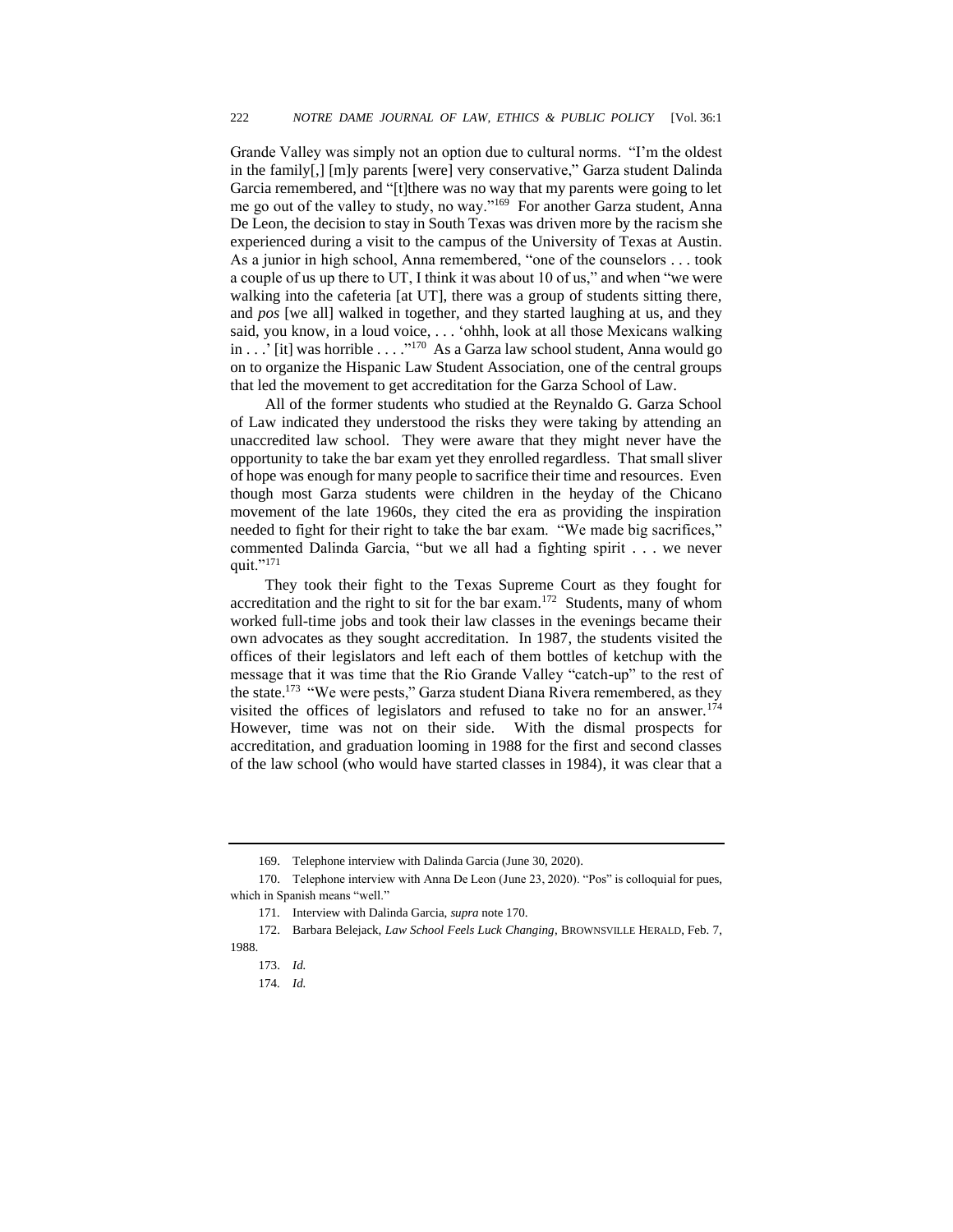waiver granting permission to sit for the bar, something only the Texas Supreme Court could grant, was their only option.<sup>175</sup>

On January 25, 1988, four Texas Supreme Court justices visited the law school and shortly thereafter determined the students graduating from the Garza school in 1988 and 1989 would have a two-year window to sit for the bar exam.<sup>176</sup> Fourteen students signed up for the bar exam in July 1988 (shortly after their May graduation) with more to follow in the coming months after the second class graduated in December 1988.<sup>177</sup> As students prepared to take the bar exam, they were also plaintiffs in a large lawsuit filed by MALDEF that alleged discriminatory practices in how the state of Texas funded higher education in South Texas.<sup>178</sup> That case would change higher education in Texas.

The oral histories make clear the tremendous sacrifice that students made to study law. They worked full-time jobs during the day (as teachers or healthcare workers) and attended class in the evenings. On the weekends, they sacrificed time away from family to study and prepare for class the following week. They sat in hot classrooms with no air conditioning in a region that averages temperatures of eighty-five degrees Fahrenheit for at least seven months of the year. The interviews revealed that these students worried about possibly having to relocate classrooms quite frequently. The work and pace of it all took a toll on them, but with the support of their family and classmates, most completed the program of study. The Reynaldo G. Garza School of Law closed in the early 1990s, but its legacy lives through forty-one of the attorneys listed as graduates of the school on the Texas State Bar website.<sup>179</sup>

#### V. ANALYSIS, RECOMMENDATIONS & CONCLUDING INSIGHTS

Understanding the legal needs of any community requires engagement of multiple key stakeholders and informants through a variety of methodologies. These assessments are difficult to fund and are time-consuming to implement. Still, they are important to undertake when developing legal intervention programs. Key stakeholders such as judges, elected officials, business leaders, and directors of legal services programs are inevitably consulted when new programs are developed in a community. However, it is necessary to also

<sup>175</sup>*. See* Joel Williams, *Justice: Students Will Take Bar Exam*, VALLEY MORNING STAR (Texas)*,* Feb. 8, 1988, at A10. Texas law requires that students graduate from a law school accredited by the American Bar Association to be allowed to take the state bar exam. The Texas Supreme Court, however, has the power to waive that accreditation requirement. *Id.*

<sup>176</sup>*. Id.* The justices that visited the law school included: Justice William Kilgarlin, Justice C.L. Ray, Justice Ted Robertson, and Justice Raul Gonzalez (a native of the Rio Grande Valley and the first Latino to serve on the Texas Supreme Court). *Id.*

<sup>177.</sup> Victor J. Garcia, *14 Garza Law Students Make History*, MONITOR, May 29, 1988.

<sup>178.</sup> John Stolarek, *Law Students Lauded, Urged to Back Suit*, VALLEY MORNING STAR, Apr. 25, 1988, at A2; *State is Target of Discrimination Lawsuit*, MONITOR, Dec. 2, 1987, at 1, 12A.

<sup>179.</sup> *Attorneys Graduates Reynaldo G. Garza School of Law*, US L. DIRECTORY, <https://uslawdir.com/lawschools/reynaldo-g-garza-school-of-law> (last visited Dec. 28, 2020).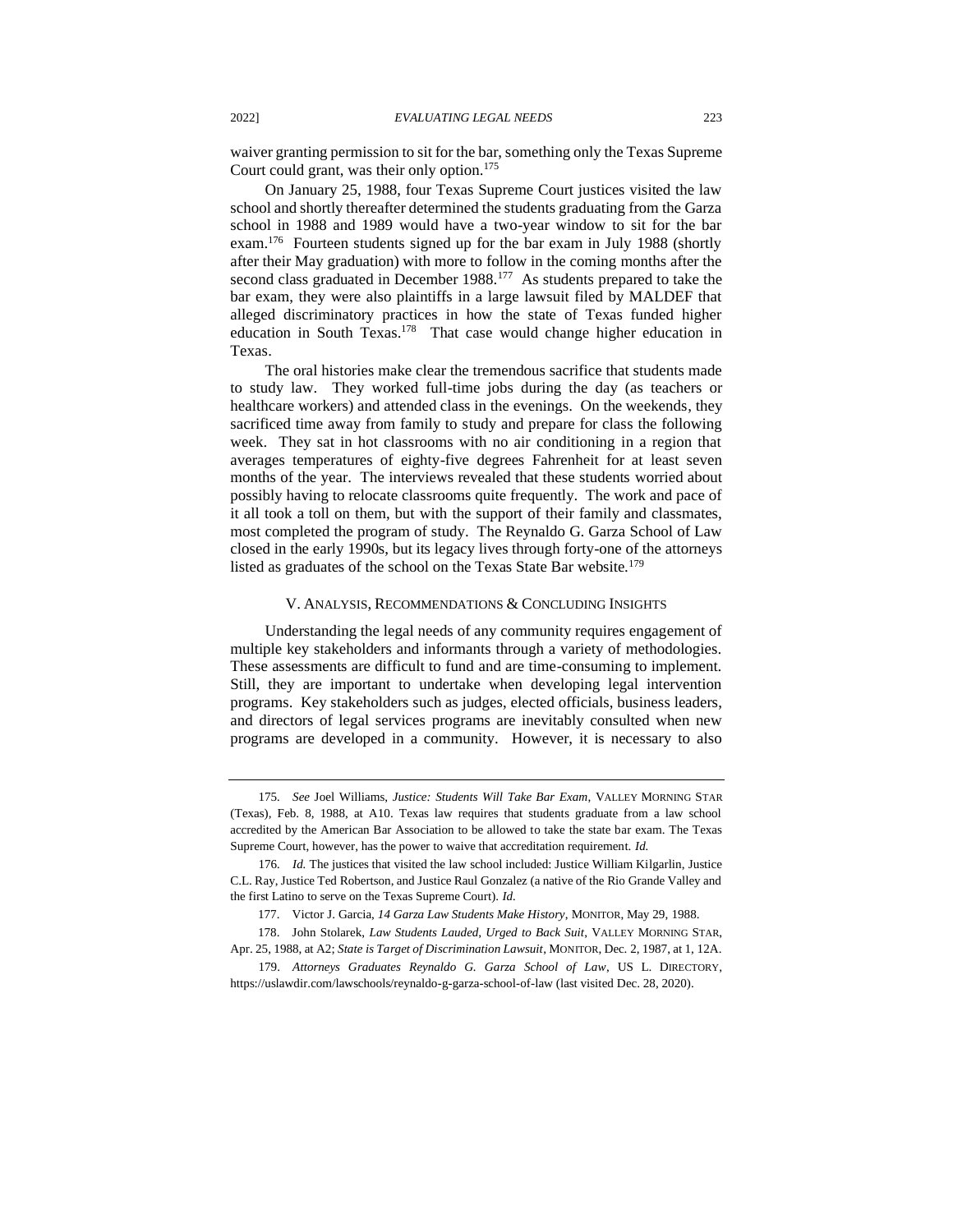engage a larger community perspective to be responsive to the users of these services. Individuals we communicated with before engaging with community members pointed to needs that were definitely echoed by community respondents through surveys and focus groups. Each stakeholder had institutional or financial interests that were important to consider, but most of these individuals were well-positioned in terms of their financial means and professional networks, to find legal services when needed. We sought to get a more complete view of community needs from residents that were more representative of the average legal services consumer.

The survey and focus group responses revealed that individuals in the Rio Grande Valley do not believe more lawyers is necessarily the answer to their legal needs. Consistently, the majority of responses in focus groups and surveys was that there were sufficient lawyers. Focus group conversations revealed that the region was saturated with billboards and other advertisements for personal injury lawyers. We found that part of the proliferation of personal injury lawyers was tied to a devastating 1989 school bus crash in Hidalgo County that resulted in the deaths of twenty-one schoolchildren.<sup>180</sup> The school bus crash brought a significant amount of personal injury attorneys to the region, where corporate compensation to victims and families amounted to over 148 million dollars.<sup>181</sup> Many still identify the area as having significant amount of personal injury lawsuits and noticeable representation from the personal injury bar.<sup>182</sup>

Focus group conversations also shed light into some of the responses that discussed the role that government plays in facilitating legal services. The data collected indicates that government offices are viewed as a common resource for assistance with legal issues. At the same time, when asked what were the biggest unmet legal needs in the Rio Grande Valley, issues with government officials/law enforcement and numbers of lawyers were amongst the most common responses. Government appears as a key player that is associated with legal services; however, group conversations revealed a lack of confidence in some of the government personnel. In addition to concerns centered around policing of immigrant families, perceptions that family relationships, money, and political connections played a significant role in obtaining a favorable outcome on a legal matter prevailed.

<sup>180</sup>*. See generally* JUAN P. CARMONA, THE ALTON BUS CRASH (2019).

<sup>181.</sup> *See* KRGV, *KRGV Special Report: Alton Bus Anniversary Crash – Part 3*, YOUTUBE (Sept. 22, 2016), https://www.youtube.com/watch?v=6A6VVRVPTac.

<sup>182</sup>**.** Corporate big rig drivers frequently drive through the area, and when there are accidents, the companies are solvent and able to pay damages. According to one source the area is known by insurance companies as "judicial hellhole." *See* Josh Skurnik, *Texas-Sized Business: Critics, Lawyers Discuss Controversy Behind Personal-Injury Attorneys*, KSAT SAN ANTONIO (Sept. 20, 2016, 10:45 PM), [https://www.ksat.com/news/2016/09/21/texas-sized-business-critics](https://www.ksat.com/news/2016/09/21/texas-sized-business-critics-lawyers-discuss-controversy-behind-personal-injury-attorneys/)[lawyers-discuss-controversy-behind-personal-injury-attorneys/;](https://www.ksat.com/news/2016/09/21/texas-sized-business-critics-lawyers-discuss-controversy-behind-personal-injury-attorneys/) *see also* Milan Korcok, *Medicolegal Hell in Texas*, 153 CANADIAN MED. ASSOC. J. 963, 965 (1995); Mark Reagan, *Lawyer's Arrest Highlights Ongoing 'Ambulance Chasing' Problem*, MONITOR, Sept. 2, 2019, at A3.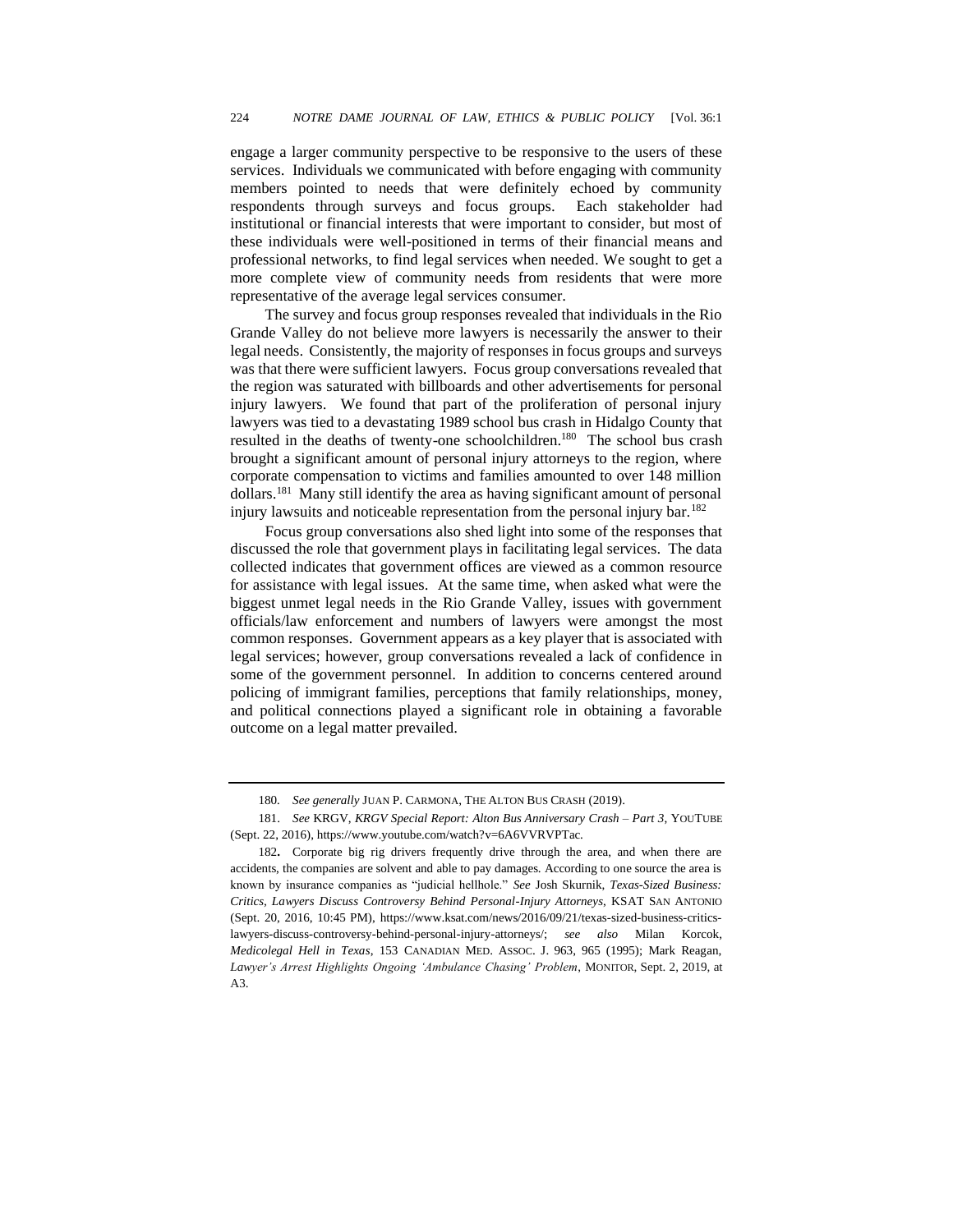It is also clear that the location on the U.S.-Mexico border impacts the way that law and legal issues are experienced. Immigration was a recurring conversation piece that appeared throughout our survey. Immigration was discussed not only as a legal need, but also as influencing whether and how individuals deal with legal issues. One aspect of addressing legal issues was language barriers and fear that handling a legal matter will result in the detention or deportation of a family member was also raised as a reason someone may not seek legal assistance.

Answers to survey questions and their further interpretation by our focus groups conveyed that one of the most important aspects of obtaining legal services in this community is affordability. Focus group conversations revealed that attorneys that offer contingency-based agreements for personal injury work are plentiful, that legal aid organizations are at capacity in terms of who they can serve, and there is little evidence that models that promote affordable legal services exist unless they are provided by notarios or tax preparers.<sup>183</sup> Since a large portion of the population in this region is experiencing poverty or have modest incomes, they need additional options that allow them to access legal services for a fraction of what is now provided.

Many additional insights on legal needs in the Rio Grande Valley residents were gathered through the online survey, focus groups, and oral history interviews. The most pressing themes to arise out of the data include the following:

*Immigration, family, and property law are major needs in the area***.**  Respondents commonly identified these as areas of need. Diverse specialization was a general concern, particularly as it relates to immigration and property transfer matters. The need for free and more accessibly priced attorneys was also apparent, particularly for legal problems related to immigration status, family law, and a variety of property issues, including estate planning. Some respondents stated that the area had sufficient attorneys, yet further probing uncovered that the impression of attorney saturation was specific to personal injury representation. Far-and-away, the most common legal needs noted by respondents included issues of family law, such as divorce and custody. Many agencies are prepared to assist with protective order paperwork but lack the personnel or expertise to pursue most family law matters.

*More affordable and accessible legal services necessary.*There was an overwhelming sense that there are plenty of attorneys in the region––just not enough that offer affordable or accessible services. This perception was communicated primarily as a need for more free and affordable legal services that responded to the ability of individuals in the region to pay.

*Services must be responsive to unique regional context*. The importance of service and outreach tailored to the local context was emphasized by participants. This may include use of community hubs, language access, and

<sup>183.</sup> These conclusions were drawn by the research team based on feedback from focus group discussions.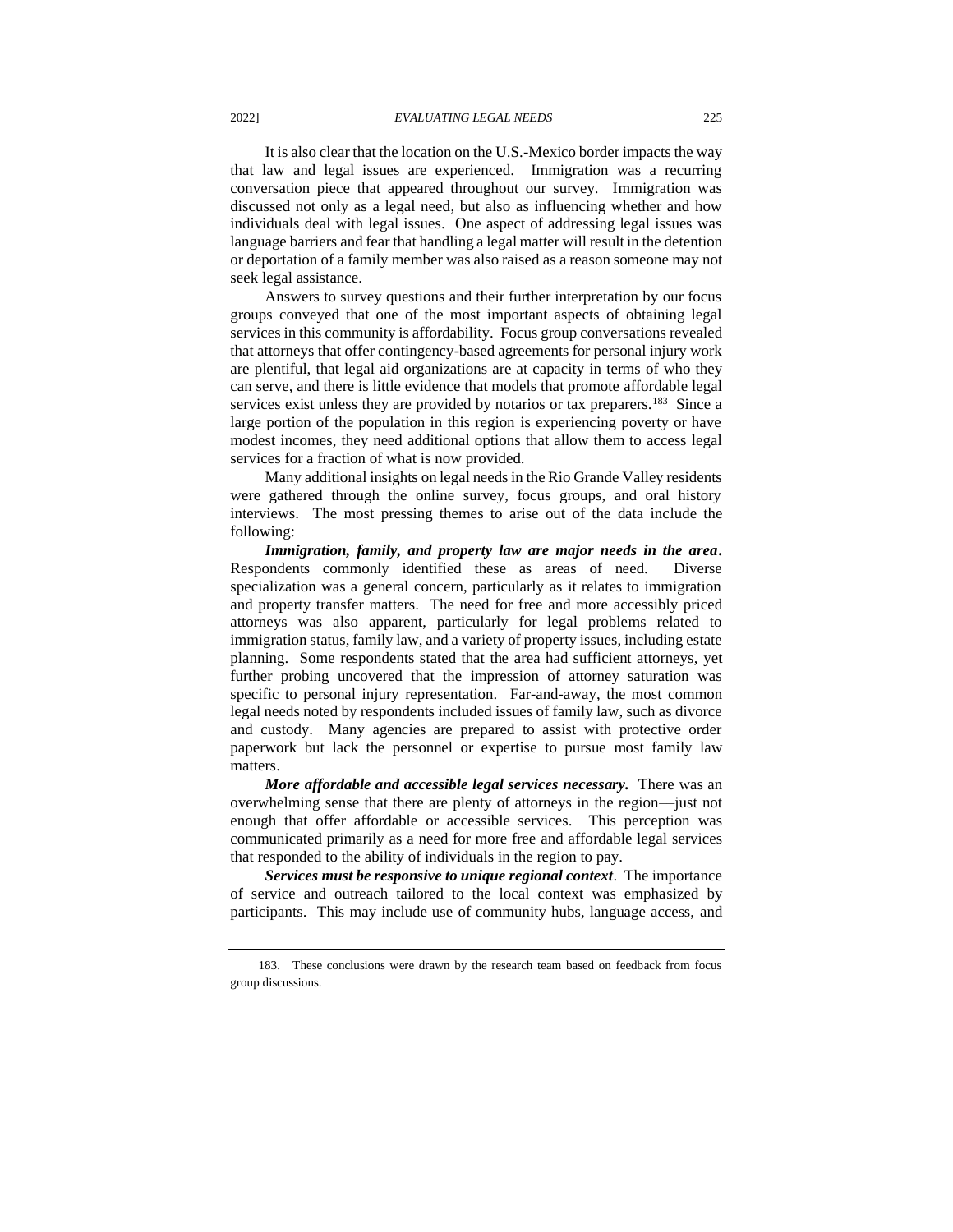understanding binational aspects of the region. In more rural parts, like Willacy County, one concern expressed was that the limited number of clients able to pay made it impossible for lawyers to make a living in the area. Many people with low-flexibility jobs have trouble accessing services during work hours. The participants also discussed the importance is understanding local cultural contexts, including reluctance to ask for legal assistance, family networks, and local political networks.

*Social media is a way to distribute information about legal services.*  Many people identified social media as the best form of outreach to inform people of existing legal services. Information about legal rights and responsibilities, access to pro bono lawyers, and other resources to help address legal matters have greater reach if they are posted by community leaders with good reputations and sizeable followings.

*Access to technology and internet complicate delivery of remote services.*  Respondents mentioned the difficulty of accessing information about legal services online. Financial restrictions may prevent people from having necessary technology to download and print documents. Internet access is also difficult for people in rural regions with irregular service or none at all. It is important to consider how to make legal information available through existing community networks and smartphone technology which is much more prevalent in these communities.

*Concerns over immigration status creates a barrier in access to services.*  Concerns about immigration status affect residents in a number of ways. Many households in the area are mixed-immigration status families. Vulnerability due to immigration status enables worker abuse and discourages victims from reporting employers who violate their rights. People with vulnerable immigration status, or who have family members with vulnerable immigration status, distrust authority and are hesitant to seek help from courts, agencies, and even attorneys.

*Acknowledge central role of family networks and church in accessing legal services.* Like other studies reveal, this study confirmed that trusted individuals, such as friends, family, and church leaders are often the first stop when a legal problem emerges.

*Highlight government transparency as a major legal issue.* The issue of corruption and lack of government transparency appeared in most of the focus group discussions. Community members and attorneys interviewed discussed the role that family and political connections often play in getting legal matters resolved in local courts and government agencies.

*Exhibit continued interest in legal education opportunities in the region.*  There continues to be interest in having higher education options in the region. Most of the interest seems to call for a part-time law school program that would permit individuals in the region to attend law school as a way to advance in their careers or become lawyers.

*Expand resources to local organizations and community workers.*  Respondents emphasized further supporting local organization and developing culturally and regionally specific outreach efforts rather than bringing in new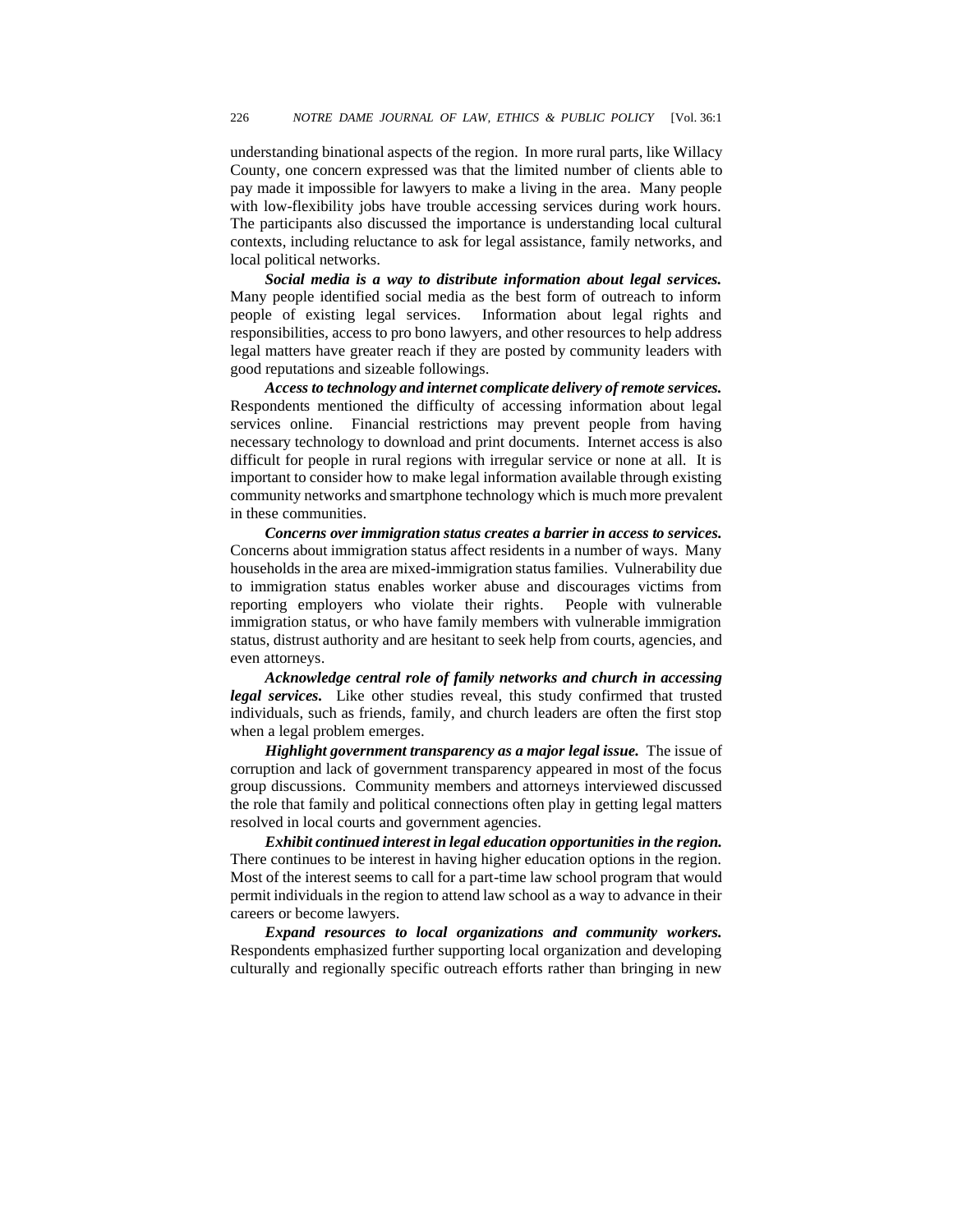organizations from the outside the Rio Grande Valley. Community health workers (promotoras) should be trained in assisting colonias residents in identifying legal needs and helping connect residents to services and explore use of local community centers as hubs for clinics and legal service outreach. Other efforts should include distribution of legal information and resources on popular radio and television shows. Information should include methods for individuals with immigration concerns or families with mixed immigration status to access legal services.

*Determine how local legal education can assist in meeting gaps*. Most discussions around building a law school were tied to the need for greater educational opportunities in the region. This conversation is important in terms of access and equitable distribution of state dollars. It is important to further analyze on how a law school in the region may help meet gaps in legal needs, including getting a better sense of what the private bar already offers in the region. Since cost is a significant issue in accessing legal services, it will be critical to understand how existing paralegal programs in the region may be further supported to increase the provision of legal services in administrative law areas where trained and certified advocates can provide a more costeffective option than lawyers.

*Develop online-accessible directories of existing legal services.* As respondents emphasized, many residents did not know about existing services. Developing a platform that included a regularly updated directory of services or referrals is necessary to maximize knowledge about existing legal services and resources.

*Introduce new models to offer free and affordable legal services.*  Residents in the region discussed paying fees for legal work to notarios and to tax preparation services. Even though these services are not free, individuals perceive them to be more affordable than the rates attorneys in the region charge. There may be opportunities to introduce limited scope representation or other reduced fee models that can address the request for more affordable services.

*Encourage statewide collaboration to deliver legal services.* Infrastructure, such as internet availability and transportation, are necessary for residents to have access to necessary legal services. Residents also need courts, state agencies, and pro bono offices to develop further innovations specific to rural areas. They should include innovations to maintain a presence in rural, low population areas and hours that are accessible for residents with low flexibility in the work schedules.

#### **CONCLUSION**

We hope the study findings are helpful in outlining common and priority areas of legal needs and services in the Rio Grande Valley. Our shared belief that legal services assessments consider the community's pertinent history and regional context was reaffirmed by this study. What works well in one region of Texas may need to be tweaked in another based on specific community characteristics. We believe that the key findings derived from our study can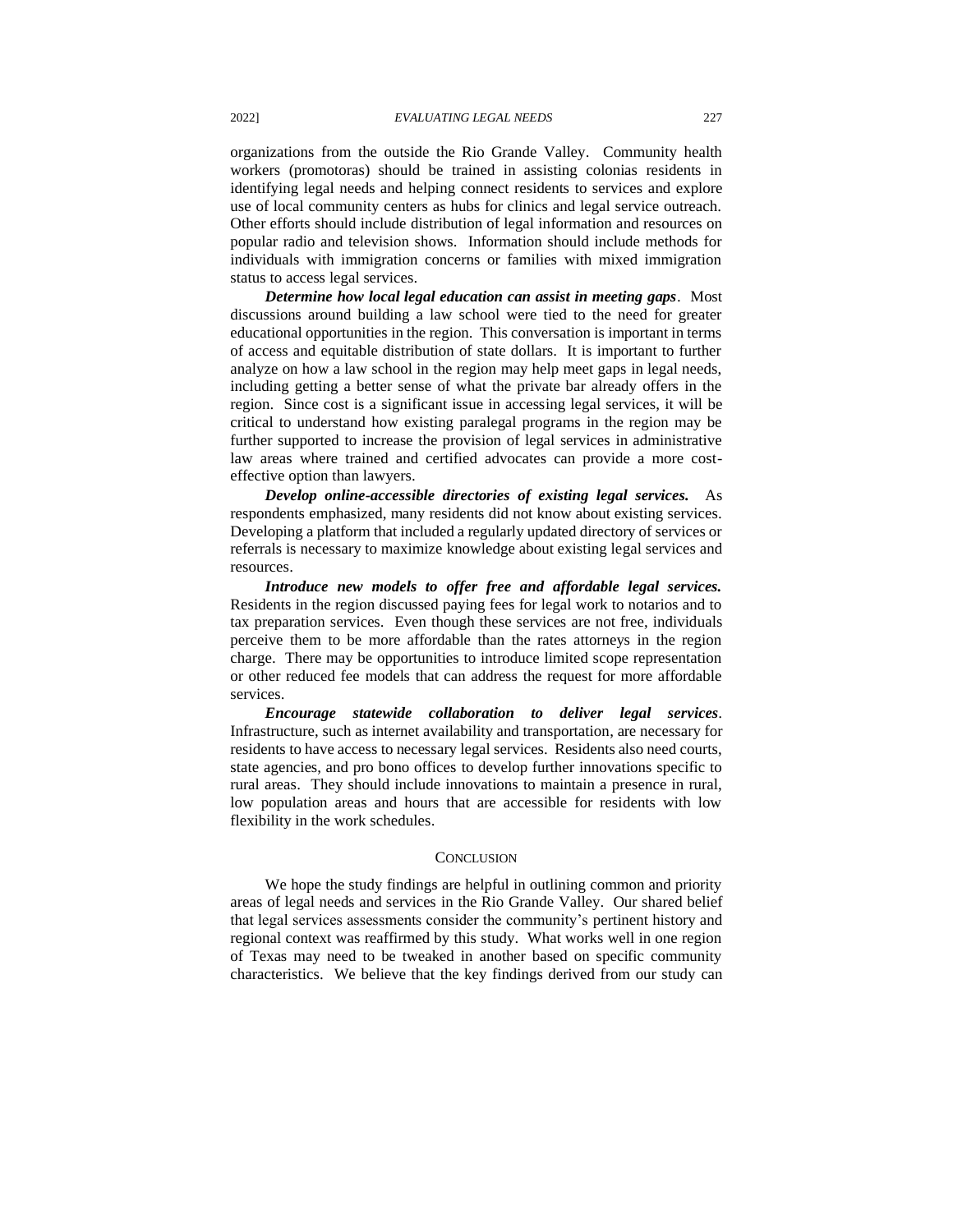help improve the delivery of legal services in the Rio Grande Valley and that the oral history anecdotes help inform future efforts to create law programs in the region. Our efforts will be affirmed if this needs assessment helps to garner support for efforts to address access to law and injustice in the region.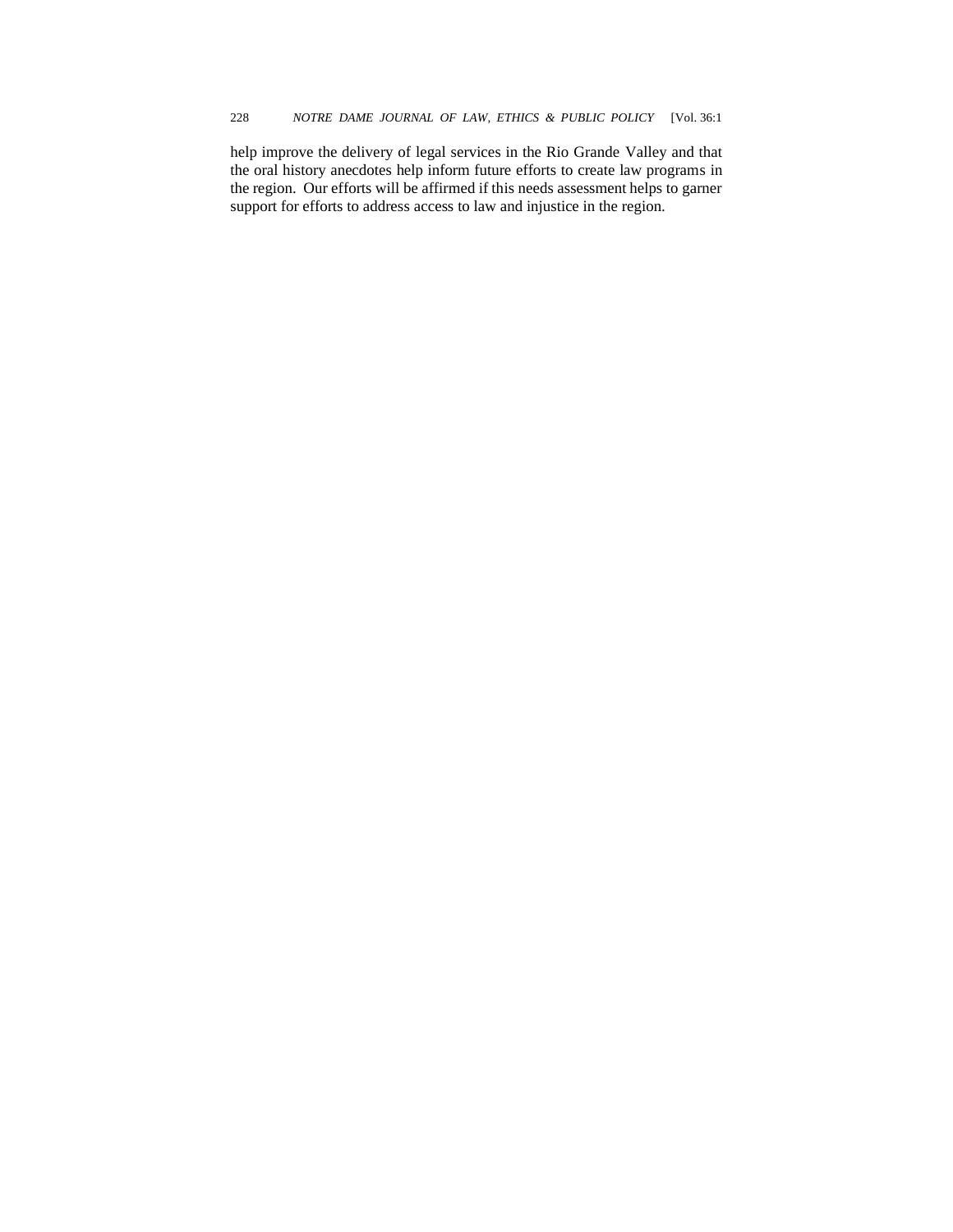# **APPENDIX A 2019 SURVEY QUESTIONS**

- 1. What county in the Rio Grande valley do you live in?
	- a. Hidalgo
	- b. Willacy
	- c. Starr
	- d. Cameron
	- e. I have never lived in the Rio Grande Valley region in Texas. [TERMINATE. NOT ELIGIBLE.]
- 2. To which gender identity do you identify yourself?
	- a. Male
	- b. Female
	- c. Transgender Male
	- d. Transgender Female
	- e. Gender Variant/Nonconforming
	- f. Prefer not to answer
- 3. In which of the following age ranges do you belong?
	- a. 18-34 years
	- b. 35 to 44 years
	- c. 45 to 54 years
	- d. 55-64
	- e. 65 or more years
- 4. What is the highest level of education you have completed?
	- a. 0-8 years, no GED
	- b. 8-12 years, no high school diploma or GED
	- c. High school diploma or completed GED
	- d. Some college, no degree
	- e. Associate's degree (AA, AS)
	- f. Bachelor's degree (BA, BS, AB)
	- g. Advanced or professional degree (MA, JD, PHD, MD, etc.)
	- h. Other
- 5. Is your total annual household income, from all sources before taxes, over or under \$40,000?
	- a. Over \$40,000
	- b. Under \$40,000
	- c. Don't know
- 6. What is the primary language you speak at home?
	- a. Spanish
	- b. English
	- c. Spanish and English
	- d. Other (please specify)  $\_\_$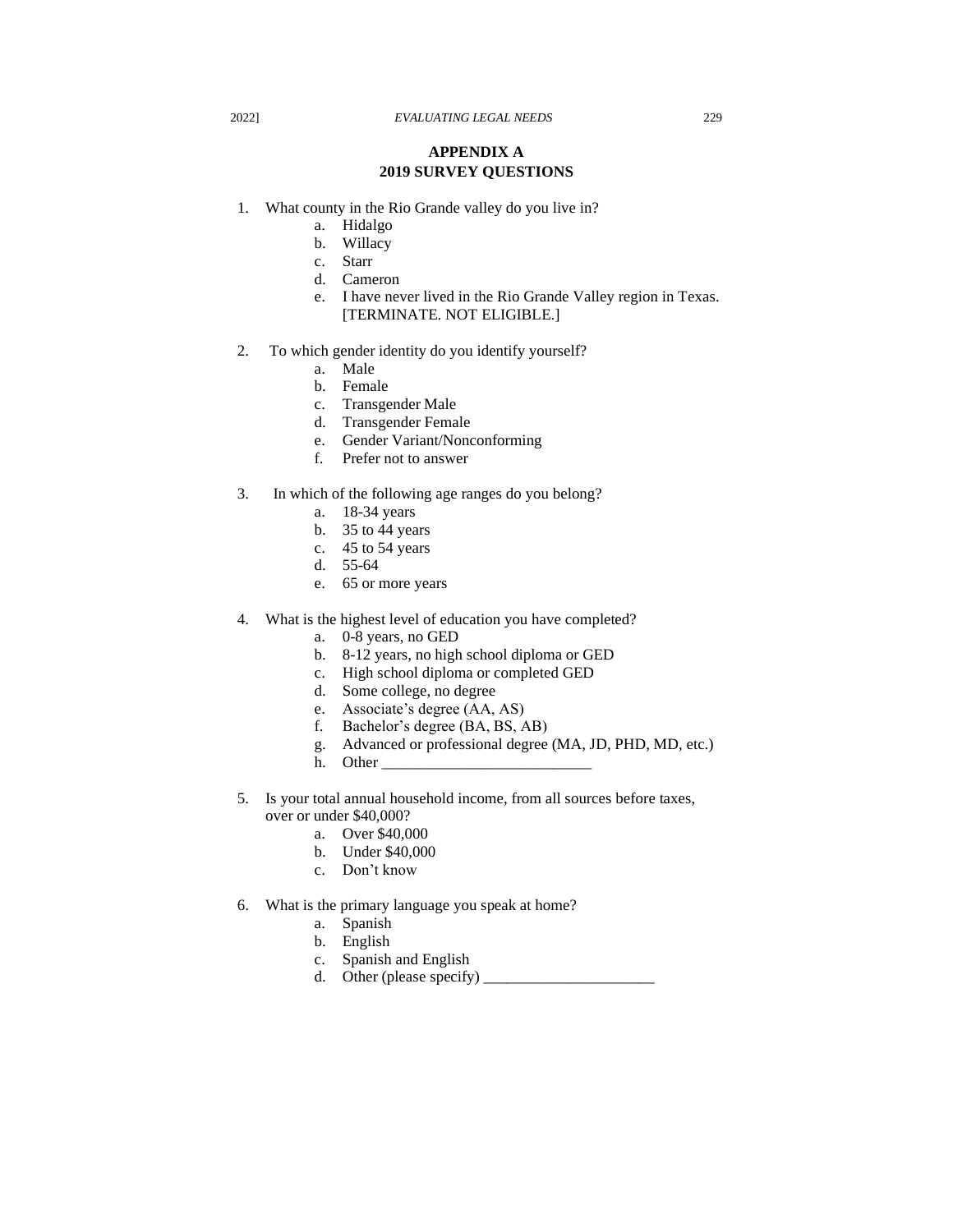- 7. When people have a legal need in the RGV region, where (that is, which people or organizations) do you think they turn to first? (Choose one response from list below) Where People Turn To For Legal Help: Selected: Lawyers Churches Health Professionals Government office Community Leaders Friends and Family Other
- 8. In your opinion, what are the 3 types of legal services that are most readily available in the RGV region?

\_\_\_\_ (open-ended)

9. What, in your opinion, are the two biggest unmet legal needs in the RGV region?

\_\_\_\_\_\_\_\_\_\_\_\_\_\_\_\_\_\_\_\_\_\_\_\_\_\_\_\_\_\_\_\_\_\_\_\_\_\_\_\_\_\_\_\_\_\_\_\_\_\_\_\_\_\_\_\_\_\_

\_\_\_\_\_\_\_\_\_\_\_\_\_\_\_\_\_\_\_\_\_\_\_\_\_\_\_\_\_\_\_\_\_\_\_\_\_\_\_\_\_\_\_\_\_\_\_\_\_\_\_\_\_\_\_\_\_\_

\_\_\_\_\_\_\_\_\_\_\_\_\_\_\_\_\_\_\_\_\_\_\_\_\_\_\_\_\_\_\_\_\_\_\_\_\_\_\_\_\_\_\_\_\_\_\_\_\_\_\_\_\_\_\_\_\_\_

10. Do you think the RGV region has adequate legal services and attorneys available to handle the legal needs of the RGV residents?

a. Yes

b. No

c. Don't know

\_\_\_\_\_\_\_\_\_\_

\_\_\_\_\_\_\_\_\_\_

11. Which types of the following legal services are available in the RGV region? (Please check all that apply)

Legal Services Types: Selected: Direct services-full representation in litigation Transactional work or advice (e.g., drafting contracts, wills, tax matters etc.) Limited advice Referrals to volunteer or pro bono attorneys Self-help materials Advice phone lines Legal advice clinics Mobile legal advice clinics Compensation assistance None of the above Other (please specify) \_\_\_\_\_\_\_\_\_\_\_\_\_\_\_\_\_\_\_\_\_\_\_\_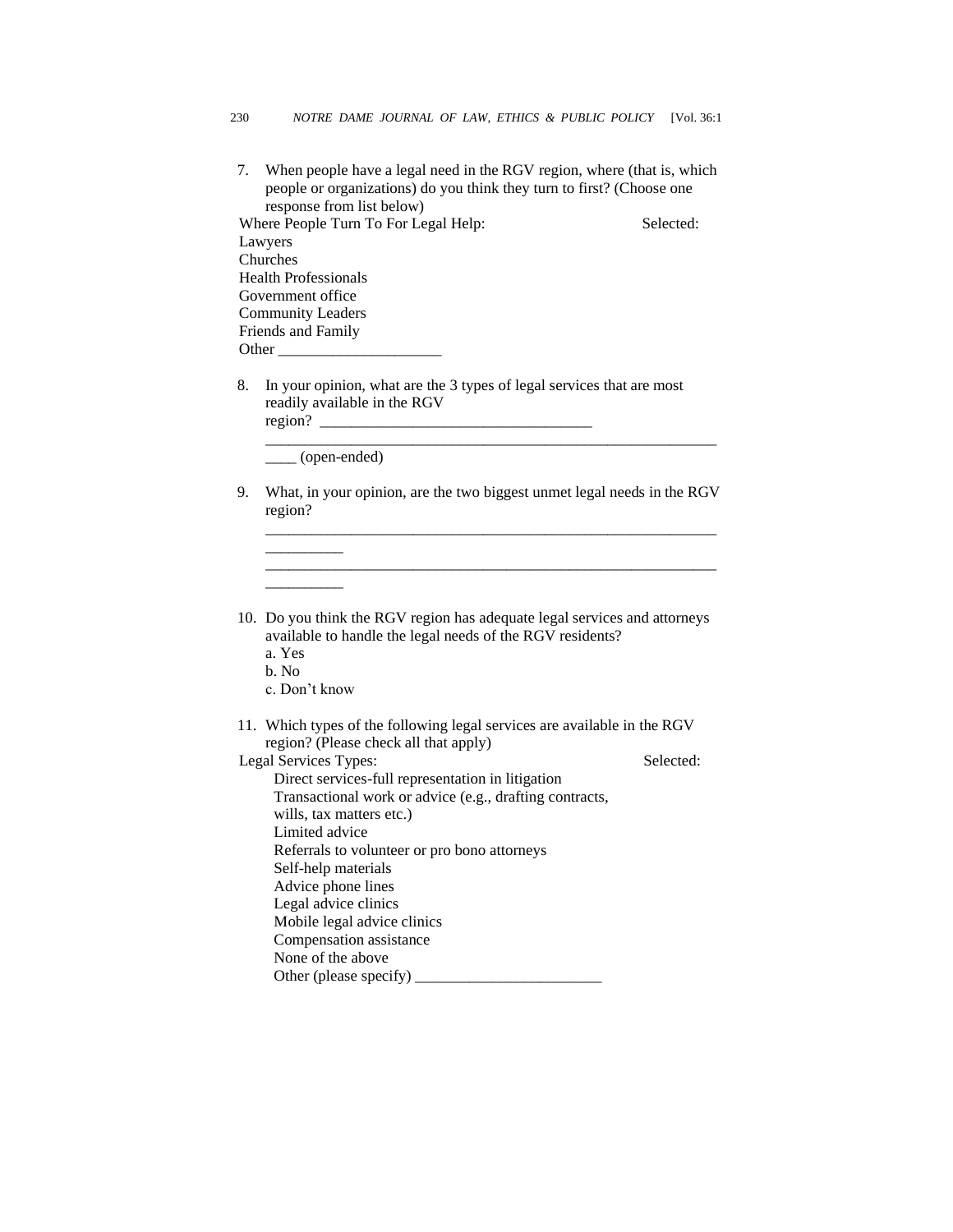12. In accessing legal services, what are the biggest barriers faced by people in the RGV region? Select up to three (3) choices from the following list. Barriers: Selected: Selected: Immigration status Lack of money to access services Lack of transportation Don't know when/how to access services Feel intimidated by the legal system Not financially eligible to access legal services Lack of time to access services Language barriers Services are limited Have to be at work when services are open Lack of child care **Disability** Other (please specify)

\_\_\_\_\_\_\_\_\_\_\_\_\_\_\_\_\_\_\_\_\_\_\_\_\_\_\_\_\_\_\_\_\_\_\_\_\_)

13. In your opinion, what would be the most useful ways for residents of RGV to receive self-help materials and information about important legal topics and resources? Select up to three (3) choices from the following list. Different ways: Selected: Informational brochures Community workshops or community group sessions Informational emails Videos posted on the internet Social media sites (e.g., Facebook, Twitter) Text messages Newspaper Law library in the community Mailed information Telephoned information Other (Please specify \_\_\_\_\_\_\_\_\_\_\_\_\_\_\_\_\_\_\_\_\_\_\_\_\_\_\_\_\_\_\_\_\_\_\_\_\_)

14. What do you think is needed to improve the legal services in the RGV region?

\_\_\_\_\_\_\_\_\_\_\_\_\_\_\_\_\_\_\_\_ (open ended)

\_\_\_\_\_\_\_\_\_\_\_\_\_\_\_\_\_\_\_\_\_\_\_\_\_\_\_\_\_\_\_\_\_\_\_\_\_\_\_\_\_\_\_\_\_\_\_\_\_\_\_\_\_\_\_\_\_\_

<sup>15.</sup> Do you have any recommendations for other people or organization(s) that we should contact to find out about legal services and legal needs in the RGV region? If you do, please provide the information below.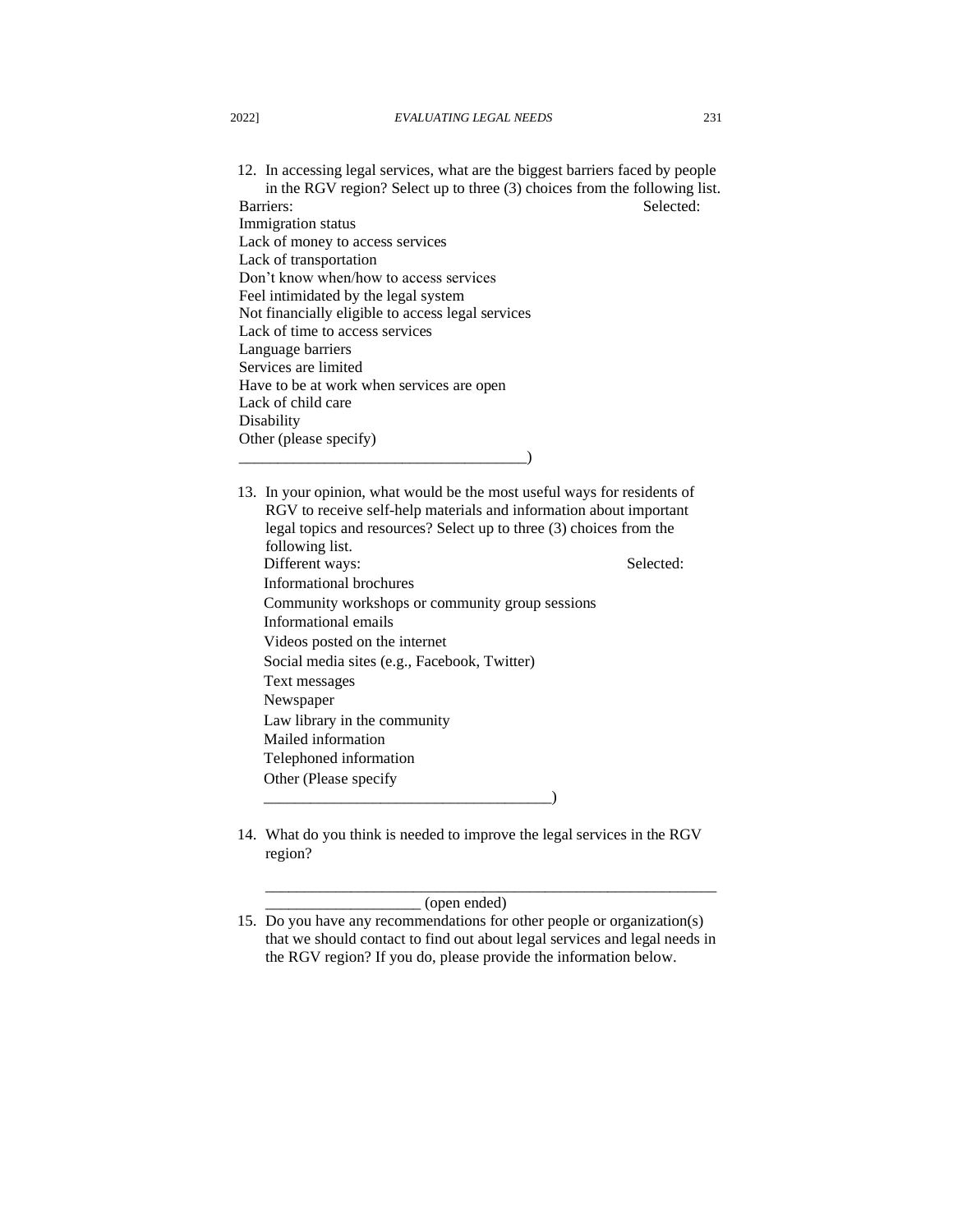| 3 Organization | 3 Names of People & Email |                      |  |  |  |  |  |
|----------------|---------------------------|----------------------|--|--|--|--|--|
| <b>Names</b>   | Addresses                 |                      |  |  |  |  |  |
|                | Name                      | <b>Email Address</b> |  |  |  |  |  |
|                |                           |                      |  |  |  |  |  |
|                |                           |                      |  |  |  |  |  |
|                |                           |                      |  |  |  |  |  |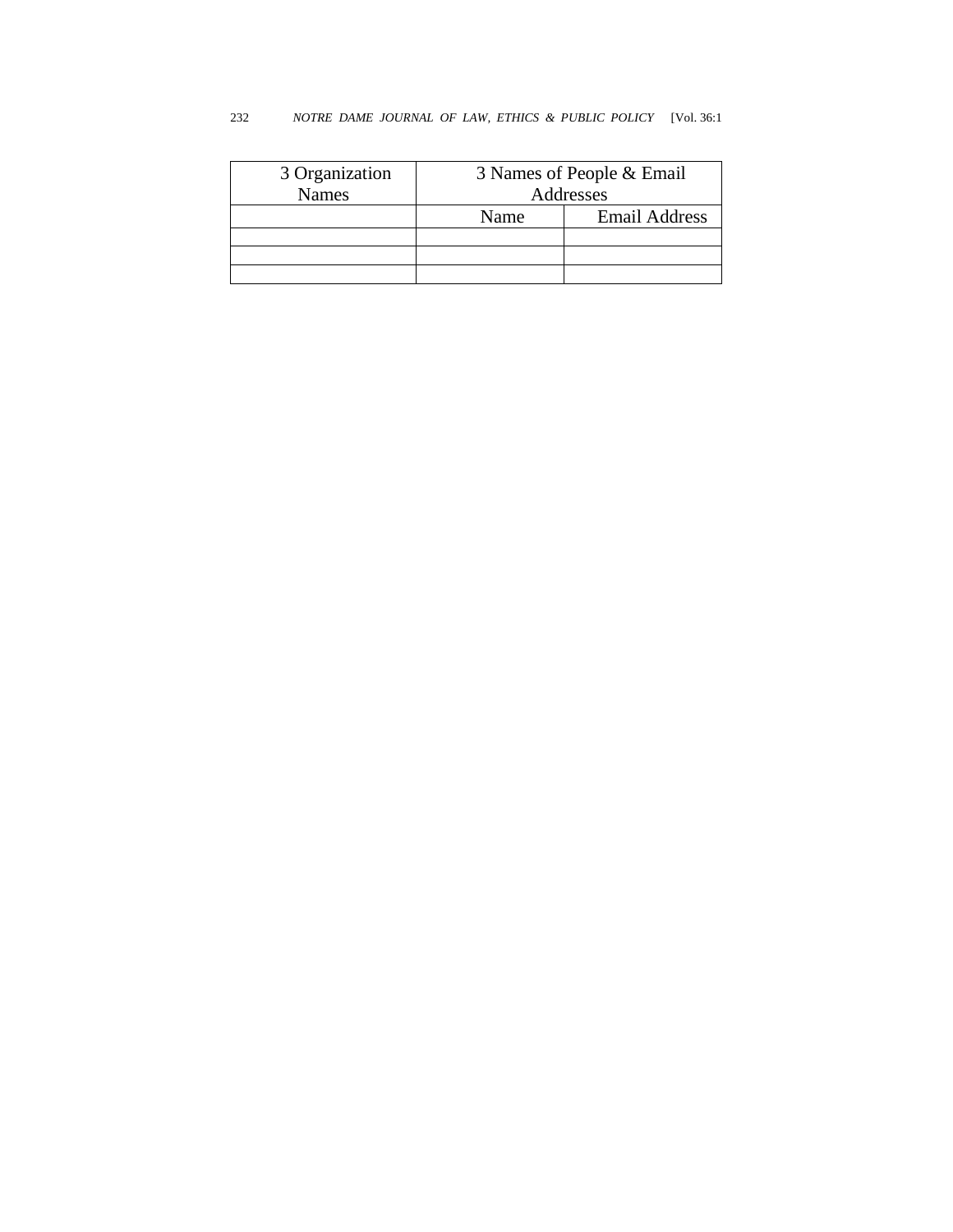# **APPENDIX B 2020 SURVEY QUESTIONS**

- 1. What county in the Rio Grande valley do you live in?
	- a. Hidalgo
	- b. Willacy
	- c. Starr
	- d. Cameron
	- e. I have never lived in the Rio Grande Valley region in Texas. [TERMINATE. NOT ELIGIBLE.]
- 2. Within the last year, have you completed an online survey on legal needs in the Rio Grande Valley?
	- a. Yes
	- b. No
	- c. Unsure
- 3. To which gender identity do you identify yourself?
	- a. Male
	- b. Female
	- c. Transgender Male
	- d. Transgender Female
	- e. Gender Variant/Nonconforming
	- f. Prefer not to answer
- 4. In which of the following age ranges do you belong?
	- f. 18-34 years
	- g. 35 to 44 years
	- h. 45 to 54 years
	- i. 55-64
	- j. 65 or more years
- 5. What is the highest level of education you have completed?
	- a. 0-8 years, no GED
	- b. 8-12 years, no high school diploma or GED
	- c. High school diploma or completed GED
	- d. Some college, no degree
	- e. Associate's degree (AA, AS)
	- f. Bachelor's degree (BA, BS, AB)
	- g. Advanced or professional degree (MA, JD, PHD, MD, etc.)
	- h. Other
- 6. Is your total annual household income, from all sources before taxes, over or under \$40,000?
	- a. Over \$40,000
	- b. Under \$40,000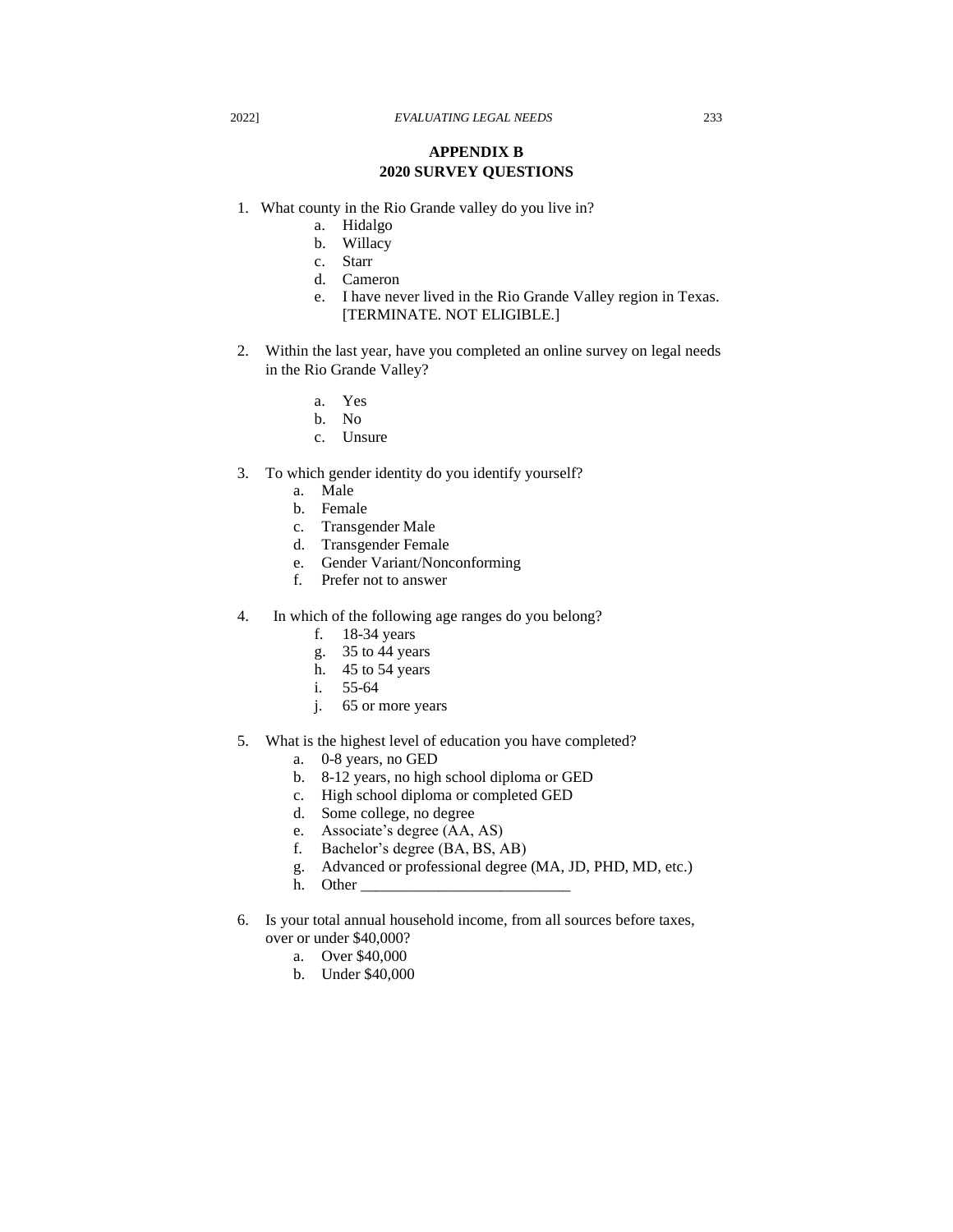- c. Don't know
- 7. What is the primary language you speak at home?
	- e. Spanish
	- f. English
	- g. Spanish and English
	- h. Other (please specify)  $\frac{1}{\sqrt{2}}$
- 8. Do you think the RGV region has adequate legal services and attorneys available to handle the legal needs of the RGV residents during the coronavirus pandemic?
	- a. Yes
	- b. No
	- c. Don't know
- 9. In your opinion, which types of legal services are most readily available in the RGV region during the coronavirus pandemic?

\_\_\_\_\_\_\_\_\_\_\_\_\_\_\_\_\_\_\_\_\_\_\_\_\_\_\_\_\_\_\_\_\_\_\_\_\_\_\_\_\_\_\_\_\_\_\_\_\_\_\_\_\_\_\_\_\_\_

\_\_\_ (open-ended)

10. What, in your opinion, are the two biggest unmet legal needs in the RGV region during the coronavirus pandemic? \_\_\_\_\_\_\_\_\_\_\_\_\_\_\_\_\_\_\_\_\_\_\_\_\_

\_\_\_\_\_\_\_\_\_\_\_\_\_\_\_\_\_\_\_\_\_\_\_\_\_\_\_\_\_\_\_\_\_\_\_\_\_\_\_\_\_\_\_\_\_\_\_\_\_\_\_\_\_\_\_\_\_\_

\_\_\_\_\_(open ended)

11. In accessing legal services during the coronavirus pandemic, what is the biggest barrier faced by people in the RGV region? \_\_\_\_\_\_\_\_\_\_\_ \_\_\_\_\_\_\_\_\_\_\_\_\_\_\_\_\_\_\_\_\_\_\_\_\_\_\_\_\_\_\_\_\_\_\_\_\_\_\_\_\_\_\_\_\_\_\_\_\_\_\_\_\_\_\_\_\_\_\_\_\_\_\_

\_\_ (open ended)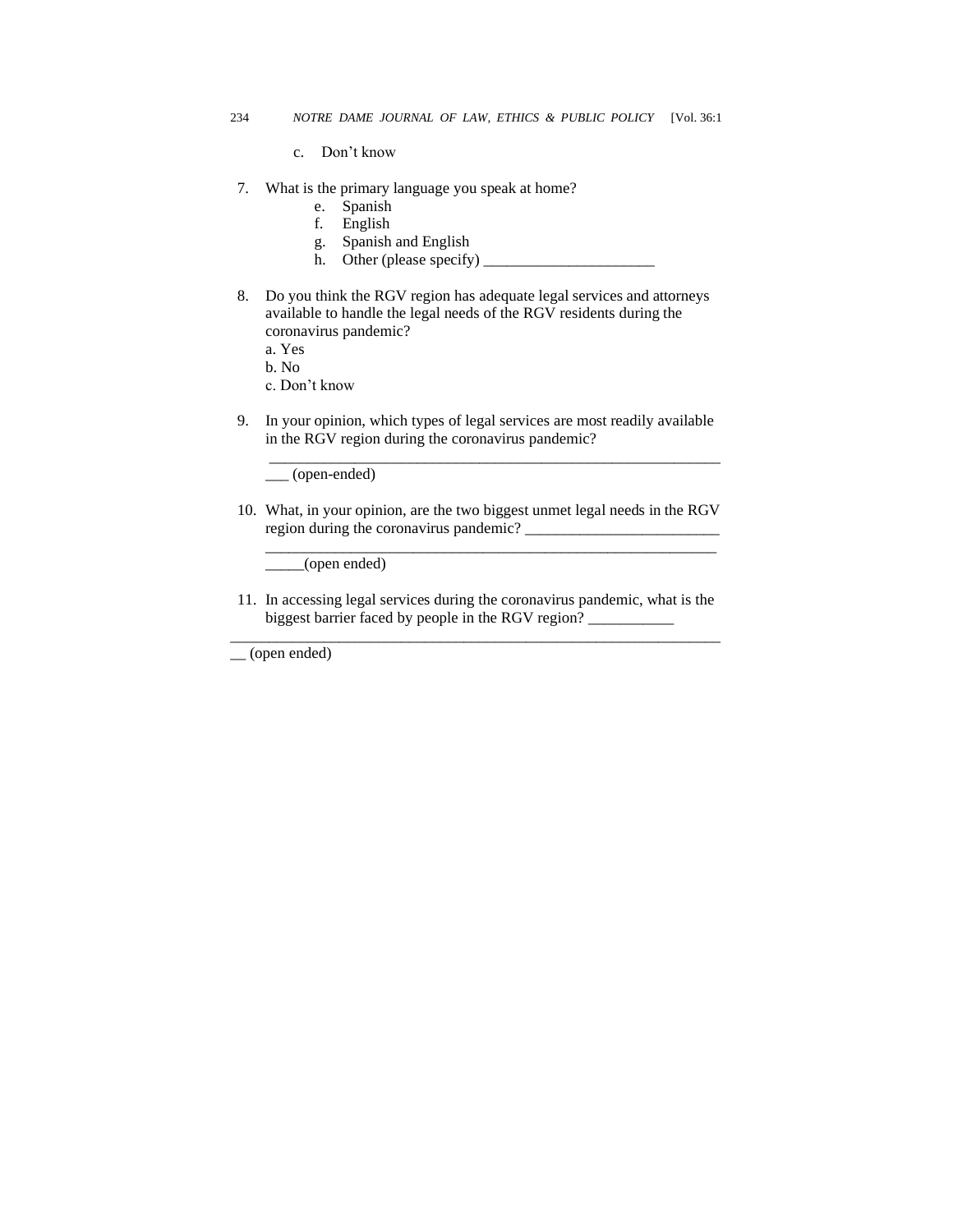# **APPENDIX C FOCUS GROUP QUESTIONS**

- 1. What brings you here today? (use as ice breaker)
- 2. In your opinion, what are the top 3 biggest legal issues in the Rio Grande Valley?
	- a. In which areas of legal issues do you see the residents here in Rio Grande Valley struggling (to resolve their legal issues) in Rio Grande Valley?
- 3. What factors in the history or context of your community might impact these legal needs?
- 4. When people have a legal need, where (that is, which people or organizations) do people turn to first?
	- a. Lawyers
	- b. Churches
	- c. Health Professionals
	- d. Government office
	- e. Community Leaders
	- f. Friends and Family
	- g. Other
- 5. What key barriers/obstacles/challenges might exist for people to adequately address their legal needs in Rio Grande Valley?
	- a. What are some ways to overcome those barriers?
	- b. What type of resources may be necessary to overcome the barriers?
- 6. Do you think there are enough lawyers in the Rio Grande Valley?
	- a. If not, why not?
- 7. Please describe the type of legal services that are offered in this region.
	- a. Do any of the services 'specialize' in a particular form of victimization?
	- b. Do any of these services focus on encouraging entrepreneurship or small businesses?
	- c. How would you describe the quality of these legal services?
	- d. What are some of the best or strongest things about the services that are available?
	- e. What are some of weakest things about the services that are available?